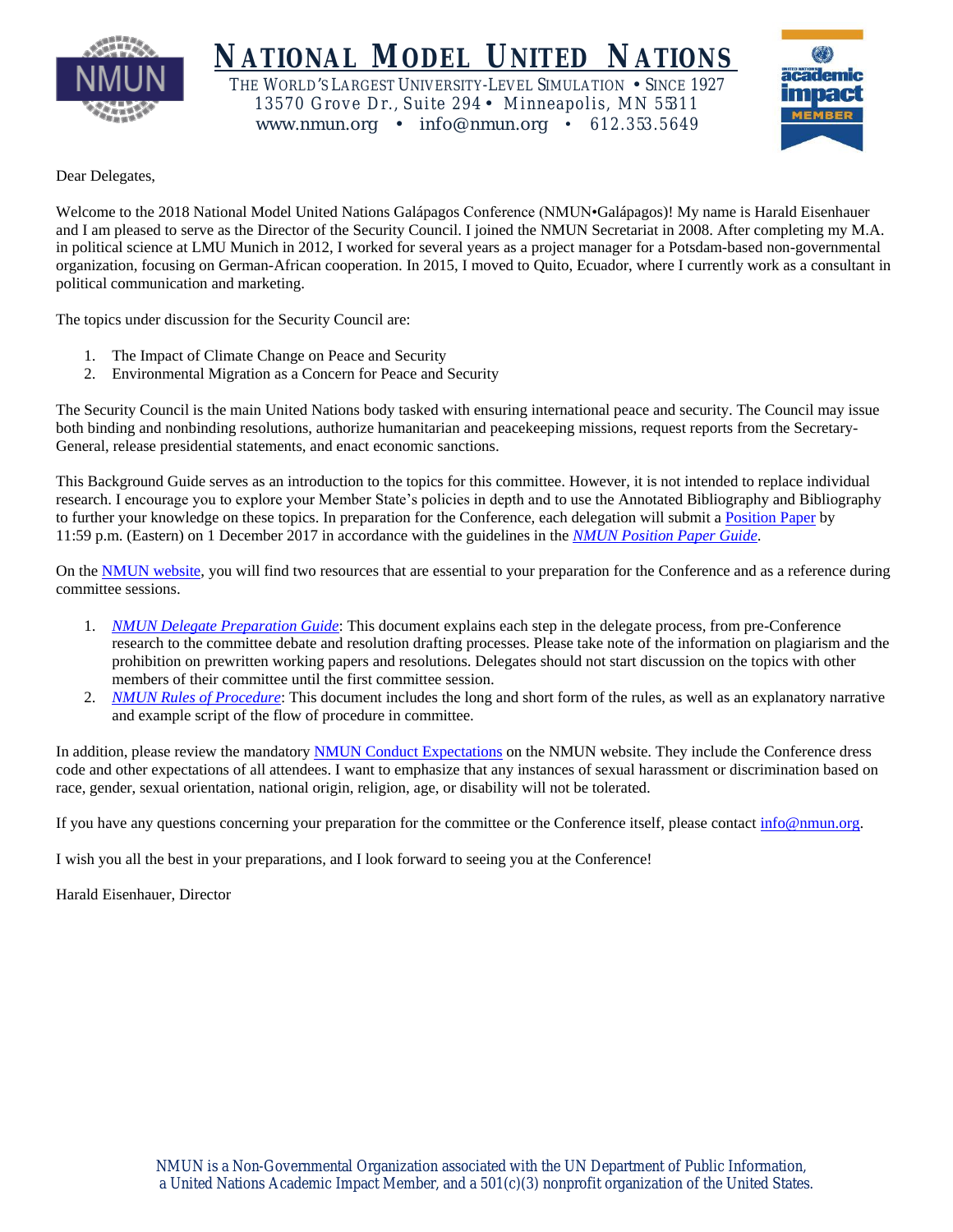

# **Table of Contents**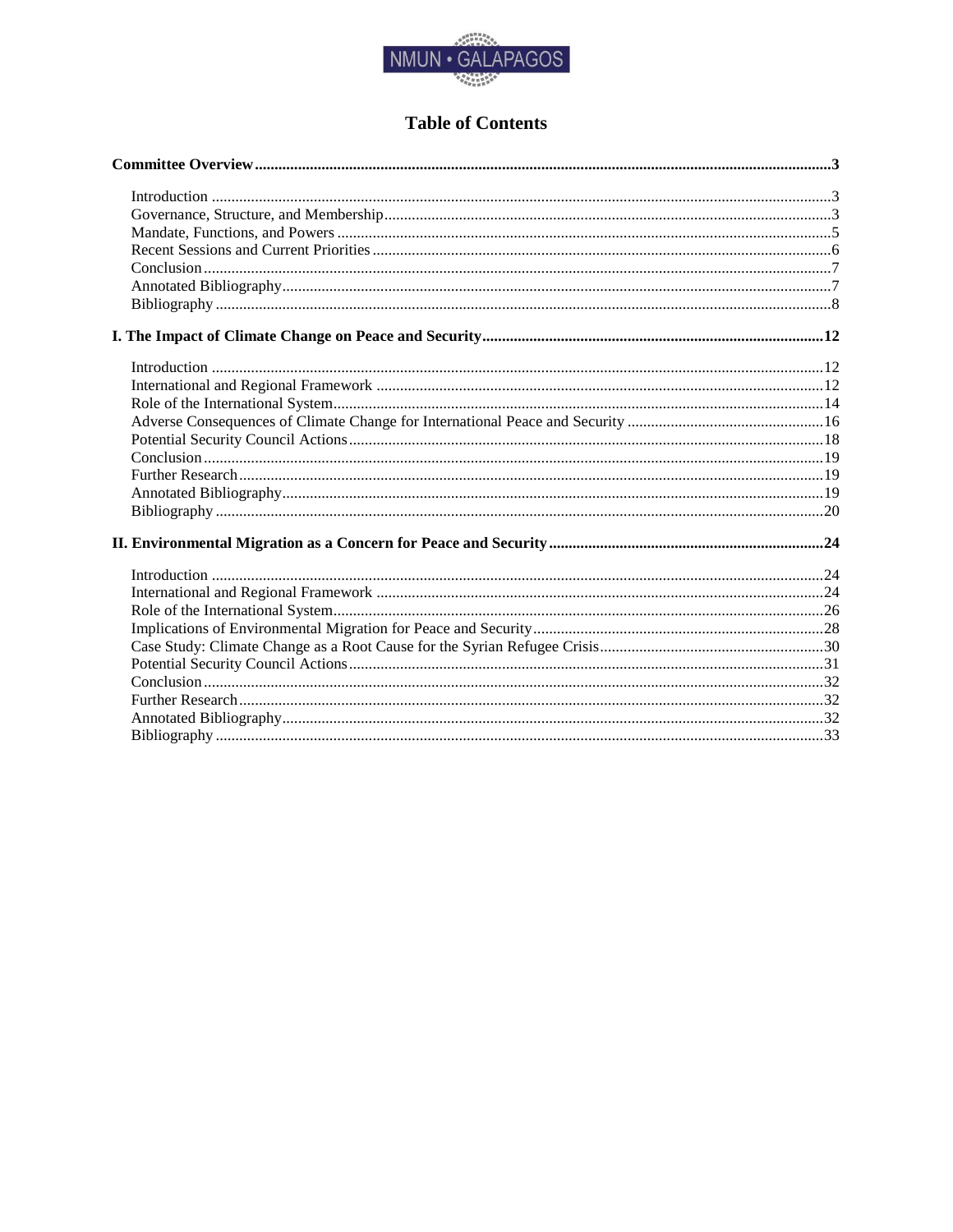

# **Committee Overview**

#### <span id="page-2-1"></span><span id="page-2-0"></span>*Introduction*

After the devastating effects of two world wars, the international community decided to establish the United Nations (UN) as an intergovernmental organization with the primary responsibility of maintaining international peace and security, creating the conditions conducive to economic and social development, while advancing universal respect for human rights.<sup>1</sup> The Security Council was established as one of the UN's six principal organs

The **United Nations Security Council** is one of the six primary organs of the United Nations, mandated by the *Charter of the United Nations* to maintain international peace and security. The Council submits an annual report to the General Assembly.

and was given the primary responsibility to preserve international peace and security.<sup>2</sup>

The Security Council held its first session on 17 January 1946 at Church House in London.<sup>3</sup> After its first meeting, the Council relocated to its permanent residence at the UN Headquarters in New York City.<sup>4</sup> At that time, five permanent members and six non-permanent members comprised the membership of the Council.<sup>5</sup> However, over subsequent years, discussions regarding the structure of the Council began to take place.<sup>6</sup> In 1965, the number of non-permanent members increased to ten, and although membership has not changed since, discussions regarding a change in configuration take place frequently.<sup>7</sup>

During the Cold War, disagreements between the United States of America and the former Soviet Union blocked the Council from being an effective institution to resolve even the simplest of issues.<sup>8</sup> However, progress has taken place over the last two decades, especially in the field of peacekeeping missions, which have improved to cover a wider range of issues, including facilitating a political process, protecting human rights, and assisting with disarmament.<sup>9</sup> At the same time, traditional challenges to international peace and security have shifted, forcing the Council to adapt to new scenarios, such as the challenge of addressing multiple humanitarian crises simultaneously and in different regions of the world.<sup>10</sup> Since 2000, terrorism, extremism, and other thematic issues, rather than country-specific issues, have become priorities of the Council, as demonstrated by the adoption of a range of resolutions and the establishment of several subsidiary bodies on cross-cutting issues.<sup>11</sup>

#### <span id="page-2-2"></span>*Governance, Structure, and Membership*

The Security Council is the only UN entity that has the power to adopt resolutions that are binding on Member States.<sup>12</sup> In accordance with Article 25 of the *Charter of the United Nations* (1945), Member States are obliged to accept and carry out the Council's recommendations and decisions.<sup>13</sup> The Security Council also has a variety of tools to address issues on its agenda.<sup>14</sup> For example, the President of the Security Council may issue press statements or presidential statements to communicate the position of the Council.<sup>15</sup> Although these other tools are not legally binding, they nonetheless bring attention to important issues and compel the members of the Security Council to make recommendations and resolve conflicts.<sup>16</sup>

<sup>1</sup> *Charter of the United Nations*, 1945, Preamble.

<sup>2</sup> UN Security Council, *What is the Security Council?*, 2017.

<sup>3</sup> Ibid.

<sup>4</sup> Ibid.

<sup>5</sup> Hanhimäki, *The United Nations: A Very Short Introduction*, 2008, p. 32.

<sup>6</sup> Ibid.

<sup>7</sup> Bourantonis, *The History and Politics of UN Security Council Reform*, 2005, p. 10.

<sup>8</sup> Encyclopaedia Britannica, *United Nations Security Council*, 2014.

<sup>9</sup> UN Security Council, *Structure*, 2017.

<sup>10</sup> Council on Foreign Relations, *CFR Backgrounders: The UN Security Council*, 2015; Encyclopaedia Britannica, *United Nations Security Council*, 2014.

<sup>11</sup> Security Council Report, *September 2014 Monthly Forecast: Counter-Terrorism*, 2014.

<sup>12</sup> UN Security Council, *What is the Security Council?*, 2017.

<sup>13</sup> *Charter of the United Nations*, 1945, Art. 25.

<sup>14</sup> UN Security Council, *Functions and Powers*, 2017.

<sup>15</sup> NGO Working Group on Women, Peace and Security, *Mapping Women, Peace and Security in the United Nations Security Council: Report of the NGOWG Monthly Action Points, 2009-2010*, 2010, p. 11.

<sup>16</sup> Ibid., p. 15.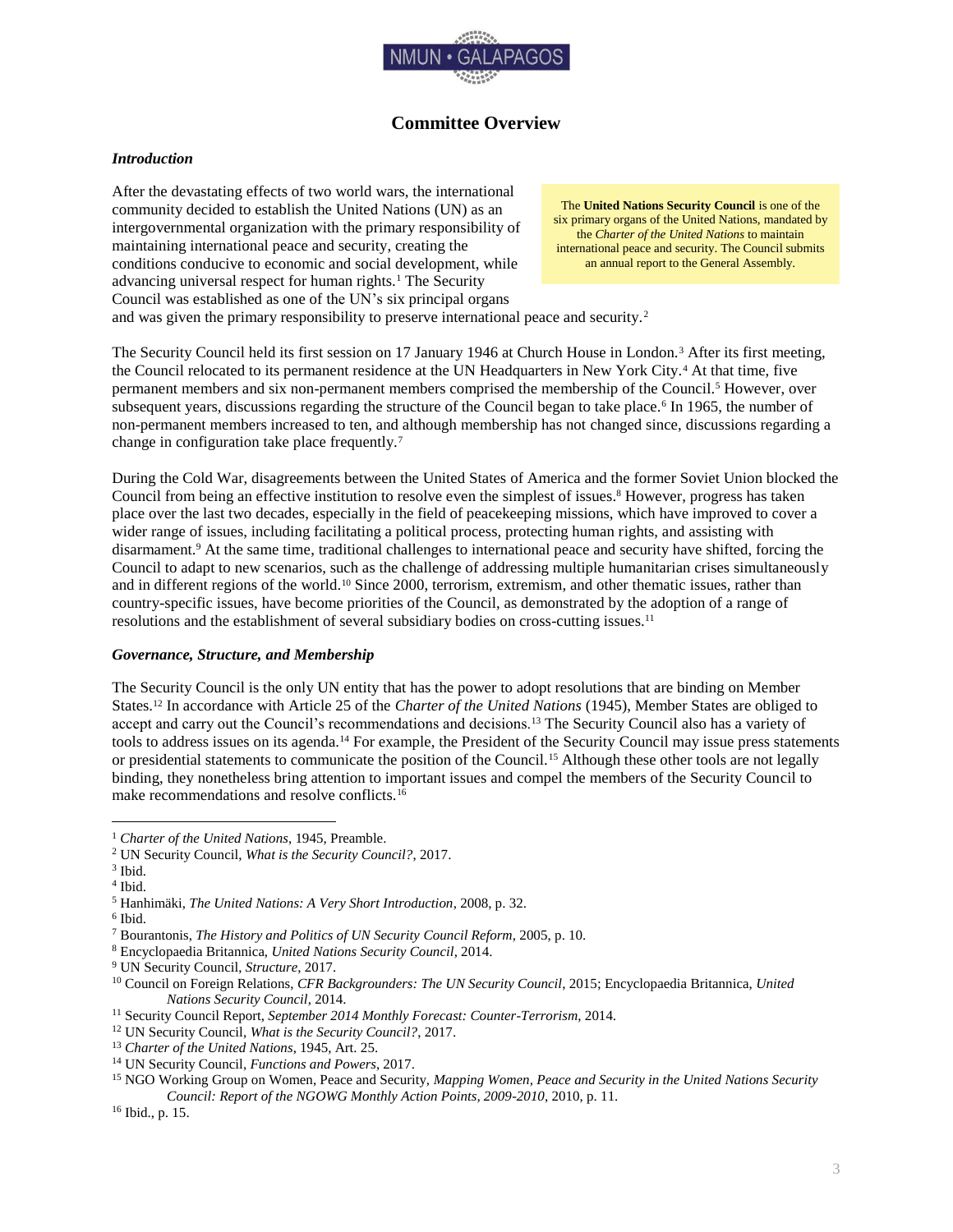

#### *Membership*

The Security Council is comprised of five permanent members and ten non-permanent members.<sup>17</sup> The five permanent members of the Security Council are: China, France, the Russian Federation, the United Kingdom of Great Britain and Northern Ireland, and the United States of America.<sup>18</sup> Every year, the General Assembly elects five of the ten non-permanent members for a two-year term.<sup>19</sup> Elections for non-permanent seats on the Council can be competitive, with countries expressing interest years in advance.<sup>20</sup> Countries elected to serve on the Security Council are expected to represent the interests of their region; they usually have an influence at the international level and demonstrate leadership in specific areas of interest to their foreign policy.<sup>21</sup> Security Council elections for non-permanent members are held in June, six months before the term starts.<sup>22</sup> This change allows Member States ample time to prepare for their new role.<sup>23</sup>

The ten non-permanent members represent countries from five groups: Africa, the Asia-Pacific Group, Latin America and the Caribbean, the Eastern European Group, Western European and Other.<sup>24</sup> For the 2017 calendar year, the non-permanent Member States are Bolivia, Egypt, Ethiopia, Italy, Japan, Kazakhstan, Senegal, Sweden, Ukraine, and Uruguay.<sup>25</sup> Italy and the Netherlands are sharing one of the Western European and Other seats, with the Netherlands assuming membership for the 2018 calendar year.<sup>26</sup> This decision was reached after they both failed to achieve a two-thirds majority after five rounds of voting.<sup>27</sup> As is customary in Security Council elections, after multiple rounds of voting, compromise was sought in order to fill the seat.<sup>28</sup>

On 2 June 2017, the General Assembly elected Côte d'Ivoire, Equatorial Guinea, Kuwait, Peru, and Poland as nonpermanent members of the Security Council.<sup>29</sup> Their two-year terms will commence on 1 January 2018, and they will replace outgoing Egypt, Japan, Senegal, Ukraine, and Uruguay.<sup>30</sup>

#### *Presidency*

Each member of the Security Council holds the presidency of the Council for one month, rotating according to alphabetical order.<sup>31</sup> Security Council meetings can be convened by the President upon the request of any Member State.<sup>32</sup> Under Article 35 of the Charter, the President shall call a meeting if a dispute or situation requires the Council's attention.<sup>33</sup> According to Rule 6 of the Provisional Rules of Procedure, all concerns that are brought to the attention of the Secretary-General are drafted in an agenda that is approved by the President of the Security Council.<sup>34</sup>

#### *Participation*

Any Member State of the UN may attend the Council's meetings upon the invitation of the Council.<sup>35</sup> Member States are invited if the Security Council is discussing an issue that directly concerns the interests of the Member

<sup>17</sup> UN Security Council, *Current members*, 2017.

<sup>18</sup> Ibid.

<sup>19</sup> Ibid.

<sup>20</sup> UN DPI, *Ahead of Security Council elections, General Assembly President explains how a country can get a non-permanent seat*, 2016.

<sup>21</sup> Bourantonis, *The History and Politics of UN Security Council Reform*, 2005, p. 6.

<sup>22</sup> UN General Assembly, *Revitalization of the work of the General Assembly (A/RES/68/307),* 2014, p. 4.

<sup>23</sup> UN DPI, *Ahead of Security Council elections, General Assembly President explains how a country can get a non-permanent seat*, 2016.

<sup>24</sup> UN General Assembly, *Rules of procedure*.

<sup>25</sup> UN Security Council, *Current members*, 2017.

<sup>26</sup> *Italy, Netherlands ask to share Security Council seat*, Al Jazeera, 2016.

<sup>27</sup> Ibid.

<sup>28</sup> UN DPI, *Ahead of Security Council elections, General Assembly President explains how a country can get a non-permanent seat*, 2016.

<sup>29</sup> UN DPI, *Côte d'Ivoire, Equatorial Guinea, Kuwait, Peru, Poland elected to UN Security Council*, 2017.

<sup>30</sup> Ibid.

<sup>31</sup> UN Security Council, *Provisional Rules of Procedure (S/96/Rev.7)*, 2017.

<sup>32</sup> UN Security Council, *Repertoire of the practice of the Security Council*, 2017.

<sup>33</sup> *Charter of the United Nations*, 1945, Art. 35.

<sup>34</sup> UN Security Council, *Provisional Rules of Procedure (S/96/Rev.7)*, 2017.

<sup>35</sup> Ibid.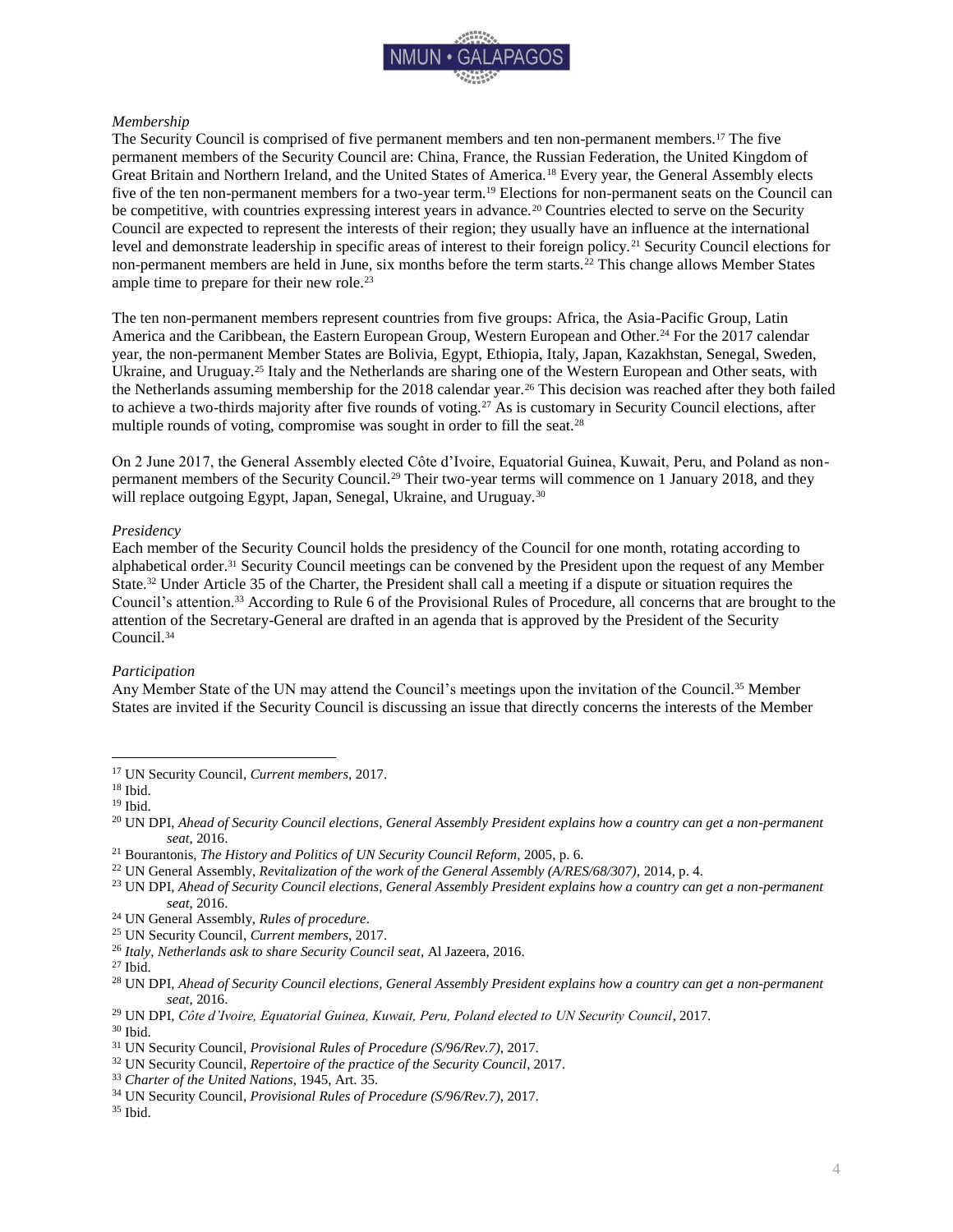

State.<sup>36</sup> Invited Member States do not have the right to vote, but are allowed to submit proposals and draft resolutions.<sup>37</sup> Furthermore, those Member States can inform the Council about a current crisis in their region.<sup>38</sup> However, such proposals may be put to a vote only at the request of a member of the Council.<sup>39</sup>

#### *Subsidiary Organs*

The Security Council has many subsidiary bodies established under Article 29 of the Charter, including the International Criminal Tribunal for the Former Yugoslavia (ICTY), the International Criminal Tribunal for Rwanda (ICTR), sanctions committees, and ad hoc committees such as the Ad Hoc Sub-Committee on Namibia.<sup>40</sup> The Peacebuilding Commission (PBC) is an advisory subsidiary body that reports jointly to the General Assembly and the Security Council.<sup>41</sup> Additionally, Security Council Member States participate in various working groups, which discuss the topics of concern of the Security Council.<sup>42</sup> These working groups consist of some or all of the Security Council Member States and focus on regional and thematic issues, as well as improving the working methods of the Security Council itself.<sup>43</sup> The Security Council is also responsible for determining if, when, and where a peacekeeping operation is needed.<sup>44</sup> A peacekeeping operation is created through an adopted Security Council resolution, and the Security Council must monitor the operation through reports issued by the Secretary-General, as well as specific Security Council meetings.<sup>45</sup>

#### *Voting*

Every Member State of the Security Council has one vote.<sup>46</sup> Votes on all matters require a majority of nine Member States.<sup>47</sup> However, if one of the five permanent members of the Security Council votes "no" on a matter of substance, such as a draft resolution, the draft resolution does not pass.<sup>48</sup> Despite the existence of this veto power, the Council has adopted many resolutions by consensus since the end of the Cold War and has been divided only on a very limited number of issues, a prominent example being the case of Syria.<sup>49</sup>

#### <span id="page-4-0"></span>*Mandate, Functions, and Powers*

The mandate of the Security Council is to maintain international peace and security, as specified in the *Charter of the United Nations*. <sup>50</sup> Chapters VI and VII of the Charter specifically concern the Security Council and the range of actions that can be taken when settling disputes.<sup>51</sup> Chapter VI aims to achieve resolution of disputes by peaceful means, whereas Chapter VII explores further actions that can be taken.<sup>52</sup> Any Member State is able to report a dispute to the Security Council; the role of the Council is to determine the severity of the dispute brought before the body and the impact of the dispute internationally.<sup>53</sup> The Security Council is responsible for making recommendations to broker peace that take into considerations the previously attempted measures by the parties involved.<sup>54</sup> Under Chapter VII, the Security Council has the authority to implement provisional measures aimed to deescalate the situation.<sup>55</sup> If the provisional measures are ignored or are unsuccessful, the Security Council may

- $^{\rm 43}$  Ibid.
- <sup>44</sup> United Nations Peacekeeping, *Role of the Security Council*, 2016.
- $^{45}$  Ibid.

<sup>36</sup> *Charter of the United Nations*, 1945, Art. 31.

<sup>37</sup> UN Security Council, *Provisional Rules of Procedure (S/96/Rev.7)*, 2017.

<sup>38</sup> Ibid.

<sup>39</sup> Ibid.

<sup>40</sup> UN Security Council, *Structure*, 2017.

<sup>41</sup> Ibid.

<sup>42</sup> UN Security Council, *Repertoire of the practice of the Security Council*, 2017.

<sup>46</sup> *Charter of the United Nations*, 1945, Art. 27.

<sup>47</sup> Ibid.

<sup>48</sup> Hanhimäki, *The United Nations: A Very Short Introduction*, 2008, p. 52.

<sup>49</sup> Security Council Report, *In Hindsight: Consensus in the Security Council*, 2014; Security Council Report, *In Hindsight: The Veto*, 2013.

<sup>50</sup> *Charter of the United Nations*, 1945, Art. 1.

<sup>51</sup> Ibid.

<sup>52</sup> Ibid.

<sup>53</sup> Ibid., Art. 34.

<sup>54</sup> Ibid., Art. 36.

<sup>55</sup> Ibid., Art. 40.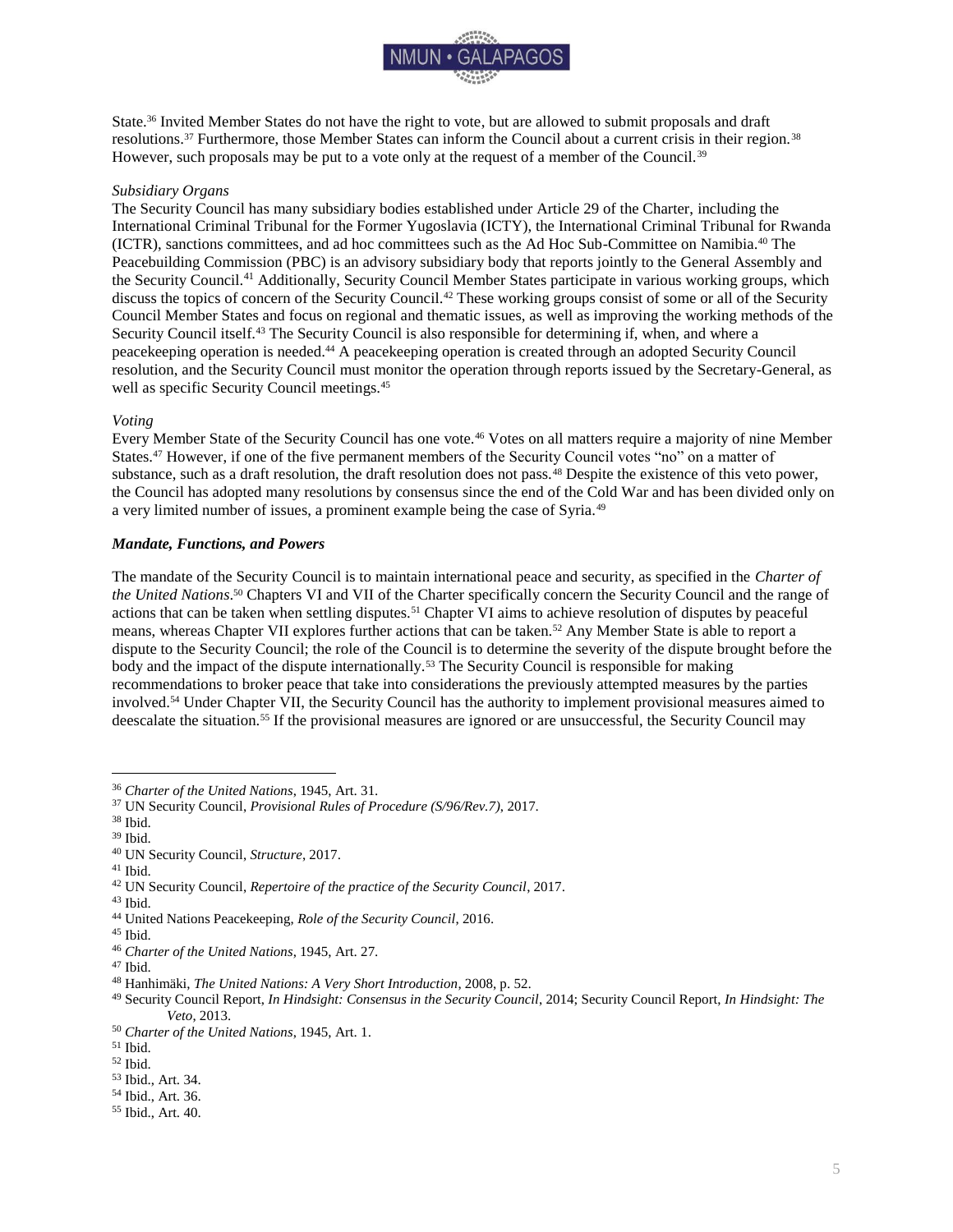

decide to call upon military forces to act on behalf of the UN.<sup>56</sup> Non-military actions that can be implemented include blockades or economic interruptions. In aggregate, the Charter provides the Security Council with the following set of powers to fulfill its mandate.

- **Sanctions:** Pursuant to Article 41 of the Charter, the Council can call its members to apply economic sanctions and other measures not involving the use of force to prevent or end violence.<sup>57</sup> These include economic sanctions, financial penalties and restrictions, travel bans, severance of diplomatic relations, and blockades, among others.<sup>58</sup> It may further mandate arms embargos, enforce disarmament, or initiate proceedings in the international justice system.<sup>59</sup>
- **Diplomatic Tools:** The Council has a mandate to investigate any dispute or situation that might lead to aggressions between states or other non-state groups or within states' national territories.<sup>60</sup> In order to do so, it may "recommend methods of adjusting such disputes or the terms of settlement; formulate plans for the establishment of a system to regulate armaments; determine the existence of a threat to the peace or act of aggression and recommend what action should be taken."<sup>61</sup>
- **Military Action:** The Council may take military action against a state or other entity threatening international peace and security and may further decide on the deployment of troops or observers.<sup>62</sup> The Council may decide to initiate peacekeeping operations; it may also modify existing peacekeeping operations through the extension or amendment of their mandates and the additional deployment or withdrawal of troops.<sup>63</sup>
- **Partnerships:** The Council cooperates with numerous international and regional organizations, as well as non-governmental organizations (NGOs), to implement its decisions.<sup>64</sup> The Council works closely with related organizations of the UN, such as the Organisation for the Prohibition of Chemical Weapons and the International Atomic Energy Agency. Partnerships with independent intergovernmental organizations, such as the North Atlantic Treaty Organization and the African Union, are also of paramount importance for addressing a broad range of issues including terrorism, disarmament, nuclear nonproliferation, and extreme violence from non-state actors, among others.<sup>65</sup>

#### <span id="page-5-0"></span>*Recent Sessions and Current Priorities*

2017 began with five new non-permanent members – Bolivia, Ethiopia, Italy, Kazakhstan, and Sweden – taking their seats on the Council, along with incoming Secretary-General António Guterres assuming his leadership of the UN.<sup>66</sup> At his first Security Council open debate, Secretary-General Guterres emphasized the need for a new approach to maintaining peace and security that prioritizes conflict prevention instead of conflict resolution.<sup>67</sup>

Human rights, as a thematic topic, was discussed for the first time by the Council in April 2017.<sup>68</sup> The Secretary-General noted at this meeting, "Peace, security, human rights, and sustainable development are mutually reinforcing," and in recognition of this, the entire UN system should stop dealing with each pillar in isolation.<sup>69</sup> Many speakers at this meeting encouraged the Council to collaborate more closely with the Human Rights Council

- <sup>59</sup> Cousens & Malone, *Conflict Prevention in The UN Security Council: From the Cold War to the 21st Century*, 2004, p. 111.
- <sup>60</sup> UN Security Council, *Functions and Powers*, 2017.

<sup>56</sup> Ibid., Art. 41.

<sup>57</sup> Ibid.

<sup>58</sup> Biersteker et al, *The Effectiveness of United Nations Targeted Sanctions*, 2013; UN Security Council, *United Nations Security Council: About*, 2014.

<sup>61</sup> *Charter of the United Nations*, 1945.

 $62$  Ibid.

<sup>63</sup> UN DPKO, *Forming a New Operation*.

<sup>64</sup> UN Security Council, *Repertoire of the practice of the Security Council*, 2016.

<sup>65</sup> UN Security Council, *Structure,* 2016; UN Security Council, *Middle East (S/RES/2118 (2013))*, 2013.

<sup>66</sup> What's In Blue, *Security Council's January Programme of Work*, 2017; Security Council Report, *Monthly Forecasts*, 2017.

<sup>67</sup> UN Secretary-General, *Secretary-General's remarks to the Security Council Open Debate on "Maintenance of International Peace and Security: Conflict Prevention and Sustaining Peace"*, 2017.

<sup>68</sup> UN DPI, *Security Council Must Take Human Rights into Account in All Deliberations, Secretary-General Stresses during Thematic Debate (S/12797)*, 2017.

<sup>69</sup> UN Security Council, *Maintenance of international peace and security (S/PV.7926)*, p. 2.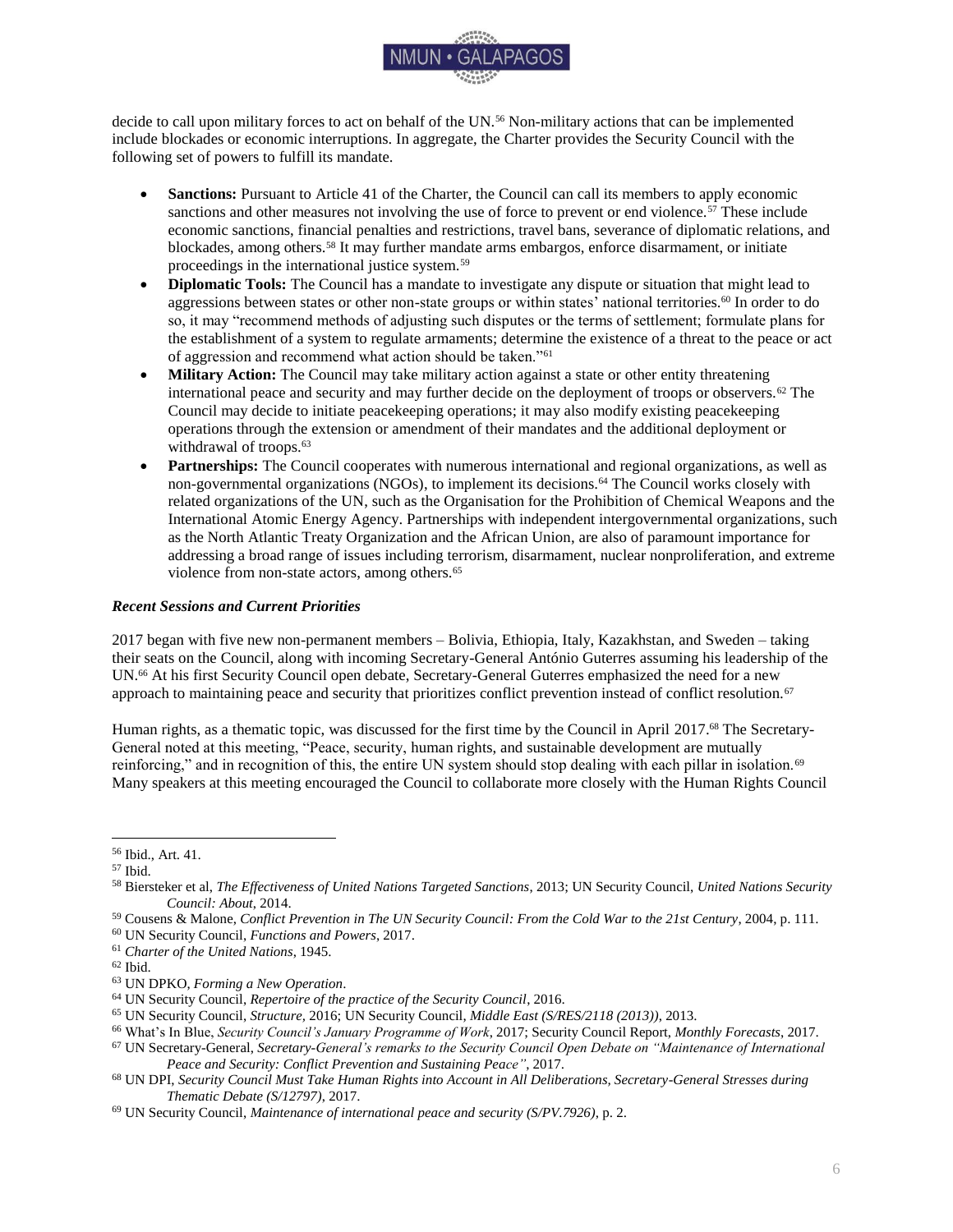

and the Office of the UN High Commissioner for Human Rights, but disagreement ensued on the degree to which human rights questions should be addressed by the Security Council.<sup>70</sup>

Throughout the summer of 2017, the Council addressed overall threats to international peace and security, including landmines and terrorism, as well as country-specific situations.<sup>71</sup> On 10 July 2017, the Council decided to establish the United Nations Verification Mission in Colombia, which will begin its work in September to support the implementation of the Final Agreement between the Colombian government and the Revolutionary Armed Forces of Colombia (FARC-EP). <sup>72</sup> On 5 August 2017, in response to repeated testing of ballistic missiles, the Council strengthened the existing sanctions regime against the Democratic People's Republic of Korea (DPRK), including by prohibiting the export of coal, iron, iron ore, seafood, lead, and lead ore to other countries.<sup>73</sup> The Council also called for the resumption of the Six-Party Talks between the DPRK, China, Japan, the Republic of Korea, the Russian Federation, and the United States, with the goal of achieving "the verifiable denuclearization of the Korean Peninsula in a peaceful manner."<sup>74</sup>

#### <span id="page-6-0"></span>*Conclusion*

As the international community faces increasing asymmetrical and non-traditional threats to international peace and security, the Security Council has evolved by devising new working methods and holding broader, more open discussions.<sup>75</sup> Nonetheless, the persistence of ongoing threats indicates significant challenges to the Security Council's ability to guarantee peace and security in all regions of the world.<sup>76</sup> These situations also represent the systemic and political divides between Council members, particularly with respect to the five permanent members.<sup>77</sup> However, as the Security Council represents the only body within the UN that has the power to adopt binding resolutions, it is still the entity of utmost importance for the maintenance of international peace and security.<sup>78</sup>

## **Annotated Bibliography**

<span id="page-6-1"></span>*Charter of the United Nations*. (1945). Retrieved 26 July 2017 from: <http://www.un.org/en/documents/charter/index.shtml>

> *As the fundamental principles of the Security Council are written down in the Charter of the UN, this document should be the first resource to consider. Article 23, which sets the membership structure and articles 23 to 26, which discuss its basic functions and powers, are of particular importance for understanding both the structure and function of the Security Council. In addition, articles 27 to 32 explain the Council's voting procedure and its overall structure. The Charter can be particularly helpful for delegates in understanding the powers and limitations of the body. Delegates will find Chapters VI and VII most helpful when researching the mandate of the Security Council, and also while at the conference simulating the body.*

Council on Foreign Relations. (2013). *CFR Backgrounders: The UN Security Council* [Website]. Retrieved 26 July 2017 from:<http://www.cfr.org/international-organizations-and-alliances/un-security-council/p31649>

*The Council on Foreign Relations provides a comprehensive introduction into the structure and work of the Security Council and therefore constitutes a good starting point for more detailed research. The website discusses the Council's powers and possibilities in taking coercive actions* 

<sup>70</sup> UN DPI, *Security Council Must Take Human Rights into Account in All Deliberations, Secretary-General Stresses during Thematic Debate (S/12797)*, 2017.

<sup>71</sup> UN Security Council, *Maintenance of international peace and security: Mine action (S/RES/2365 (2017))*, 2017; UN Security Council, *Threats to international peace and security caused by terrorist acts (S/RES/2368 (2017))*, 2017; UN Security Council, *Threats to international peace and security caused by terrorist acts – Preventing terrorists from acquiring weapons (S/RES/2370 (2017))*, 2017; UN Security Council, *Meeting Records*, 2017.

<sup>72</sup> UN Security Council, *Identical letters dated 19 January 2016 from the Permanent Representative of Colombia to the United Nations addressed to the Secretary-General and the President of the Security Council (S/2016/53) (S/RES/2366 (2017))*, 2017.

<sup>73</sup> UN Security Council, *Non-proliferation/Democratic People's Republic of Korea (S/RES/2371 (2017))*.

<sup>74</sup> Ibid., p. 6.

<sup>75</sup> UN Security Council, *Structure,* 2017; UN Security Council, *1540 Committee*, 2017.

<sup>76</sup> Security Council Report, *September 2014 Monthly Forecast – Syria*, 2014.

<sup>77</sup> Security Council Report, *The Permanent Members and the Use of the Veto: An Abridged History*, 2013.

<sup>78</sup> *Charter of the United Nations*, 1945, art. 24.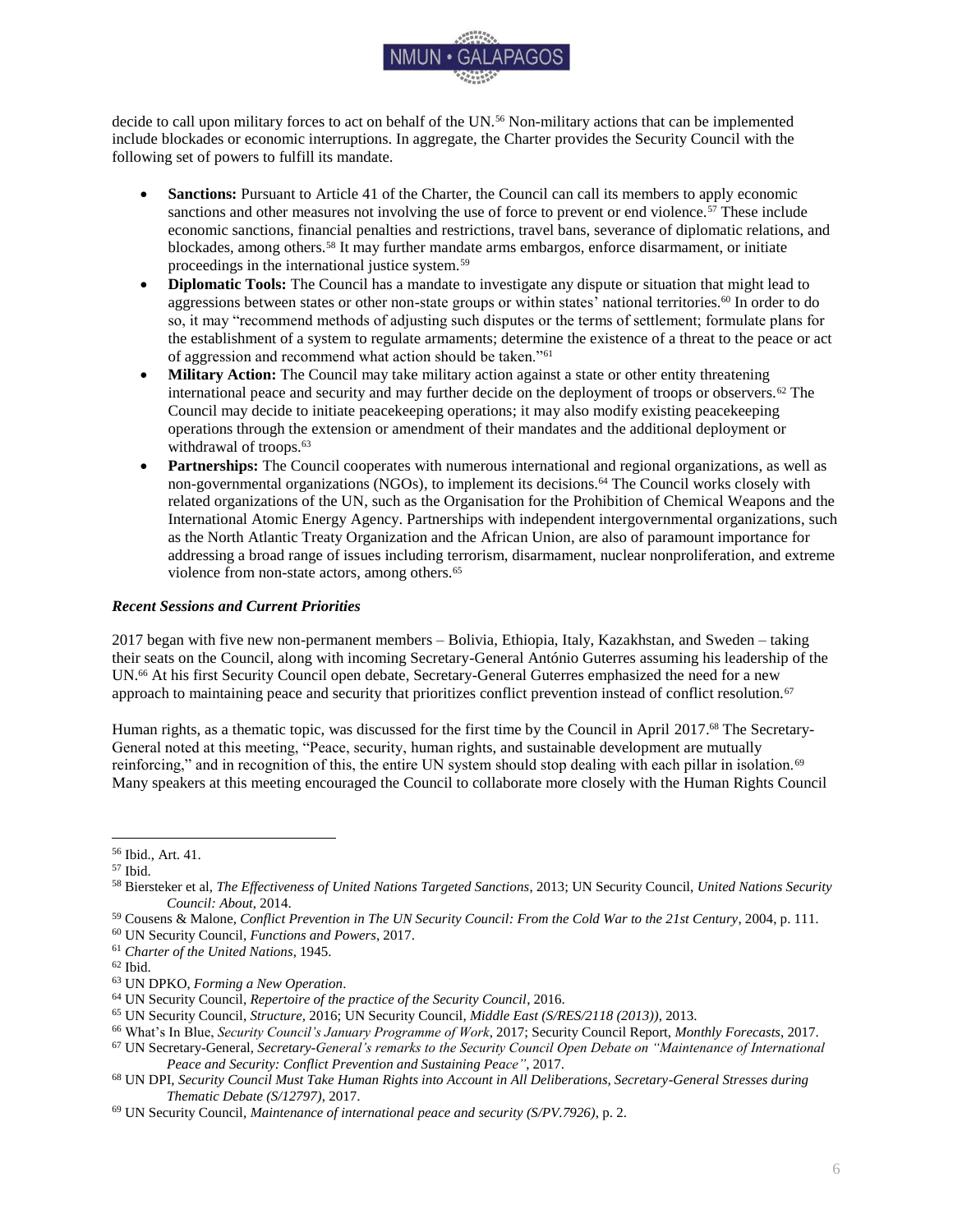

*and addresses broadly discussed issues as criticism to the Security Council's structure as well as possible reforms. In addition, the website contains links on further resources on the Security Council and recent international security issues as, for example, the Global Governance Monitor, which evaluates the international regime for armed conflict.*

Cousens, E., & Malone, D. (2004). Conflict Prevention, *The UN Security Council: From the Cold War to the 21st Century.* Boulder, Colorado: Lynne Rienner Publishers, Inc.

*This volume provides readers with a very detailed overview of the Security Council and its past and present challenges. Written on a high academic level, this book touches upon many of the Council's themes, institutions, and operations, while also explaining the Council's structure in depth. As it discusses major operations on four continents, the document can be a useful tool for detailed analysis on various international security crises.*

Hanhimäki, J. M. (2008). *The United Nations: A Very Short Introduction*, New York, New York: Oxford University Press.

*While giving a brief overview of the history, structure, mandate and perspective of the UN in general, this volume also includes a comprehensive section on the Security Council, as well as a separate chapter on peacekeeping and peacebuilding. The book offers a succinct explanation of the Council's political and operational constraints, including the veto power principle. It further provides delegates with a general overview of the importance of the Security Council for international security from its creation until now. Due to its comprehensive language, this book may serve delegates as a first starting point for further research on the Security Council as well as on international power relations.*

Security Council Report. (2017). *Monthly Forecasts* [Website]. Retrieved 28 August 2017 from: <http://www.securitycouncilreport.org/monthly-forecast/>

*The Security Council Report website provides monthly forecasts that describe the Security Council's meetings and program of work as expected for the upcoming month. The website is updated regularly to reflect the current agenda of the Security Council. Delegates will also find links to UN source documents on this website, which will be helpful during their research.* 

United Nations, Security Council. (2017). *What is the Security Council?* [Website]. Retrieved 26 July 2017 from: <http://www.un.org/en/sc/about>

*This website gives an overview of the Security Council's history, its mandate, and its basic functions and powers. It should be considered one of the most important resources and a foundation for delegates' further research, since it provides detailed information on how the Security Council works in practice. The website contains the body's provisional rules of procedure and a section on frequently asked questions. The latter is particularly useful when it comes to understanding the Council's functions and powers. Delegates will find on this website detailed information about the Council's recent sessions as well as other worth noting outputs.* 

## **Bibliography**

<span id="page-7-0"></span>Biersteker, T., et al. (2014). *The Effectiveness of United Nations Targeted Sanctions*. Retrieved 26 July 2017 from: [http://graduateinstitute.ch/files/live/sites/iheid/files/sites/internationalgovernance/shared/Effectiveness%20of%20U](http://graduateinstitute.ch/files/live/sites/iheid/files/sites/internationalgovernance/shared/Effectiveness%20of%20UN%20Targeted%20Sanctions%20-%206.Nov.2013%20.pdf) [N%20Targeted%20Sanctions%20-%206.Nov.2013%20.pdf](http://graduateinstitute.ch/files/live/sites/iheid/files/sites/internationalgovernance/shared/Effectiveness%20of%20UN%20Targeted%20Sanctions%20-%206.Nov.2013%20.pdf)

Bourantonis, D. (2005). *The History and Politics of UN Security Council Reform*. New York, New York: Routledge.

*Charter of the United Nations*. (1945). Retrieved 26 July 2017 from: <http://www.un.org/en/documents/charter/index.shtml>

Council on Foreign Relations. (2015). *CFR Backgrounders: The UN Security Council*. Retrieved 26 July 2017 from: <http://www.cfr.org/international-organizations-and-alliances/un-security-council/p31649>

Cousens, E., & D. Malone. (2004). *The UN Security Council: From the Cold War to the 21st Century*. Boulder, Colorado: Lynne Rienner Publishers, Inc.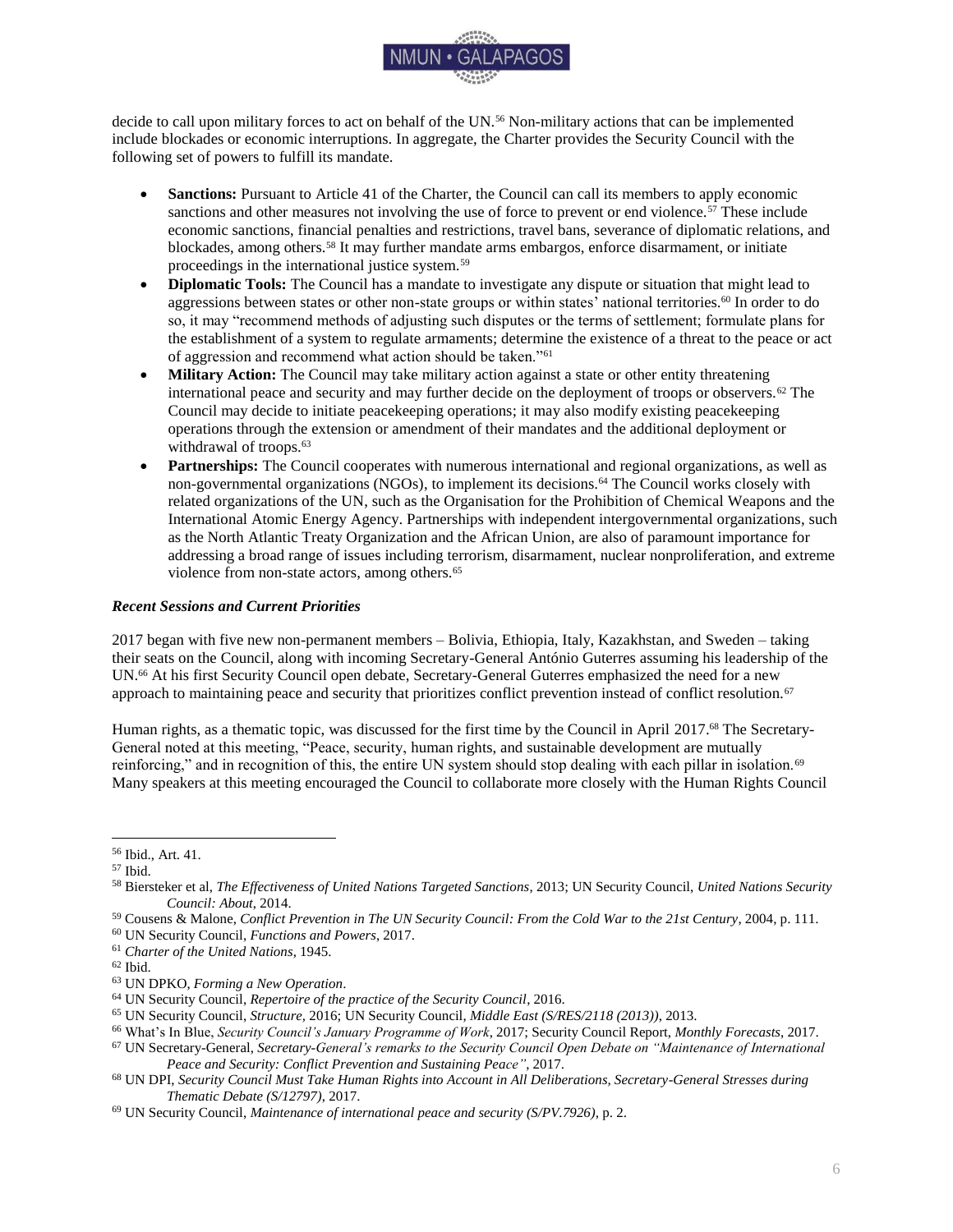

Encyclopaedia Britannica. (2014). *United Nations Security Council* [Website]. Retrieved 26 July 2017 from: <http://www.britannica.com/EBchecked/topic/532070/United-Nations-Security-Council>

Hanhimäki, J. (2008). *The United Nations: A Very Short Introduction*. New York, New York: Oxford University Press.

*Italy, Netherlands ask to share Security Council seat.* (2016, June 28). Al Jazeera. Retrieved 26 July 2017 from: [http://www.aljazeera.com/news/2016/06/bolivia-ethiopia-sweden-win-seats-security-council-](http://www.aljazeera.com/news/2016/06/bolivia-ethiopia-sweden-win-seats-security-council-160628161225583.html)[160628161225583.html](http://www.aljazeera.com/news/2016/06/bolivia-ethiopia-sweden-win-seats-security-council-160628161225583.html)

NGO Working Group on Women, Peace and Security. (2010). *Mapping Women, Peace and Security in the UN Security Council: Report of the NGOWG Monthly Action Points, 2009-2010*. Retrieved 26 July 2017 from: [http://peacewomen.org/sites/default/files/NGOWG%20Report\\_Mapping%201325\\_October%202010.pdf](http://peacewomen.org/sites/default/files/NGOWG%20Report_Mapping%201325_October%202010.pdf)

Security Council Report. (2013). *In Hindsight: The Veto* [Website]. Retrieved 26 July 2017 from: [http://www.securitycouncilreport.org/monthly-forecast/2013-11/in\\_hindsight\\_the\\_veto.php](http://www.securitycouncilreport.org/monthly-forecast/2013-11/in_hindsight_the_veto.php)

Security Council Report. (2013). *The Permanent Members and the Use of the Veto: An Abridged History.* Retrieved 26 July 2017 from: [http://www.securitycouncilreport.org/atf/cf/%7B65BFCF9B-6D27-4E9C-8CD3-](http://www.securitycouncilreport.org/atf/cf/%7B65BFCF9B-6D27-4E9C-8CD3-CF6E4FF96FF9%7D/SCR-veto-insert-2.pdf) [CF6E4FF96FF9%7D/SCR-veto-insert-2.pdf](http://www.securitycouncilreport.org/atf/cf/%7B65BFCF9B-6D27-4E9C-8CD3-CF6E4FF96FF9%7D/SCR-veto-insert-2.pdf)

Security Council Report. (2014). *In Hindsight: Consensus in the Security Council* [Website]. Retrieved 26 July 2017 from: [http://www.securitycouncilreport.org/monthly-forecast/2014-](http://www.securitycouncilreport.org/monthly-forecast/2014-01/in_hindsight_consensus_in_the_security_council.php)  $01/in$  hindsight consensus in the security council.php

Security Council Report. (2014). *September 2014 Monthly Forecast – Counter Terrorism* [Website]. Retrieved 26 July 2017 from: [http://www.securitycouncilreport.org/monthly-forecast/2014-09/counter-terrorism\\_5.php](http://www.securitycouncilreport.org/monthly-forecast/2014-09/counter-terrorism_5.php)

Security Council Report. (2014). *September 2014 Monthly Forecast – Syria* [Website]. Retrieved 26 July 2017 from[: http://www.securitycouncilreport.org/monthly-forecast/2014-09/syria\\_11.php](http://www.securitycouncilreport.org/monthly-forecast/2014-09/syria_11.php)

Security Council Report. (2016, December 28). *January 2017 Monthly Forecast* [Website]. Retrieved 26 July 2017 from[: http://www.securitycouncilreport.org/monthly-forecast/2017-](http://www.securitycouncilreport.org/monthly-forecast/2017-01/un_office_for_west_africa_and_the_sahel.php) [01/un\\_office\\_for\\_west\\_africa\\_and\\_the\\_sahel.php](http://www.securitycouncilreport.org/monthly-forecast/2017-01/un_office_for_west_africa_and_the_sahel.php)

Security Council Report. (2017). *Monthly Forecasts* [Website]. Retrieved 28 August 2017 from: <http://www.securitycouncilreport.org/monthly-forecast/>

United Nations, Department of Peacekeeping Operations. (n.d.). *Forming a new operation* [Website]. Retrieved 26 July 2017 from:<http://www.un.org/en/peacekeeping/operations/newoperation.shtml>

United Nations, Department of Public Information. (2016, June 27). *Ahead of Security Council elections, General Assembly President explains how a country can get a non-permanent seat* [News Article]. Retrieved 26 July 2017 from[: http://www.un.org/apps/news/story.asp?NewsID=54339](http://www.un.org/apps/news/story.asp?NewsID=54339)

United Nations, Department of Public Information. (2017, June 2). *Côte d'Ivoire, Equatorial Guinea, Kuwait, Peru, Poland elected to UN Security Council* [News Article]. Retrieved 28 August 2017 from: <http://www.un.org/apps/news/story.asp?NewsID=56894>

United Nations, Department of Public Information. (2017, April 18). *Security Council Must Take Human Rights into Account in All Deliberations, Secretary-General Stresses during Thematic Debate (S/12797)* [Press Release]. Retrieved 17 June 2017 from:<https://www.un.org/press/en/2017/sc12797.doc.htm>

United Nations, General Assembly, Sixty-eighth session. (2014). *Revitalization of the work of the General Assembly (A/RES/68/307)* [Resolution]. Retrieved 26 July 2017 from:<http://undocs.org/A/RES/68/307>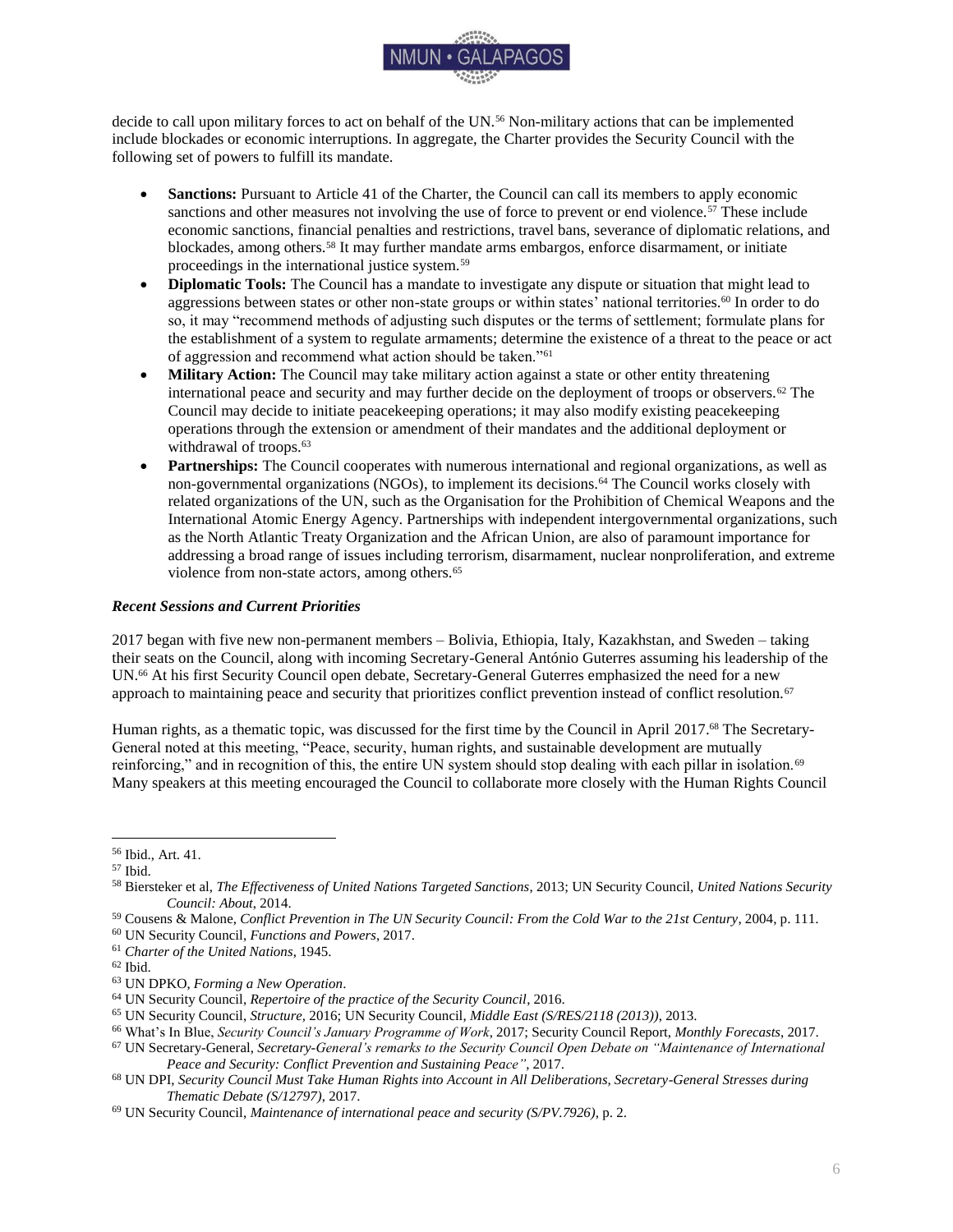

United Nations, General Assembly. (n.d.). *Rules of procedure* [Website]. Retrieved 26 July 2017 from: <http://www.un.org/en/ga/about/ropga/elect.shtml>

United Nations Peacekeeping. (2016). *Role of the Security Council* [Website]. Retrieved 26 July 2017 from: <http://www.un.org/en/peacekeeping/operations/rolesc.shtml>

United Nations, Secretary-General. (2017, January 10). *Secretary-General's remarks to the Security Council Open Debate on "Maintenance of International Peace and Security: Conflict Prevention and Sustaining Peace"*. Retrieved 17 June 2017 from: [https://www.un.org/sg/en/content/sg/statement/2017-01-10/secretary-generals](https://www.un.org/sg/en/content/sg/statement/2017-01-10/secretary-generals-remarks-security-council-open-debate-maintenance)[remarks-security-council-open-debate-maintenance](https://www.un.org/sg/en/content/sg/statement/2017-01-10/secretary-generals-remarks-security-council-open-debate-maintenance)

United Nations, Security Council. (2017). *1540 Committee* [Website]. Retrieved 26 July 2017 from: <http://www.un.org/en/sc/1540/>

United Nations, Security Council. (2017). *Current Members* [Website]. Retrieved 17 June 2017 from: <http://www.un.org/en/sc/members/>

United Nations, Security Council. (2017). *Functions and Powers* [Website]. Retrieved 17 June 2017 from: <http://www.un.org/en/sc/about/functions.shtml>

United Nations, Security Council. (2017). *Meeting Records* [Website]. Retrieved 28 August 2017 from: <https://www.un.org/en/sc/meetings/>

United Nations, Security Council. (2017). *Provisional Rules of Procedure (S/96/Rev.7)* [Website]. Retrieved 17 June 2017 from: <http://www.un.org/en/sc/about/rules/>

United Nations, Security Council. (2017). *Repertoire of the practice of the Security Council* [Website]. Retrieved 17 June 2017 from: [http://www.un.org/en/sc/repertoire/subsidiary\\_organs/working\\_groups.shtml](http://www.un.org/en/sc/repertoire/subsidiary_organs/working_groups.shtml)

United Nations, Security Council. (2017). *Structure* [Website]. Retrieved 17 June 2017 from: <http://www.un.org/en/sc/about/structure.shtml>

United Nations, Security Council. (2017). *What is the Security Council?* [Website]. Retrieved 17 June 2017 from: <http://www.un.org/en/sc/about/>

United Nations, Security Council, 7038th meeting. (2013). *Middle East (S/RES/2118 (2013))* [Resolution]. Retrieved 26 July 2017 from: [http://undocs.org/S/RES/2118\(2013\)](http://undocs.org/S/RES/2118(2013))

United Nations, Security Council, 7926th meeting. (2017, April 18). *Maintenance of international peace and security (S/PV.7926)* [Meeting Record]. Retrieved 17 June 2017 from:<http://www.undocs.org/S/PV.7926>

United Nations, Security Council, 7992nd meeting. (2017). *Maintenance of international peace and security: Mine action (S/RES/2365 (2017))* [Resolution]. Retrieved 28 August 2017 from: [http://undocs.org/S/RES/2365\(2017\)](http://undocs.org/S/RES/2365(2017))

United Nations, Security Council, 7997th meeting. (2017). *Identical letters dated 19 January 2016 from the Permanent Representative of Colombia to the United Nations addressed to the Secretary-General and the President of the Security Council (S/2016/53) (S/RES/2366 (2017))* [Resolution]. Retrieved 28 August 2017 from: [http://undocs.org/S/RES/2366\(2017\)](http://undocs.org/S/RES/2366(2017))

United Nations, Security Council, 8007th meeting. (2017). *Threats to international peace and security caused by terrorist acts (S/RES/2368 (2017))* [Resolution]. Retrieved 28 August 2017 from: [http://undocs.org/S/RES/2368\(2017\)](http://undocs.org/S/RES/2368(2017))

United Nations, Security Council, 8017th meeting. (2017). *Threats to international peace and security caused by terrorist acts – Preventing terrorists from acquiring weapons (S/RES/2370 (2017))* [Resolution]. Retrieved 28 August 2017 from: [http://undocs.org/S/RES/2370\(2017\)](http://undocs.org/S/RES/2370(2017))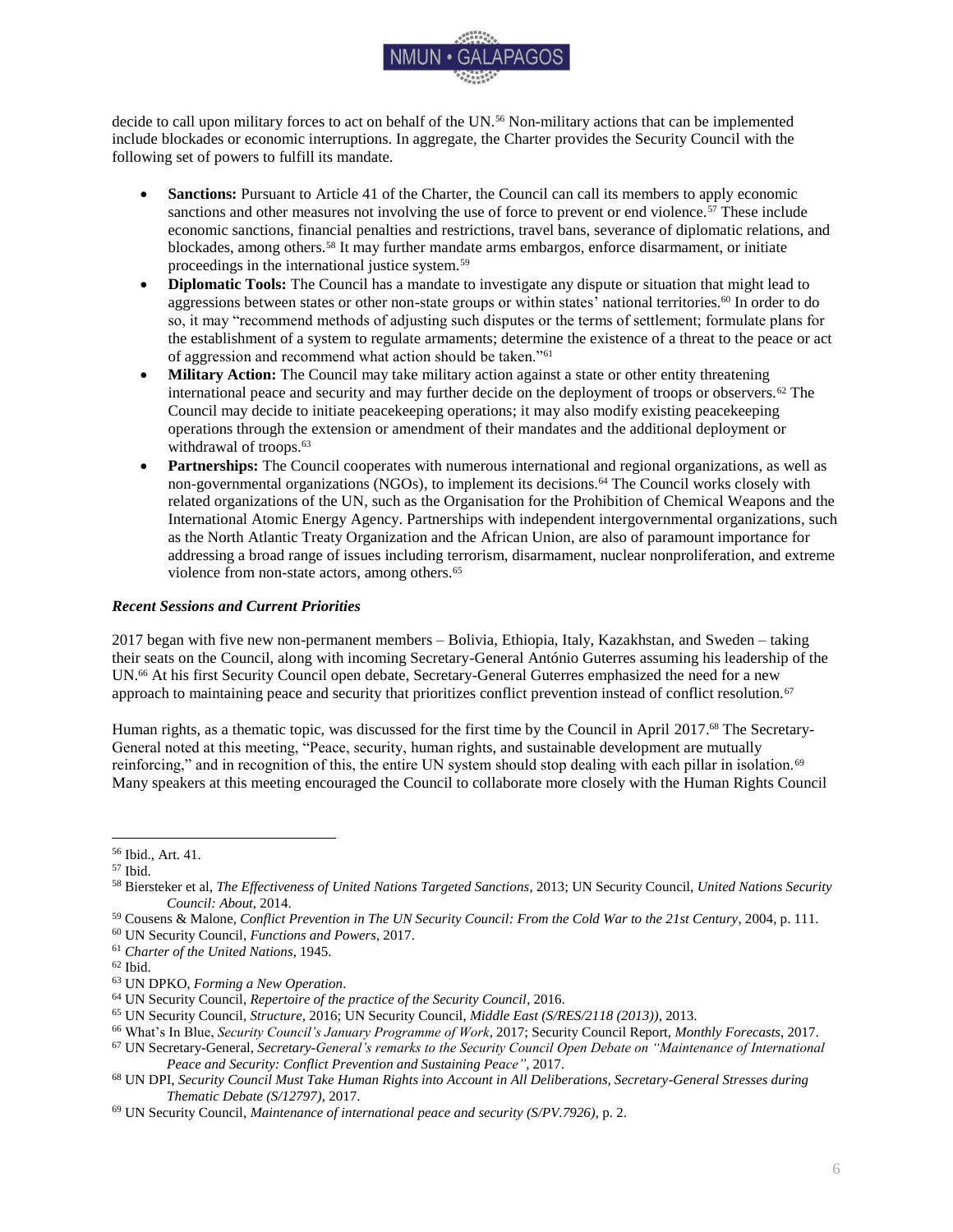

United Nations, Security Council, 8019th meeting. (2017). *Non-proliferation/Democratic People's Republic of Korea (S/RES/2371 (2017))* [Resolution]. Retrieved 28 August 2017 from: [http://undocs.org/S/RES/2371\(2017\)](http://undocs.org/S/RES/2371(2017))

What's In Blue. (2017, January 3). *Security Council's January Programme of Work* [Website]. Retrieved 17 June 2017 from:<http://www.whatsinblue.org/2017/01/security-councils-january-programme-of-work-1.php>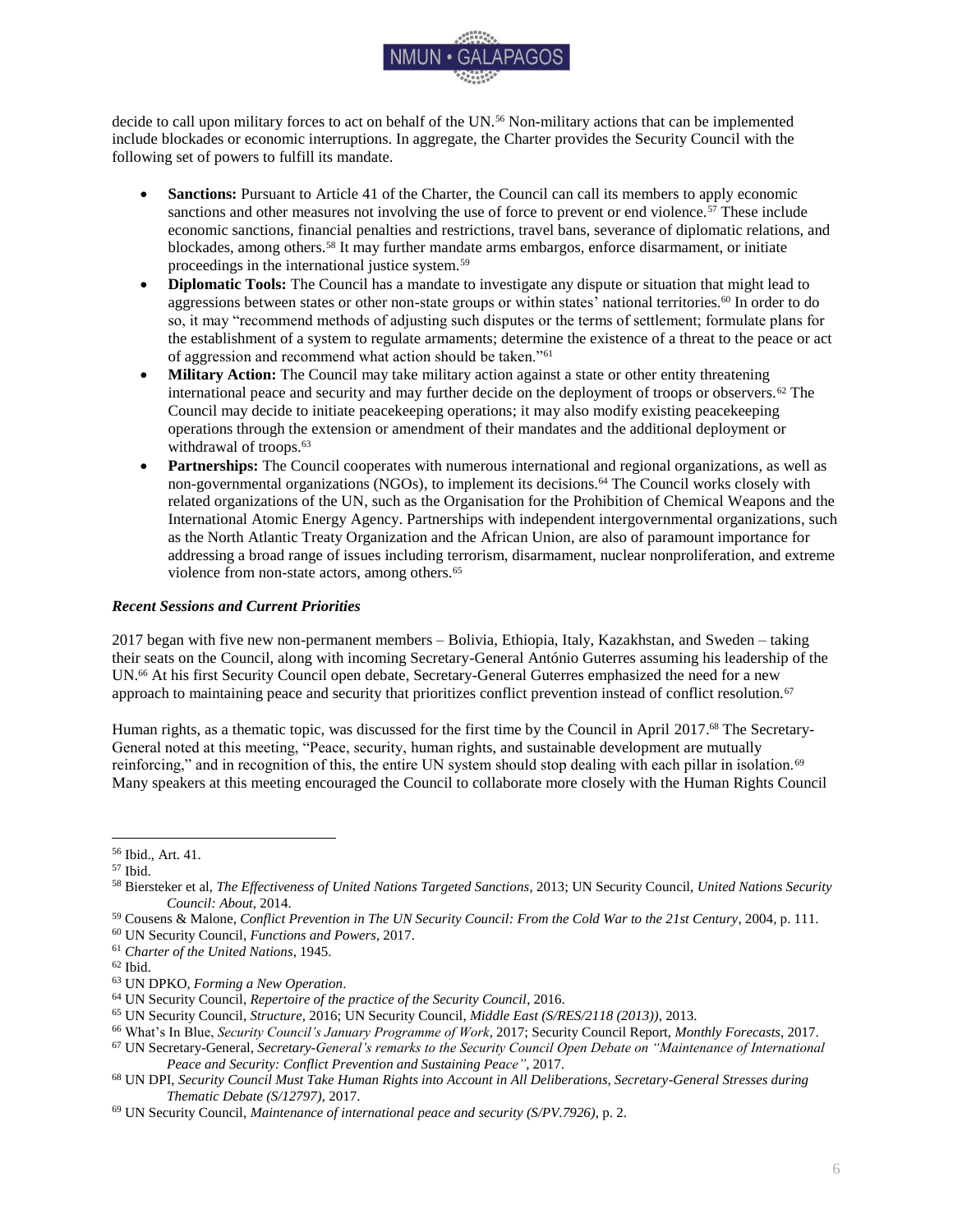

# **I. The Impact of Climate Change on Peace and Security**

<span id="page-11-0"></span>*"Climate change is real, and it is accelerating in a dangerous manner. It not only exacerbates threats to international peace and security, it is a threat to international peace and security."*<sup>79</sup>

#### <span id="page-11-1"></span>*Introduction*

It is widely recognized that events caused by climate change can have global security implications, as they may have consequences that affected states and societies are unable to mitigate.<sup>80</sup> The United Nations (UN) Department of Economic and Social Affairs recently included a warning in its 2017 *Sustainable Development Goals Report* about the profound global impact of climate change:

"Global temperatures continued to increase in 2016, setting a new record of about 1.1 degrees Celsius above the pre-industrial period. The extent of global sea ice fell to 4.14 million square [kilometers] in 2016, the second lowest on record. Atmospheric CO2 levels reached 400 parts per million. Drought conditions predominated across much of the globe…. In addition to rising sea levels and global temperatures, extreme weather events are becoming more common and natural habitats such as coral reefs are declining. These changes affect people everywhere, but disproportionately harm the poorest and the most vulnerable."<sup>81</sup>

Since 2007, the UN Security Council has discussed the implications of climate change for peace and security on several occasions.<sup>82</sup> Nevertheless, it has so far not come to definitive conclusions or decisions to respond directly to climate change as an independent threat to international security.<sup>83</sup> Instead, the Council has primarily assumed a position of a "non-response strategy," meaning that it avoids a direct response to climate change, yet continues to decide upon related phenomena, such as civil war, desertification, or natural disasters.<sup>84</sup>

This Background Guide will provide an overview of the origins and current state of the debate regarding the possibility of the UN Security Council assuming an active stance towards climate change. It will first shed light on the international framework for global climate policy by referring to key international documents and treaties. The next section will then show how key actors on the level of the international system are currently working to tackle the climate change-security nexus. This will include recent historical context on how the Security Council and its Member States have approached the problem. The actual scope of the problem of climate change and its potential implications for peace and security are at the focus of the next section. Finally, to guide delegates in their policy deliberations, there will be a discussion of the Security Council's opportunities for action.

#### <span id="page-11-2"></span>*International and Regional Framework*

The following paragraphs will provide background on key international documents and agreements that manifest the linkage of global climate policy with peace and security. The *Charter of the United Nations* (1945) does not make an explicit reference to the protection of the environment or global climate policy; it does, however, state as a fundamental purpose of the organization "to take collective measures for the prevention and removal of threats to the peace."<sup>85</sup> The supreme organ responsible for the maintenance of international peace and security, according to the Charter, is the Security Council.<sup>86</sup> The Council "may investigate any dispute, or any situation" that might pose a danger to international peace and security, and can add any traditional and non-traditional topics (including topics related to climate change, for example) to its agenda.<sup>87</sup> Chapters VI, VII, and VIII of the Charter determine several paths of action the Council may take, including investigation, diplomacy, sanctions, and even military action.<sup>88</sup>

<sup>79</sup> UN Secretary-General Ban Ki-moon, in: UN Security Council, *Maintenance of international peace and security: Impact of climate change (S/PV.6587)*, 2011, p. 2.

<sup>80</sup> Mobjörk et al., *Climate-Related Security Risks: Towards an Integrated Approach*, 2016, pp. 25-55.

<sup>81</sup> UN DESA, *The Sustainable Development Goals Report 2017*, 2017, p. 44.

<sup>82</sup> Mobjörk et al., *Climate-Related Security Risks: Towards an Integrated Approach*, 2016, pp. 28-29.

<sup>83</sup> Ibid., p. 28.

<sup>84</sup> Ibid.

<sup>85</sup> *Charter of the United Nations*, 1945, Art. 1.

<sup>86</sup> Ibid., Art. 24.

<sup>87</sup> Ibid., Art. 34.

<sup>88</sup> Ibid., Chapters VI-VIII.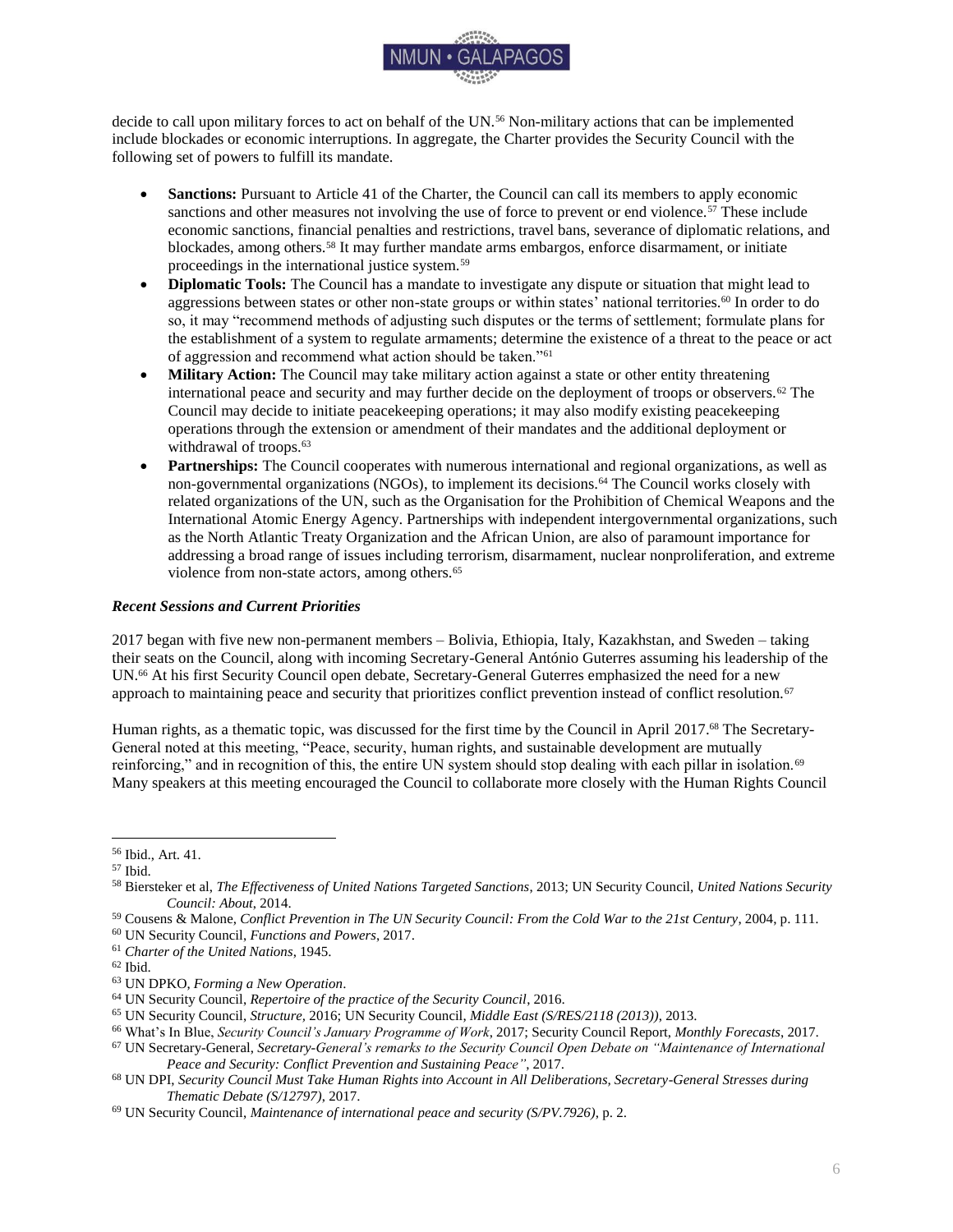

The Charter also served as foundation for the discussions at the groundbreaking 1992 Earth Summit in Rio de Janeiro, which sought to enhance international cooperation on global environmental and climate policy.<sup>89</sup> Principle two of the *Rio Declaration on Environment and Development* (1992) confirms that, while states have the "sovereign right to exploit their own resources," thanks to the Charter and the principles of international law, they must "ensure that activities within their jurisdiction or control do not cause damage to the environment of other States or of areas beyond the limits of national jurisdiction."<sup>90</sup> This no-harm principle, widely considered as the "foundation of international environmental law," also guided the establishment of the *United Nations Framework Convention on Climate Change* (UNFCCC) as the primary international forum for global climate policy in 1992.<sup>91</sup> The UNFCCC's main objective is the "stabilization of greenhouse gas concentrations in the atmosphere at a level that would prevent dangerous anthropogenic interference with the climate system."<sup>92</sup> Through mechanisms enshrined in the *Paris Agreement* (2015), which effectively succeeded the *Kyoto Protocol* (1997) and entered into force in November 2016, the parties to the UNFCCC have committed to nationally determined contributions to reduce greenhouse gas emissions, as well as to international financial and technological cooperation, to keep the global temperature rise from exceeding 2 degrees Celsius above pre-industrial levels.<sup>93</sup>

At the 2012 UN Conference on Sustainable Development (Rio+20), the international community underlined in *The Future We Want* that climate change "is a cross-cutting and persistent crisis" that "threaten[s] the viability and survival of nations."<sup>94</sup> Rising sea levels, in particular, pose a significant risk to small island developing states (SIDS) and "represent the gravest of threats to their survival and viability."<sup>95</sup> When it adopted the *2030 Agenda for Sustainable Development* (2015) with its 17 Sustainable Development Goals, the General Assembly reaffirmed in a similar statement that climate change "is one of the greatest challenges of our time" and that "the survival of many societies, and of the biological support systems of the planet, is at risk."<sup>96</sup>

It was also the General Assembly that prominently recognized climate change as a critical security issue in resolution 63/281 (2009), which invited the "relevant organs…to intensify their efforts in considering and addressing climate change, including its possible security implications."<sup>97</sup> Subsequently and as requested in resolution 63/281, UN Secretary-General Ban Ki-moon issued in 2009 a report on climate change and its possible security implications, which found that climate change acts as a "threat multiplier" for economic, social, and environmental problems, potentially aggravating already fragile situations.<sup>98</sup>

Parallel to the previously listed elements of the international framework that focus on state-level security implications of climate change, there is also "a growing recognition…of the mutual interdependence between the security of individuals and communities and the security of nation States."<sup>99</sup> This concept of human security is most influentially defined in the 1994 *Human Development Report* as "freedom from fear and freedom from want," as well as "safety from such chronic acts as hunger, disease and repression and … protection from sudden and hurtful disruptions in the patterns of daily life – whether in homes, jobs or communities."<sup>100</sup> A number of international bodies have over recent years worked towards making global security policy considerations more human-centered, and in those approaches the negative effects of climate change on human security play a prominent role.<sup>101</sup> The Intergovernmental Panel on Climate Change (IPCC), which serves as a scientific advisory body to the UNFCCC,

<sup>89</sup> Carlarne et al., *International Climate Change Law: Mapping the Field*, 2016, pp. 21-22.

<sup>90</sup> UN Conference on Environment and Development, *The Rio Declaration (A/CONF.151/26 (Vol. I))*, 1992, principle 2.

<sup>91</sup> Voigt, *Security in a "Warming World": Competences of the UN Security Council for Preventing Dangerous Climate Change*, 2009, p. 302.

<sup>92</sup> *United Nations Framework Convention on Climate Change*, 1992, art. 2.

<sup>93</sup> Conference of the Parties to the UNFCCC, *Paris Agreement (FCCC/CP/2015/10/Add.1)*, 2015, art. 2.

<sup>94</sup> UN General Assembly, *The Future We Want (A/RES/66/288)*, 2012, para 25.

<sup>95</sup> Ibid., paras. 25, 187.

<sup>96</sup> UN General Assembly, *Transforming our world: the 2030 Agenda for Sustainable Development (A/RES/70/1)*, 2015, p. 5.

<sup>97</sup> UN General Assembly, *Climate change and its possible security implications (A/RES/63/281)*, 2009, p. 2.

<sup>98</sup> UN General Assembly, *Climate change and its possible security implications: Report of the Secretary-General (A/64/350)*, 2009.

<sup>99</sup> Ibid., para. 6.

<sup>100</sup> UNDP, *Human Development Report 1994*, 1994, p. 23.

<sup>101</sup> Mason, *Climate change and human security: the international governance architectures, policies and instruments*, 2015.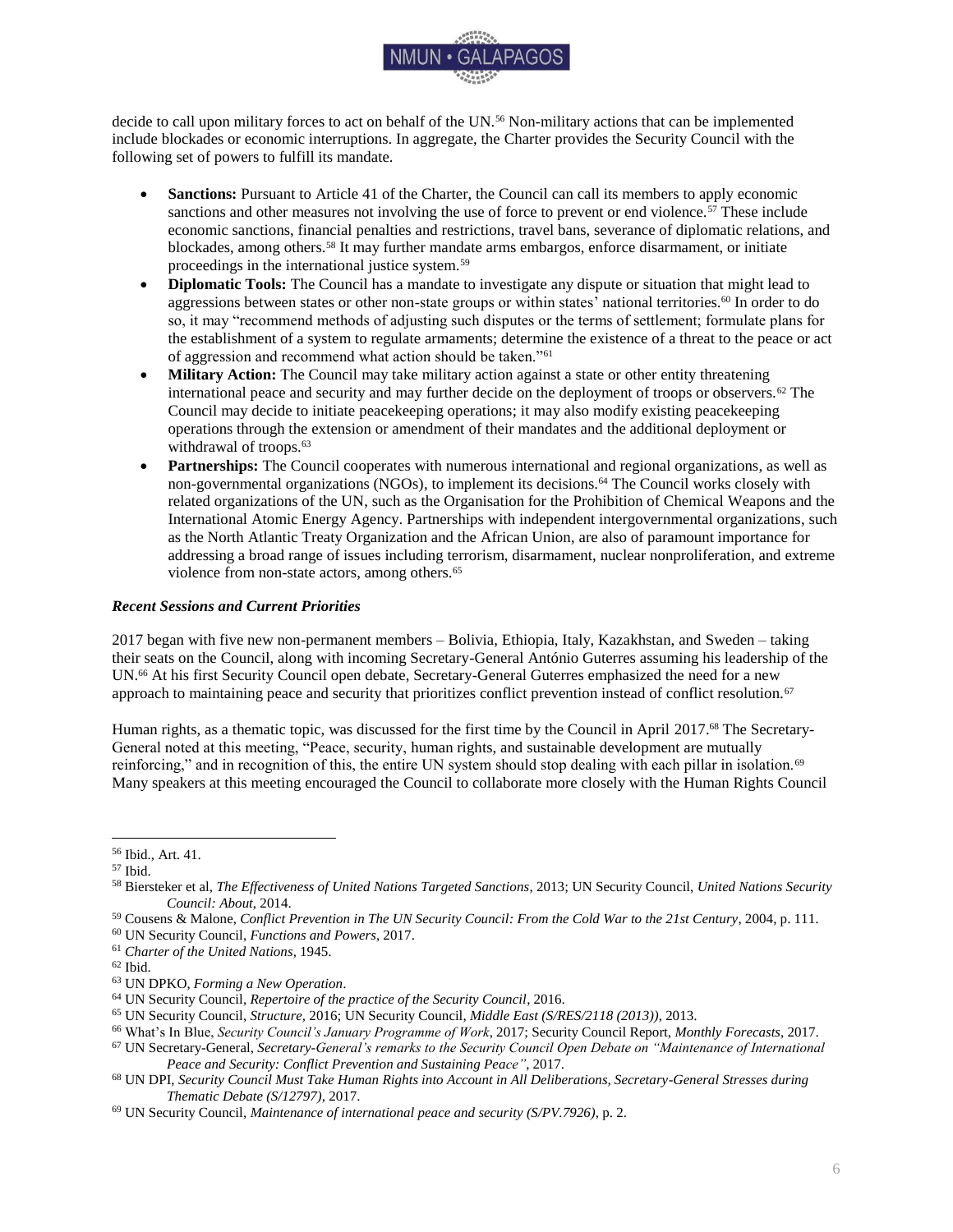

also bases its risk assessment on the paradigm of human security.<sup>102</sup> In its latest *Fifth Assessment Report* (2014), the IPCC cites evidence that "human security will be progressively threatened as the climate changes."<sup>103</sup>

Although they do not directly approach climate change as a threat for international peace and security, there are several other noteworthy international agreements. The 1982 *United Nations Convention on the Law of the Sea*  (UNCLOS) provides a "fairly comprehensive regime for the protection and preservation of the marine environment and the prevention, reduction, and control of marine pollution damage to other States."<sup>104</sup> Its provisions, though subject to varying legal interpretations, may become of increasing relevance for small island states and states with low-lying coastal areas as sea level rise and damage to marine ecosystems are direct threats caused by climate change.<sup>105</sup> The *Sendai Framework for Disaster Risk Reduction 2015-2030* (2015) must also be considered as a relevant document.<sup>106</sup> Adopted at the Third UN World Conference on Disaster Risk Reduction in Sendai, Japan, on March 18, 2015, it serves as an international accord to reduce risks stemming from disasters, "some of which have increased in intensity and have been exacerbated by climate change."<sup>107</sup> The framework avoids linkages to peace and security, and rather focuses on adaptation and resilience-building.<sup>108</sup>

#### <span id="page-13-0"></span>*Role of the International System*

Despite periodic consideration of the issue, the UN Security Council has yet to make any formal decisions on its role in addressing climate change or to adopt any resolutions that respond directly to climate change as a discrete threat to international peace and security.<sup>109</sup> The topic of climate change was first discussed during a debate convened in 2007 by the United Kingdom.<sup>110</sup> At the end of another debate in 2011, initiated by Germany, the Security Council unanimously adopted presidential statement 2011/15, which reaffirmed that the UNFCCC is the key instrument to address climate change, while also expressing the Council's concern "that possible adverse effects of climate change may, in the long run, aggravate certain existing threats to international peace and security."<sup>111</sup> Subsequent briefings, debates, and informal meetings on the topic took place in 2011, 2013, 2015, 2016, and 2017; however, they did not result in any formal Council decisions, and "the future of the Council's engagement with climate change [remains] uncertain."<sup>112</sup>

The Security Council's lack of action can be attributed to differing policies and standpoints regarding the securitization of climate policy.<sup>113</sup> SIDS argue that a stronger role for the Security Council is both within its mandate and necessary to address the problem.<sup>114</sup> Many SIDS face existential and security threats due to rising sea levels, which makes them, for example in the form of the Alliance of Small Island States (AOSIS), one of the loudest voices to call for global action against climate change, including in the Security Council.<sup>115</sup>

Many SIDS are also members of the Group of 77 (G77) coalition of developing countries, which is customarily supported by China.<sup>116</sup> In 2007, when the topic was first on Security Council's agenda, the G77 opposed a formal

<sup>102</sup> Adger et al., *Human security*, 2014.

<sup>103</sup> Ibid., p. 758.

<sup>104</sup> *United Nations Convention on the Law of the Sea*, 1982; Boyle & Ghaleigh, *Climate Change and International Law beyond the UNFCCC*, 2016, p. 46.

<sup>105</sup> Ibid., pp. 46-49.

<sup>106</sup> UN General Assembly, *Sendai Framework for Disaster Risk Reduction 2015-2030 (A/RES/69/283)*, 2015.

<sup>107</sup> Ibid., p. 21.

<sup>108</sup> Rüttinger et al., *A New Climate for Peace: Taking Action on Climate and Fragility Risks*, 2015, p. xii.

<sup>109</sup> Carlarne et al., *International Climate Change Law: Mapping the Field*, 2016, p. 21.

<sup>110</sup> UN Security Council, *Letter dated 5 April 2007 from the Permanent Representative of the United Kingdom of Great Britain and Northern Ireland to the United Nations addressed to the President of the Security Council (S/2007/186)*, 2007; UN Security Council, *Climate change (S/PV.5663)*, 2007.

<sup>111</sup> UN Security Council, *Maintenance of international peace and security (S/PRST/2011/15)*, 2011.

<sup>112</sup> For an overview, see Born, *A resolution for a peaceful climate*, 2017, p. 5; Bhatiya, Ukraine, Germany, Sweden Urge UN Security Council to Address Climate Change Threat, *The Center for Climate and Security*, 2017; Security Council Report, *In Hindsight: The Security Council and Climate Change – An Ambivalent Relationship*, 2017.

<sup>113</sup> Born, *A resolution for a peaceful climate*, 2017, pp. 5-7.

<sup>114</sup> Warren, *Climate Change and International Peace and Security*, 2015, pp. 2-5.

<sup>115</sup> de Agueda Corneloup & Mol, *Small island developing states and international climate change negotiations*, 2014.

<sup>116</sup> Mobjörk et al., *Climate-Related Security Risks: Towards an Integrated Approach*, 2016, pp. 28-29.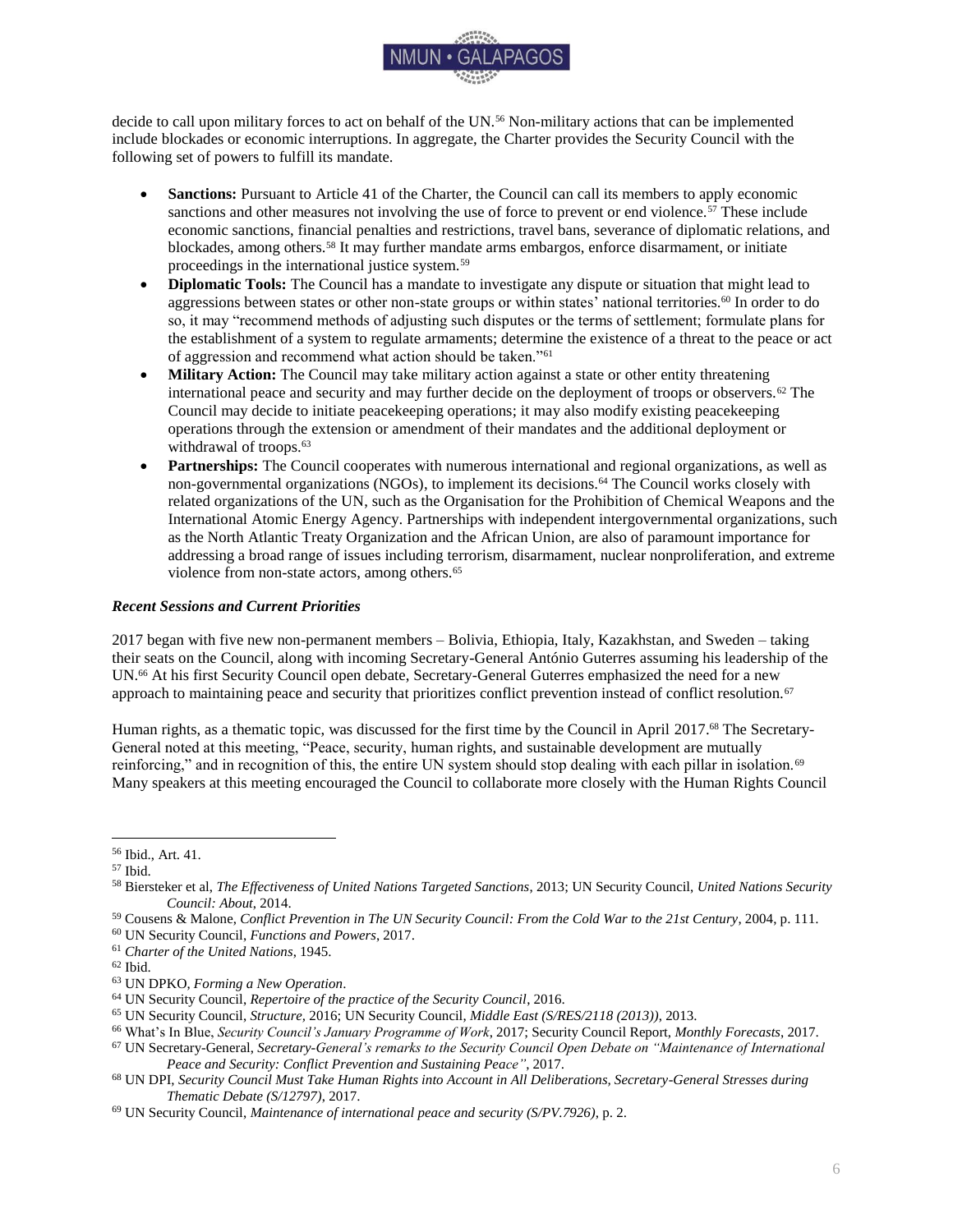

consideration of climate change by the body to avoid encroachment on the work and mandate of other UN bodies.<sup>117</sup> Since then, the position of the G77 has seemed to lose unanimity, as more and more countries and blocs acknowledged the direct linkage of climate change with peace and security, and declared their willingness to consider a stronger role for the Security Council.<sup>118</sup>

The European Union and its Member States are typically in favor of an increased role for the Security Council. <sup>119</sup> It is no coincidence that the topic was first added to the agenda by the United Kingdom and that the only formal position of the Security Council, presidential statement 2011/15, was reached under the German presidency.<sup>120</sup> While the United States assumed a neutral position in 2007, it became one of the loudest proponents of securitization in the 2011 debate, when its delegate stated that it "is past time for the Security Council to come into the 21st century and assume our core responsibilities."<sup>121</sup> The recent decision by the United States government to withdraw from the UNFCCC's *Paris Agreement*, however, makes a continuation of this position doubtful.<sup>122</sup>

China and Russia, both veto powers, remain strong opponents to Security Council action confronting climate change.<sup>123</sup> Although they ratified the *Paris Agreement* and, especially in the case of China, seem to embrace a lowcarbon transformation of their economies, they see no added value in involving the Security Council.<sup>124</sup> Russia fears "a further politicization of the issue and increased disagreements among countries," while China, regarding climate change as "fundamentally a sustainable development issue," points out that the Security Council lacks "universal representation" as well as the necessary expertise and capabilities, and therefore should not replace the UNFCCC.<sup>125</sup>

Outside the Security Council, many institutions and organizations have subscribed to the idea that climate change has implications for peace and security. The Executive Secretary of the UNFCCC, Patricia Espinosa, has recently emphasized that it is "key [to frame] climate change as a security story" and that "[climate] action reduces risk and increases stability."<sup>126</sup> The UN Environment Programme (UNEP) recently published a joint strategic report with the International Police Organization (INTERPOL) entitled *Environment, Peace and Security: A Convergence of Threats* (2016), which focuses on environmental crime (which it finds worth up to \$258 billion) and its negative consequences for peace, security, and stability.<sup>127</sup> In cooperation with the International Organization for Migration (IOM), the UN Office for the Coordination of Humanitarian Affairs (OCHA), the UN University, and the Permanent Interstate Committee for Drought Control in the Sahel (CILSS), UNEP also investigated the implications of climate change for livelihoods, conflict, and migration in the Sahel region.<sup>128</sup> UNEP furthermore contributed to the 2011 UN Security Council's debate that resulted in presidential statement 2011/15 and provided substantial contributions to the UN Secretary-General's 2009 report on climate change and its possible security implications.<sup>129</sup>

The G7 group of industrialized countries has recognized that "climate change poses a serious threat to global security" and continues to formulate common climate policies, based on research such as its influential report *A New Climate for Peace: Taking Action on Climate and Fragility Risks* (2015).<sup>130</sup> The Secretary General of the military alliance North Atlantic Treaty Organization (NATO), Jens Stoltenberg, affirmed that "[climate] change is also a security threat" – a statement that is flanked by NATO's growing concern about the topic.<sup>131</sup> Similarly, many states

<sup>117</sup> Warren, *Climate Change and International Peace and Security*, 2015, p. 2.

<sup>118</sup> Ibid., pp. 2-5.

<sup>119</sup> Warren & Utterback, United Nations Security Council Holds Special Meeting on Climate Change, *Climate Law Blog*, 2015.

<sup>120</sup> Warren, *Climate Change and International Peace and Security*, 2015, pp. 2-5.

<sup>121</sup> UN Security Council, *Maintenance of international peace and security: Impact of climate change (S/PV.6587)*, 2011, p. 7.

<sup>122</sup> The White House, *President Trump Announces U.S. Withdrawal From the Paris Climate Accord*, 2017.

<sup>123</sup> Warren, *Climate Change and International Peace and Security*, 2015, pp. 2-5.

<sup>124</sup> Ibid.

<sup>125</sup> UN Security Council, *Maintenance of international peace and security: Impact of climate change (S/PV.6587)*, 2011, pp. 13, 9.

<sup>126</sup> UNFCCC, *The Climate Change Story is a Security Story. Address at Munich Security Conference by Executive Secretary Patricia Espinosa*, 2017.

<sup>127</sup> INTERPOL & UNEP, *Strategic Report: Environment, Peace and Security – A Convergence of Threats*, 2016.

<sup>128</sup> UNEP, *Livelihood Security: Climate Change, Migration and Conflict in the Sahel*, 2011.

<sup>129</sup> UNEP, *Climate change and Security Risks*.

<sup>130</sup> Rüttinger et al., *A New Climate for Peace: Taking Action on Climate and Fragility Risks*, 2015.

<sup>131</sup> Fetzek, *The Alliance in a Changing Climate*, 2017.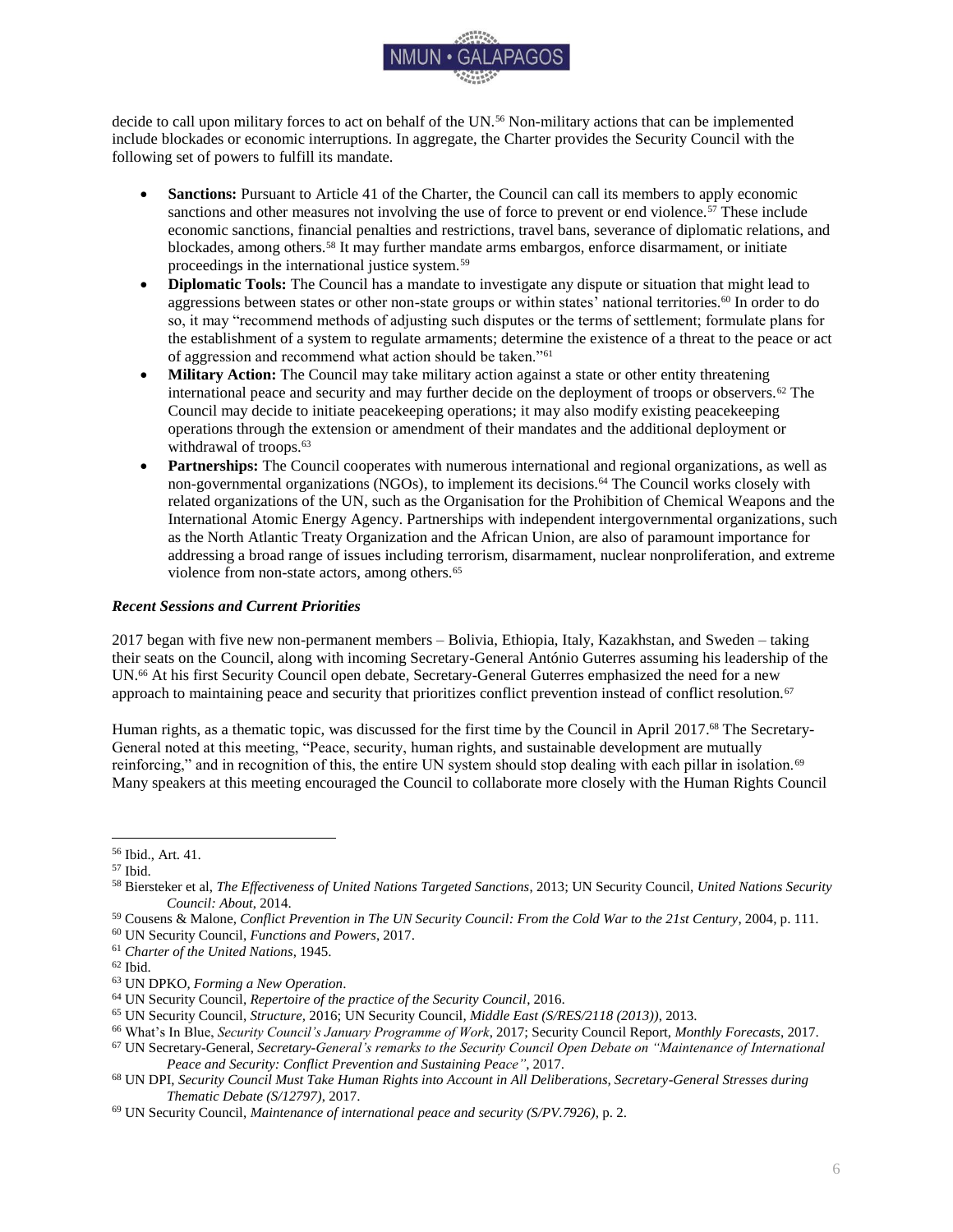

include the security implications of climate change in their national security strategies (or equivalent documents), including, for example, Russia and the United States.<sup>132</sup>

Representatives from civil society and academia contribute to the debate about the security implications of climate change through direct contact with decision-makers, advisory contributions for international organizations and policy forums, public campaigns, and scientific and policy assessments.<sup>133</sup> This includes, for example, the publication of the international climate change think tank E3G named *United we stand: Reforming the UN to reduce climate risk*, which argues for an active UN Security Council role in global climate policy.<sup>134</sup> The Think20 dialogue process, an effort of international think tanks to inform the participants of the G20 Summit in July 2017, produced as a key policy brief *Building Global Governance for 'Climate Refugees'*, which focused on migration and displacement as direct consequences of climate change.<sup>135</sup> More generally, academic and research institutions, such as the Center for Climate and Security (CCS) and the Stockholm International Peace Research Institute (SIPRI), work as well-informed focal points for researchers, policymakers, and citizens who are interested in the debate.<sup>136</sup>

### <span id="page-15-0"></span>*Adverse Consequences of Climate Change for International Peace and Security*

Climate change is advancing rapidly. It is expected that by the year 2100, there will be an increase in global temperature of 2 to 7 degrees Celsius above pre-industrial levels, which will "cause more frequent and more severe extreme weather events such as heavy rains, drought, heatwaves and storms."<sup>137</sup> Simultaneously, as the extent of global sea ice is receding due to global warming, sea levels will continue to rise, with estimates ranging from 0.36 to 0.58 meters by the year 2100.<sup>138</sup> Environmental stress caused by climate change will lead to declining agricultural yields in many regions of the world, with adverse effects including food insecurity, poverty, and competition over natural resources.<sup>139</sup> Droughts will become more common and reduce access to clean drinking water.<sup>140</sup> These negative effects of climate change will be most problematic in regions that are already weak and fragile, further jeopardizing the livelihoods of their inhabitants and increasing "migration that people would rather have avoided."<sup>141</sup>

#### *Classification of Security-Related Consequences of Climate Change*

Scientific literature and political documents name several key direct and indirect adverse consequences of climate change on international peace and security. An informative summary is provided by the G7-commissioned report *A New Climate for Peace* (2015):

- 1. "Local resource competition: As the pressure on natural resources increases, competition can lead to instability and even violent conflict in the absence of effective dispute resolution.
- 2. Livelihood insecurity and migration: Climate [change] will increase the human insecurity of people who depend on natural resources for their livelihoods, which could push them to migrate or turn to illegal sources of income.
- 3. Extreme weather events and disasters: Extreme weather events and disasters will exacerbate fragility challenges and can increase people's vulnerability and grievances, especially in conflict-affected situations.
- 4. Volatile food prices and provision: Climate change is highly likely to disrupt food production in many regions, increasing prices and market volatility, and heightening the risk of protests, rioting, and civil conflict.
- 5. Transboundary water management: Transboundary waters are frequently a source of tension; as demand grows and climate impacts affect availability and quality, competition over water use will likely increase the pressure on existing governance structures.

<sup>132</sup> Born, *A resolution for a peaceful climate*, 2017, p. 6; UNFCCC, *The Climate Change Story is a Security Story. Address at Munich Security Conference by Executive Secretary Patricia Espinosa*, 2017.

<sup>133</sup> Carlarne et al., *International Climate Change Law: Mapping the Field*, 2016, pp. 21-22.

<sup>134</sup> Born & Mabey, *United we Stand: Reforming the United Nations to Reduce Climate Risk*, 2016.

<sup>135</sup> Kraemer et al., *Forced Migration: Building Global Governance for 'Climate Refugees'*, 2017.

<sup>136</sup> The Center for Climate & Security, *Exploring the Security Risks of Climate Change.*

<sup>137</sup> German Advisory Council on Global Change, *Climate Change as a Security Risk*, 2007, p. 15.

<sup>138</sup> Rüttinger et al., *A New Climate for Peace: Taking Action on Climate and Fragility Risks*, 2015, p. 12.

<sup>139</sup> German Advisory Council on Global Change, *Climate Change as a Security Risk*, 2007, p. 15.

<sup>140</sup> Ibid.

<sup>141</sup> Adger et al., *Human security*, 2014, p. 762.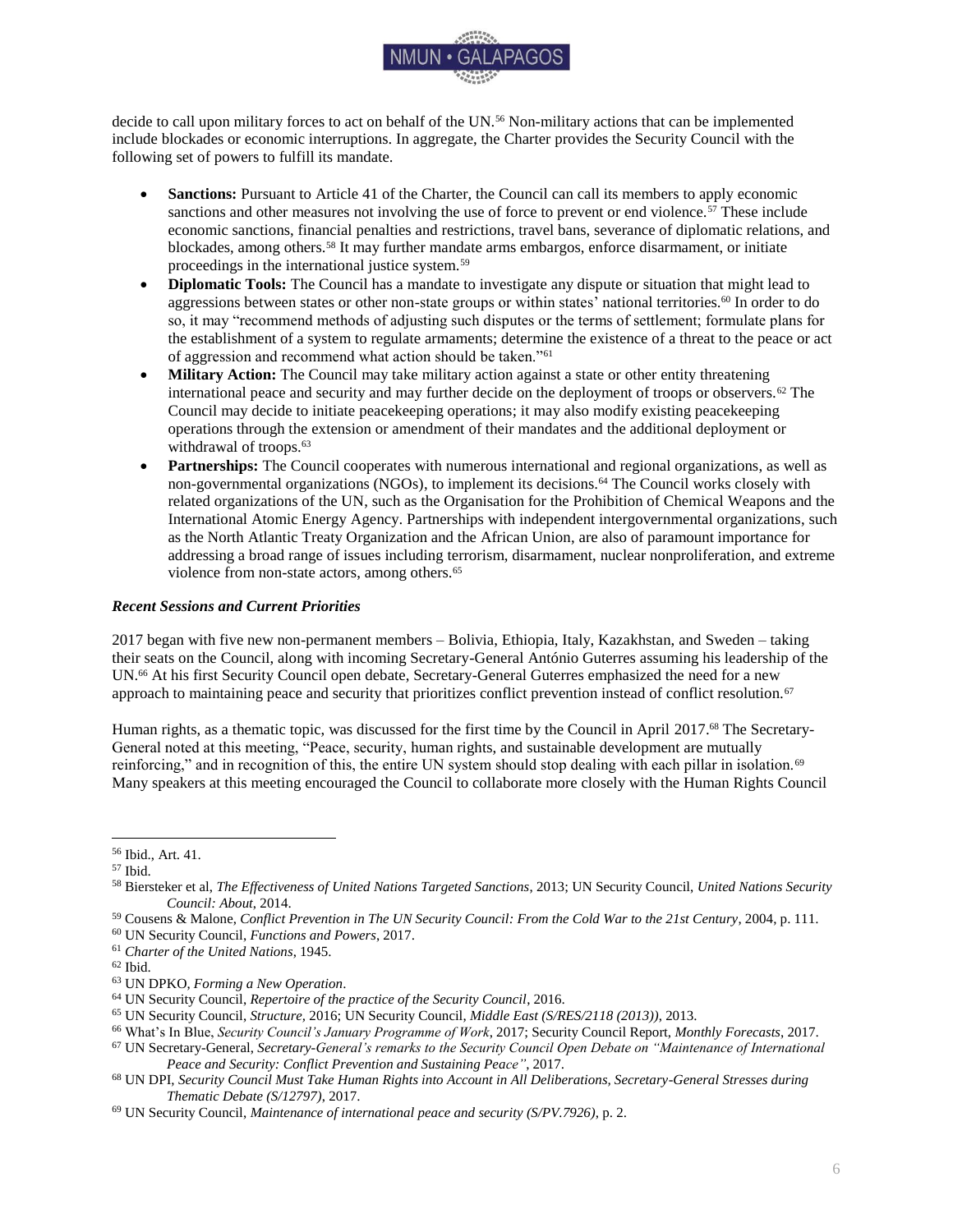

- 6. Sea level rise and coastal degradation: Rising sea levels will threaten the viability of low-lying areas even before they are submerged, leading to social disruption, displacement, and migration, while disagreements over maritime boundaries and ocean resources may increase.
- 7. Unintended effects of climate policies: As climate adaptation and mitigation policies are more broadly implemented, the risks of unintended negative effects – particularly in fragile contexts – will also increase<sup>"142</sup>

These key findings are also echoed in the Secretary-General's report on climate change and its possible security implications (2009), which identifies five channels through which security could be affected:

- 1. "Vulnerability: climate change threatens food security and human health, and increases human exposure to extreme events;
- 2. Development: if climate change results in slowing down or reversing the development process, this will exacerbate vulnerability and could undermine the capacity of [s]tates to maintain stability;
- 3. Coping and security: migration, competition over natural resources, and other coping responses of households and communities faced with climate-related threats could increase the risk of domestic conflict as well as have international repercussions;
- 4. Statelessness: there are implications for rights, security, and sovereignty [or] the loss of statehood because of the disappearance of territory;
- 5. International conflict: there may be implications for international cooperation from climate change's impact on shared or undemarcated international resources."<sup>143</sup> A significant example is the disappearance of the Arctic's sea-ice and permafrost due to global warming, which brings new opportunities for more human presence and economic activities, such as shipping lanes, trade passages, and resource exploration.<sup>144</sup> As the strategic importance of the Arctic regions increases, there may be a higher potential for interstate conflict. $145$

#### *Case Study: Lake Chad*

Insightful evidence of how climate change fuels conflict can be found in the Lake Chad region, which extends to the territories of Cameroon, Chad, Niger, and Nigeria. In the last 50 years, Lake Chad has lost 90% of its original size of 25,000 square kilometers due to the changing climate, unsustainable use of resources, as well as population growth in the surrounding area (from 13 million in 1960 to around 50 million in 2015, with prospects for further rapid growth).<sup>146</sup> As a consequence, "water scarcity, health issues, food insecurity and poverty have increased dramatically" for populations both directly and indirectly dependent on the lake's natural resources and economic opportunities.<sup>147</sup>

The resulting competition over natural resources, territorial disputes, and migration have led to heightened tensions in the Lake Chad region, increased the occurrence of violent conflicts, and even become "a factor driving recruitment by the terrorist group Boko Haram," which is very active in the region.<sup>148</sup> Mohammed Ibn Chambas, in his function as Special Representative of the Secretary-General and Head of the UN Office for West Africa and the Sahel, reported to the Security Council in 2016 that 9.2 million people in the region were in need of humanitarian assistance and 2.4 million people (among them 1.5 million children) had been displaced due to violent conflict, with most of them finding refuge in the region.<sup>149</sup> Chambas concluded that the Lake Chad region is proof that climate change "affects security, development and stability [and] becomes a fundamental threat to human security." 150

 $\overline{a}$ <sup>142</sup> Rüttinger et al., *A New Climate for Peace: Taking Action on Climate and Fragility Risks*, 2015.

<sup>143</sup> UN General Assembly, *Climate change and its possible security implications: Report of the Secretary-General (A/64/350)*, 2009.

<sup>144</sup> Rüttinger et al., *A New Climate for Peace: Taking Action on Climate and Fragility Risks*, 2015, p. 70.

<sup>145</sup> Ibid., pp. 70-71.

<sup>146</sup> UN Security Council, *Peace and security in Africa (S/PV.7699)*, 2016, p. 3; UNEP, *Livelihood Security: Climate Change, Migration and Conflict in the Sahel*, 2011, p. 61.

<sup>147</sup> Ibid.

<sup>148</sup> Bhatiya, *A Post-Paris Agenda for Climate Security at the UN*, 2016, p. 8; Warren & Utterback, United Nations Security Council Holds Special Meeting on Climate Change, *Climate Law Blog*, 2015.

<sup>149</sup> UN Security Council, *Peace and security in Africa (S/PV.7699)*, 2016, p. 3.

<sup>150</sup> Ibid., p. 2.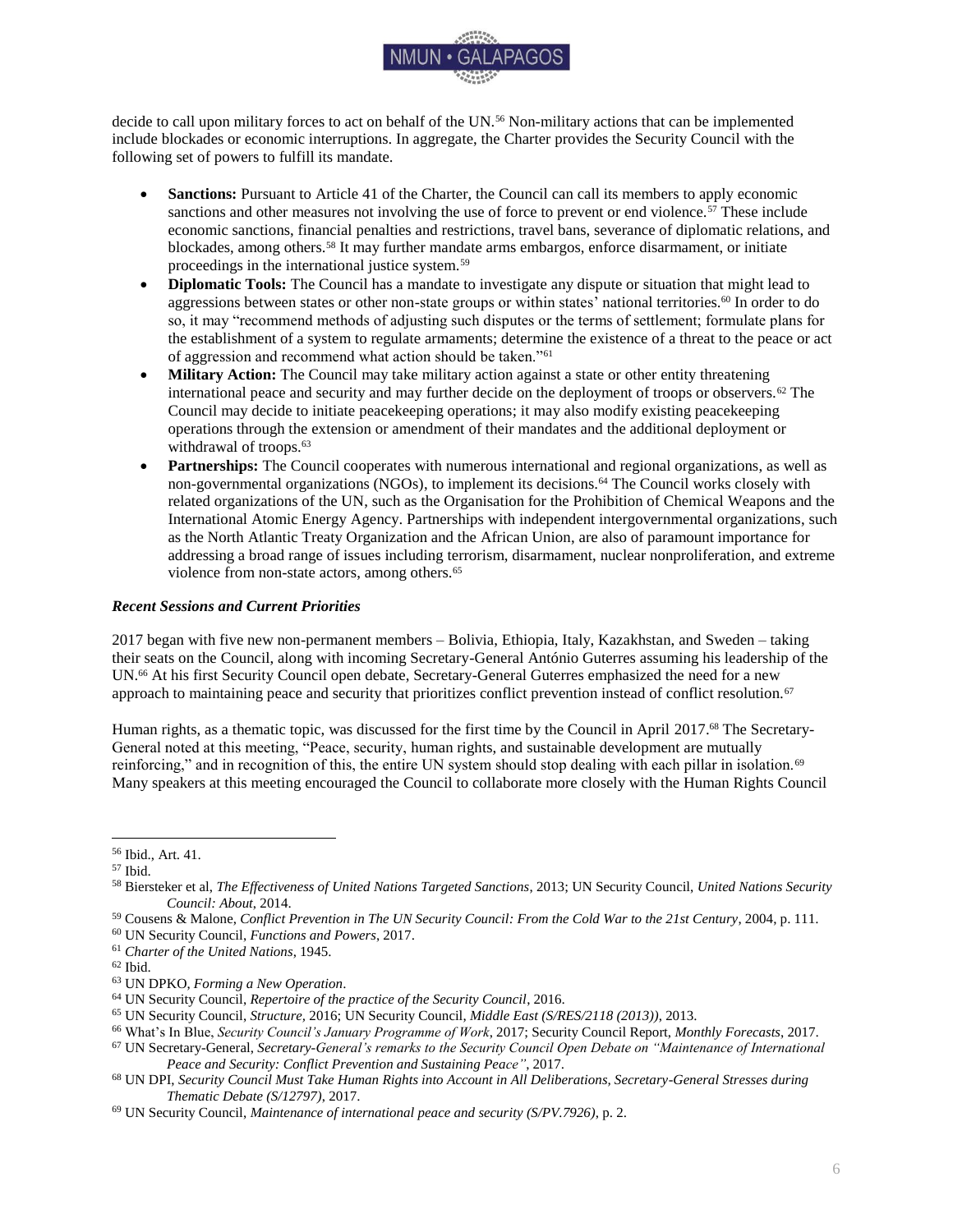

With resolution 2349 (2017), the Security Council condemned Boko Haram's activities in the Lake Chad region and encouraged enhanced regional military cooperation to fight against the terrorist organization.<sup>151</sup> Moreover, the Council recognized "the adverse effects of climate change and ecological changes among other factors on the stability of the Region, including through water scarcity, drought, desertification, land degradation, and food insecurity."<sup>152</sup> The resolution thus reveals "a growing willingness in the Council to recognize the security implications of climate change," but it remains to be seen whether this will lead to direct action.<sup>153</sup>

#### <span id="page-17-0"></span>*Potential Security Council Actions*

With resolution 1625, adopted unanimously at the 2005 World Summit, the Security Council acknowledged "the need to adopt a broad strategy of conflict prevention, which addresses the root causes of armed conflict and political and social crises."<sup>154</sup> This exemplified the Council's intention to assume a more active and preventive stance towards global threats, as resolution 1625 opened the door to focus on non-traditional international peace and security aspects.<sup>155</sup> For this reason, resolution 1625 also represents an important precedent for proponents of an increased role for the Security Council in global climate policy.<sup>156</sup> The Council has moreover proved its capacity and willingness to assume *de facto* global lawmaking competence when it criminalized terrorism with resolution 1373  $(2001)$  and the proliferation of weapons of mass destruction with resolution 1540  $(2004)$ .<sup>157</sup> Following these precedents, and pursuant to its mandate in the Charter, the Security Council could add climate change to its work agenda and become actively involved.<sup>158</sup> In this case, the Council would have to determine its role in relation to the UNFCCC accords (for example, acting as an enforcement agency) or to establish its own set of norms, objectives, and procedures.<sup>159</sup>

Based on the Charter, the Council may assume a role of soft compliance through investigating the issue (Article 34), calling for peaceful settlement of a conflict through arbitration (Article 33 (2)), and making recommendations to the involved conflict parties (Article 38).<sup>160</sup> It may also call upon states to comply with provisional measures to "prevent an aggravation of the situation" (Article 40), such as urging them to ratify certain treaties or conventions, simply resorting to adopting a public resolution condemning certain actions or lack of actions, or calling upon the International Court of Justice (ICJ) to issue (non-binding) advisory opinions on states' climate action.<sup>161</sup>

A hard compliance policy, in the sense of Chapter VII of the Charter, could become manifest in the form of economic and diplomatic sanctions (Article 41), which could even be directed at certain polluting industries or climate-endangering markets.<sup>162</sup> Based on its quasi-lawmaking competence (resolutions 1373 and 1540), the Security Council could also empower itself to investigate, regulate, and impose compliance, or create subsidiary bodies to do so.<sup>163</sup> However, the use of military force (Article 42) is, even in this theoretical debate, by most commenters rejected on "practical and moral grounds."<sup>164</sup> These concerns also point towards the limitations associated with the Security Council's potential actions. Even if the Council were willing to act, it may be limited by its lack of universal and equal representation, and accordingly, a perceived deficit in legitimacy.<sup>165</sup>

 $\overline{a}$ <sup>151</sup> UN Security Council, *Peace and security in Africa (S/RES/2349 (2017))*, 2017.

<sup>152</sup> Ibid.

<sup>153</sup> Security Council Report, *In Hindsight: The Security Council and Climate Change – An Ambivalent Relationship*, 2017.

<sup>154</sup> UN Security Council, *Threats to international peace and security (Security Council Summit 2005) (S/RES/1625 (2005))*, 2005. <sup>155</sup> Warren, *Climate Change and International Peace and Security*, 2015, p. 1.

<sup>156</sup> Ibid.

<sup>157</sup> UN Security Council, *Peace and security – terrorist acts (S/RES/1373 (2001))*, 2001; UN Security Council, *Non-proliferation of weapons of mass destruction (S/RES/1540 (2004))*, 2004.

<sup>158</sup> *Charter of the United Nations*, 1945, Art. 34.

<sup>159</sup> Warren & Utterback, *United Nations Security Council Holds Special Meeting on Climate Change*, 2015.

<sup>160</sup> *Charter of the United Nations*, 1945, Chapter VI; Warren, *Climate Change and International Peace and Security*, 2015, p. 10.

<sup>161</sup> Ibid.

<sup>162</sup> Ibid., p. 11.

<sup>163</sup> Ibid., pp. 12-14.

<sup>164</sup> Ibid., p. 12.

<sup>165</sup> Boyle & Ghaleigh, *Climate Change and International Law beyond the UNFCCC*, 2016, p. 40.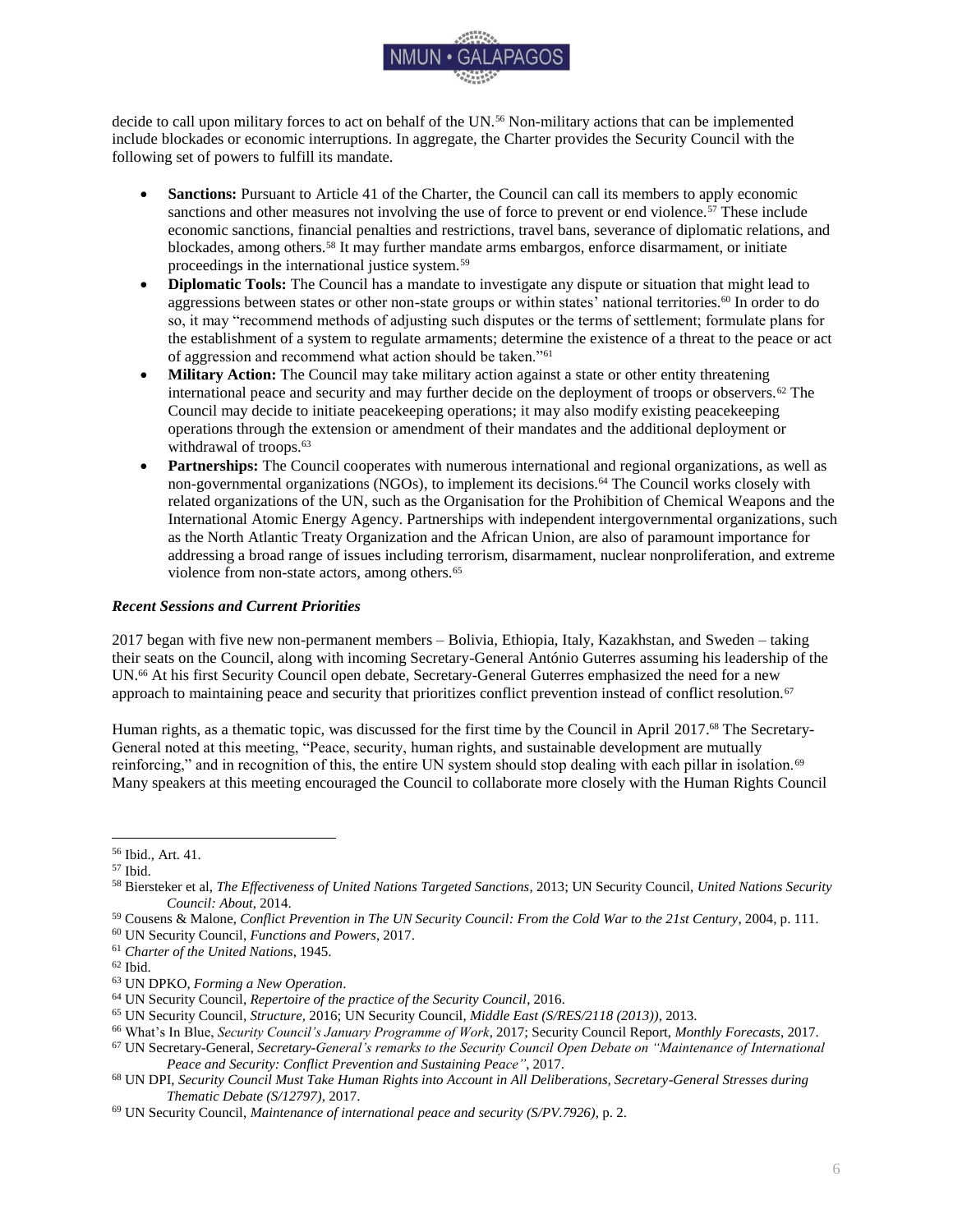

#### <span id="page-18-0"></span>*Conclusion*

This Background Guide section has introduced the reader to the debate about climate change and its implications for international peace and security. It has shown that the topic receives great attention from a wide variety of international bodies, and that there are several manifest indicators of the adverse consequences of climate change in the realm of international peace and security. The Security Council has been debating the topic for ten years now; yet – besides a presidential statement – it has not assumed an active role or even been able to formulate a common position.<sup>166</sup> If the Council decides to become more involved in global climate policy, there is a wide range of potential steps it can take that range from soft compliance to hard compliance measures.<sup>167</sup>

#### <span id="page-18-1"></span>*Further Research*

To guide delegates in their research and policy formulations, there are several noteworthy questions to consider: Is there a window of opportunity for a common position among all Member States of the Security Council and, if so, what would it look like? If the Council decides to seize the matter, how would it work alongside relevant international institutions – including, most importantly, the UNFCCC? What potential tools and measures are most likely to succeed?

## **Annotated Bibliography**

<span id="page-18-2"></span>Bhatiya, N. (2017, May 2). Ukraine, Germany, Sweden Urge UN Security Council to Address Climate Change Threat. *The Center for Climate and Security*. Retrieved 6 June 2017 from: [https://climateandsecurity.org/2017/05/02/ukraine-and-germany-urge-un-security-council-to-address-climate](https://climateandsecurity.org/2017/05/02/ukraine-and-germany-urge-un-security-council-to-address-climate-change-threat/)[change-threat/](https://climateandsecurity.org/2017/05/02/ukraine-and-germany-urge-un-security-council-to-address-climate-change-threat/)

*The author is an eminent researcher in the field of climate change securitization. In this blog article, the author provides an update on the Security Council's latest informal debate on climate change and security, which was convened by Ukraine in April 2017. Since there was no formal resolution, the article introduces the debate and summarizes the statements of its participants and their diverging views. The source is valuable, as it highlights the most recent developments of the Council's ongoing consideration of climate change.*

Born, C. (2017, January). *A resolution for a peaceful climate: Opportunities for the UN Security Council*. SIPRI Policy Brief. Retrieved 5 June 2017 from: [https://www.sipri.org/sites/default/files/Resolution-for-peaceful](https://www.sipri.org/sites/default/files/Resolution-for-peaceful-climate.pdf)[climate.pdf](https://www.sipri.org/sites/default/files/Resolution-for-peaceful-climate.pdf)

*The Stockholm International Peace Research Institute (SIPRI) is a government-sponsored research institute on global security based in Sweden. The author, an eminent climate policy analyst and advisor, provides a timely and precise overview of the Security Council's stance vis-àvis climate change and outlines potential benefits of a more active role of the Council. The source is especially valuable for delegates, as is provides a current, comprehensive, and authoritative analysis of the topic.*

United Nations, General Assembly, Sixty-fourth session. (2009). *Climate change and its possible security implications: Report of the Secretary-General (A/64/350).* Retrieved 5 June 2017 from:<http://undocs.org/A/64/350> *As requested by the UN General Assembly in its resolution 63/281 on "Climate change and its possible security implications" (2009), the Secretary-General presented this comprehensive report. The report outlines key channels how climate change, essentially a "threat multiplier," may affect security and desirable conditions or paths of action that would minimize risks for international peace and security. The report served and still serves as the most comprehensive and defining document produced on the level of the UN on this topic, which is why delegates should not miss it.*

<sup>166</sup> Mobjörk et al., *Climate-Related Security Risks: Towards an Integrated Approach*, 2016, p. 28.

<sup>167</sup> Warren, *Climate Change and International Peace and Security*, 2015.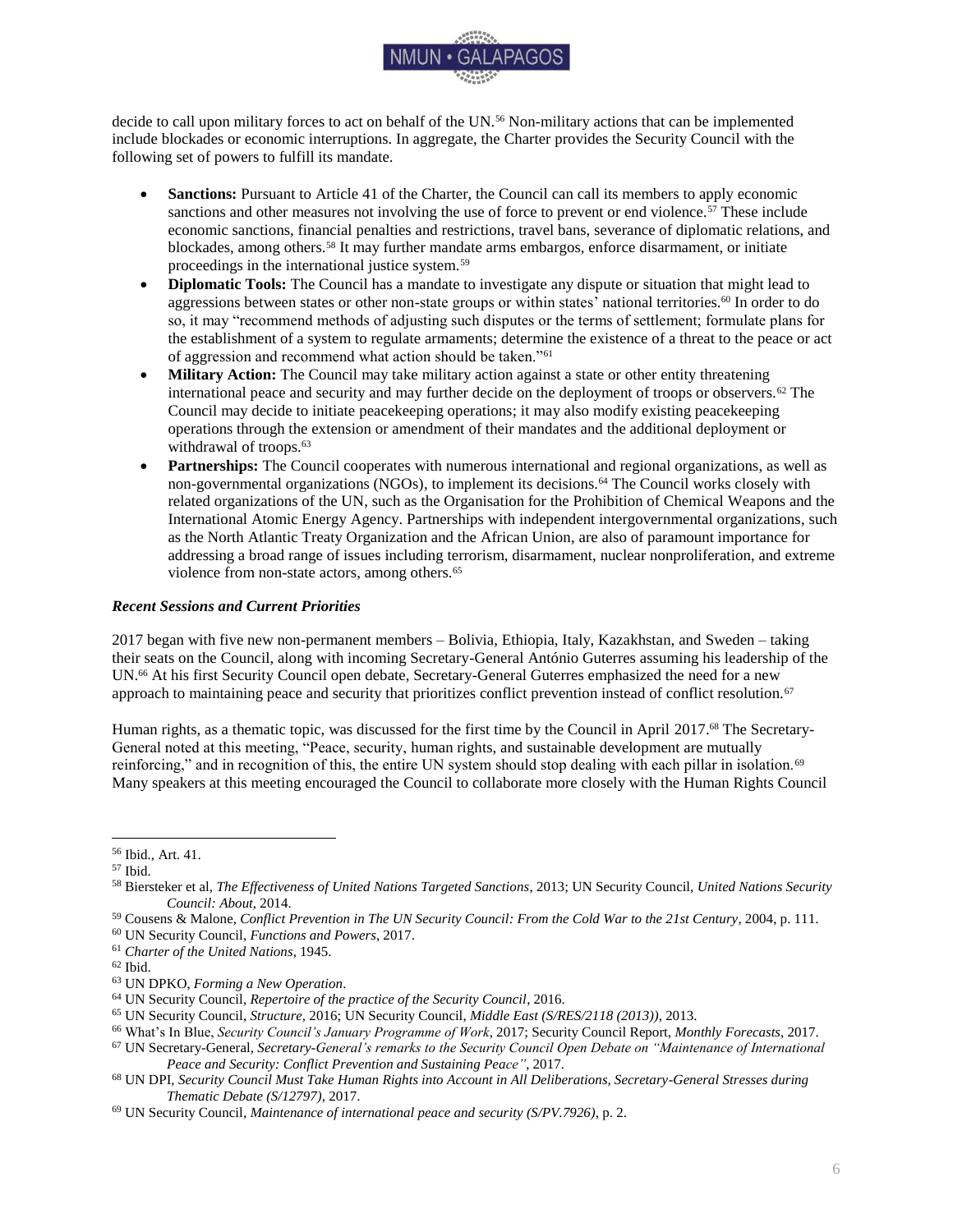

United Nations, Security Council, 6587th meeting. (2011). *Maintenance of international peace and security (S/PRST/2011/15)* [Presidential Statement]. Retrieved 5 June 2017 from:<http://undocs.org/S/PRST/2011/15> *The Security Council considered in its 6587th meeting the impact of climate change as part of its debate on "Maintenance of international peace and security." It is the first time that the Council acknowledged possible security implications due to climate change and that this acknowledgment*  warrants further observation. Although the Council did not adopt a resolution, this presidential *statement, made on behalf of the Council, represents the minimum consensus and is regarded a milestone in the securitization of climate change.* 

Warren, D. (2015). *Climate Change and International Peace and Security: Possible Roles for the U.N. Security Council in Addressing Climate Change*. Sabin Center for Climate Change Law / Columbia Law School. Retrieved 5 June 2017 from: [https://web.law.columbia.edu/sites/default/files/microsites/climate-change/warren\\_-](https://web.law.columbia.edu/sites/default/files/microsites/climate-change/warren_-_cc_and_international_peace_and_security_-_roles_for_the_un_security_council.pdf) [\\_cc\\_and\\_international\\_peace\\_and\\_security\\_-\\_roles\\_for\\_the\\_un\\_security\\_council.pdf](https://web.law.columbia.edu/sites/default/files/microsites/climate-change/warren_-_cc_and_international_peace_and_security_-_roles_for_the_un_security_council.pdf)

*Columbia Law School's Sabin Center for Climate Change is a private research institute with a distinguished reputation for its North American and international climate law and regulation analysis. The author of this paper presents a basic and introductory analysis of the Security Council's actual and potential role in climate change, as well as an overview of relevant literature and sources. Delegates might consider this source as a first step to gaining a general idea of the topic and its implications.* 

# **Bibliography**

<span id="page-19-0"></span>Adger, W. N., et al. (2014). Human security. In C. B. Field et al. (Eds.), *Climate Change 2014: Impacts, Adaptation, and Vulnerability. Part A: Global and Sectoral Aspects. Contribution of Working Group II to the Fifth Assessment Report of the Intergovernmental Panel on Climate Change* (pp. 755-791). Cambridge, United Kingdom, and New York, United States of America: Cambridge University Press. Retrieved 7 June 2017 from: [https://www.ipcc.ch/pdf/assessment-report/ar5/wg2/WGIIAR5-Chap12\\_FINAL.pdf](https://www.ipcc.ch/pdf/assessment-report/ar5/wg2/WGIIAR5-Chap12_FINAL.pdf)

de Agueda Corneloup, I., & A. P. Mol. (2014). Small island developing states and international climate change negotiations: The power of moral "leadership". *International Environmental Agreements: Politics, Law and Economics*, 14 (3): 281-297. Retrieved 12 July 2017 from:

[http://www.academia.edu/download/46321546/Small\\_island\\_developing\\_states\\_and\\_inter20160607-3187-](http://www.academia.edu/download/46321546/Small_island_developing_states_and_inter20160607-3187-99ty9r.pdf) [99ty9r.pdf](http://www.academia.edu/download/46321546/Small_island_developing_states_and_inter20160607-3187-99ty9r.pdf)

Bhatiya, N. (2016). *A Post-Paris Agenda for Climate Security at the UN*. The Century Foundation. Retrieved 6 June 2017 from:<https://tcf.org/content/report/a-post-paris-agenda-for-climate-security-at-the-un/>

Bhatiya, N. (2017, May 2). Ukraine, Germany, Sweden Urge UN Security Council to Address Climate Change Threat. *The Center for Climate and Security*. Retrieved 6 June 2017 from: [https://climateandsecurity.org/2017/05/02/ukraine-and-germany-urge-un-security-council-to-address-climate](https://climateandsecurity.org/2017/05/02/ukraine-and-germany-urge-un-security-council-to-address-climate-change-threat/)[change-threat/](https://climateandsecurity.org/2017/05/02/ukraine-and-germany-urge-un-security-council-to-address-climate-change-threat/)

Born, C. (2017). *A resolution for a peaceful climate: Opportunities for the UN Security Council*. SIPRI Policy Brief. Retrieved 5 June 2017 from:<https://www.sipri.org/sites/default/files/Resolution-for-peaceful-climate.pdf>

Born, C., & N. Mabey. (2016). *United we Stand: Reforming the United Nations to Reduce Climate Risk*. E3G. Retrieved 12 July 2017 from: [https://www.e3g.org/docs/United\\_We\\_Stand.pdf](https://www.e3g.org/docs/United_We_Stand.pdf)

Boyle, A., & N. S. Ghaleigh. (2016). Climate Change and International Law beyond the UNFCCC. In K. R. Gray et al. (Eds.), *The Oxford Handbook of International Climate Change Law* (pp. 26-54). Oxford, United Kingdom: Oxford University Press. Retrieved 5 June 2017 from: <http://www.oxfordhandbooks.com/view/10.1093/law/9780199684601.001.0001/oxfordhb-9780199684601-e-2>

Boyle, A., et al. (2016). *The United Nations Security Council's Legislative and Enforcement Powers and Climate Change*. Scottish Centre for International Law Working Paper Series. Retrieved 6 June 2017 from: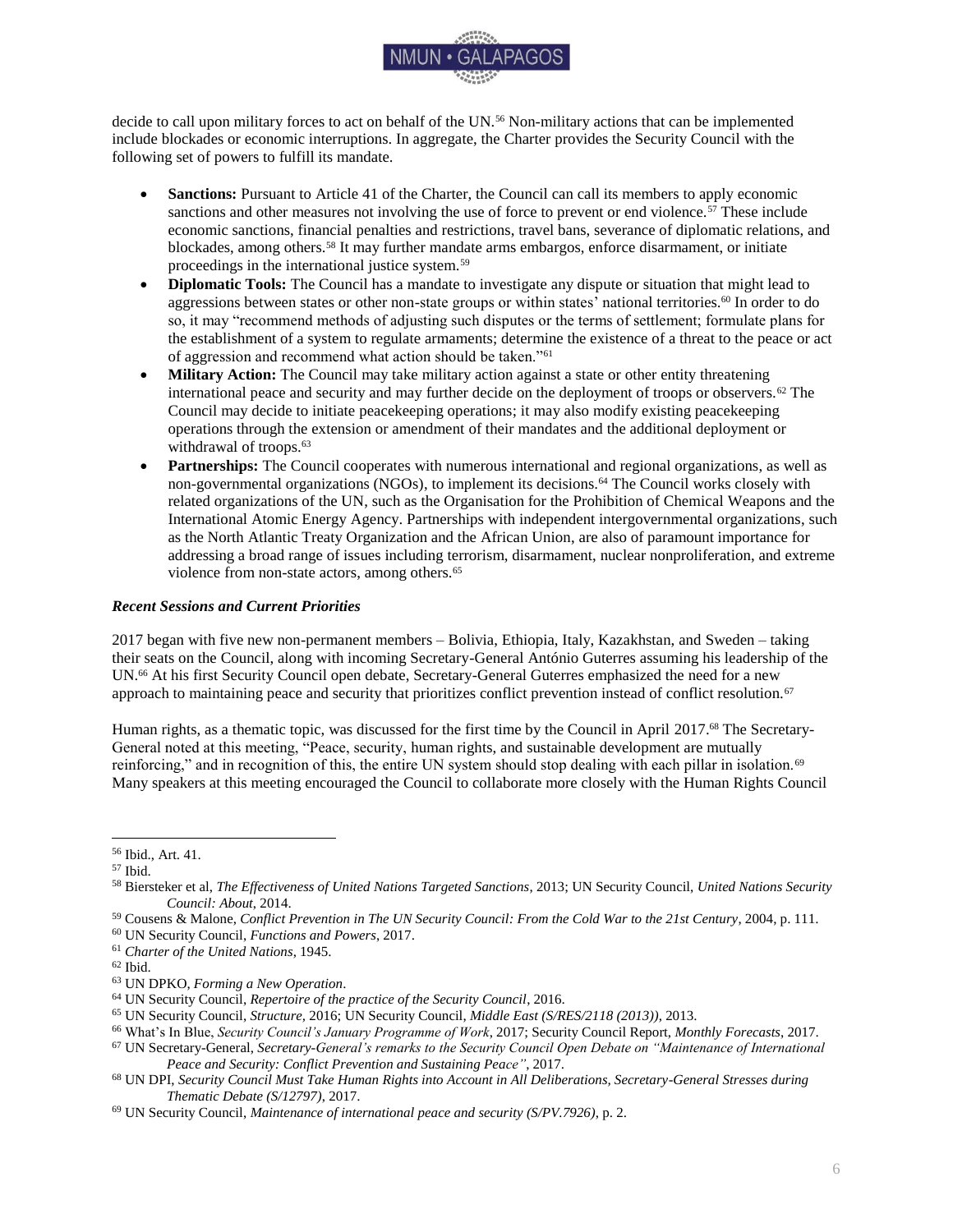

[http://www.scil.ed.ac.uk/\\_\\_data/assets/pdf\\_file/0003/213096/Boyle\\_Hartmann\\_Savaresi\\_SCIL\\_Working\\_Paper\\_14.](http://www.scil.ed.ac.uk/__data/assets/pdf_file/0003/213096/Boyle_Hartmann_Savaresi_SCIL_Working_Paper_14.pdf) [pdf](http://www.scil.ed.ac.uk/__data/assets/pdf_file/0003/213096/Boyle_Hartmann_Savaresi_SCIL_Working_Paper_14.pdf)

Carlarne, C., et al. (2016). International Climate Change Law: Mapping the Field. In K. R. Gray et al. (Eds.), *The Oxford Handbook of International Climate Change Law* (pp. 4-25). Oxford, United Kingdom: Oxford University Press. Retrieved 13 August 2017 from:

<http://www.oxfordhandbooks.com/view/10.1093/law/9780199684601.001.0001/oxfordhb-9780199684601-e-1>

The Center for Climate & Security. *Exploring the Security Risks of Climate Change* [Website]. Retrieved 12 July 2017 from:<https://climateandsecurity.org/>

*Charter of the United Nations*. (1945). Retrieved 12 July 2017 from: [http://www.un.org/en/sections/un-charter/un](http://www.un.org/en/sections/un-charter/un-charter-full-text/)[charter-full-text](http://www.un.org/en/sections/un-charter/un-charter-full-text/)

Conference of the Parties to the United Nations Framework Convention on Climate Change, Twenty-first session. (2015). *Paris Agreement (FCCC/CP/2015/10/Add.1)*. Retrieved 13 August 2017 from: <http://undocs.org/FCCC/CP/2015/10/Add.1>

Fetzek, S. (2017). *The Alliance in a Changing Climate: Bolstering the NATO Mission Through Climate Preparedness (Briefer No. 37)*. The Center for Climate and Security. Retrieved 12 July 2017 from: [https://climateandsecurity.files.wordpress.com/2012/04/the-alliance-in-a-changing-climate\\_bolstering-the-nato](https://climateandsecurity.files.wordpress.com/2012/04/the-alliance-in-a-changing-climate_bolstering-the-nato-mission-through-climate-preparedness_briefer-37.pdf)[mission-through-climate-preparedness\\_briefer-37.pdf](https://climateandsecurity.files.wordpress.com/2012/04/the-alliance-in-a-changing-climate_bolstering-the-nato-mission-through-climate-preparedness_briefer-37.pdf)

German Advisory Council on Global Change (WBGU). (2007). *Climate Change as a Security Risk*. London, United Kingdom, and Sterling, United States of America: Earthscan. Retrieved 13 August 2017 from: [http://www.wbgu.de/fileadmin/user\\_upload/wbgu.de/templates/dateien/veroeffentlichungen/hauptgutachten/jg2007/](http://www.wbgu.de/fileadmin/user_upload/wbgu.de/templates/dateien/veroeffentlichungen/hauptgutachten/jg2007/wbgu_jg2007_engl.pdf) [wbgu\\_jg2007\\_engl.pdf](http://www.wbgu.de/fileadmin/user_upload/wbgu.de/templates/dateien/veroeffentlichungen/hauptgutachten/jg2007/wbgu_jg2007_engl.pdf)

Gilley, B., & D. Kinsella. (2015). Coercing Climate Action. *Survival: Global Politics and Strategy*, 57 (2): 7-28.

International Police Organization (INTERPOL) & United Nations Environment Programme. (2016). *Strategic Report: Environment, Peace and Security – A Convergence of Threats*. Retrieved 12 July 2017 from: [http://wedocs.unep.org/bitstream/handle/20.500.11822/17008/environment\\_peace\\_security.pdf](http://wedocs.unep.org/bitstream/handle/20.500.11822/17008/environment_peace_security.pdf)

Kraemer, R. A., et al. (2017). *Forced Migration: Building Global Governance for 'Climate Refugees'*. G20 Insights. Retrieved 12 July 2017 from: [http://www.g20-insights.org/wp](http://www.g20-insights.org/wp-content/uploads/2017/03/Building_Global_Governance_Climate_Refugees.pdf)[content/uploads/2017/03/Building\\_Global\\_Governance\\_Climate\\_Refugees.pdf](http://www.g20-insights.org/wp-content/uploads/2017/03/Building_Global_Governance_Climate_Refugees.pdf)

Mason, M. (2015). Climate change and human security: the international governance architectures, policies and instruments. In M. R. Redclift & M. Grasso (Eds.), *Handbook on Climate Change and Human Security* (pp. 382-401). Cheltenham, United Kingdom: Edward Elgar. Retrieved 12 July 2017 from: <http://eprints.lse.ac.uk/64751/1/Climate%20change.pdf>

Mobjörk, M., et al. (2016). *Climate-Related Security Risks: Towards an Integrated Approach*. Stockholm International Peace Research Institute (SIPRI). Retrieved 12 July 2017 from: <https://www.sipri.org/sites/default/files/Climate-related-security-risks.pdf>

Rüttinger, L., et al. (2015). *A New Climate for Peace: Taking Action on Climate and Fragility Risks.* Adelphi, International Alert, Woodrow Wilson International Center for Scholars & European Union Institute for Security Studies. Retrieved 8 June 2017 from:<https://www.newclimateforpeace.org/#report-top>

Scott, S. V. (2015). Implications of climate change for the UN Security Council: mapping the range of potential policy responses. *International Affairs*, 91 (5): 1317-1333.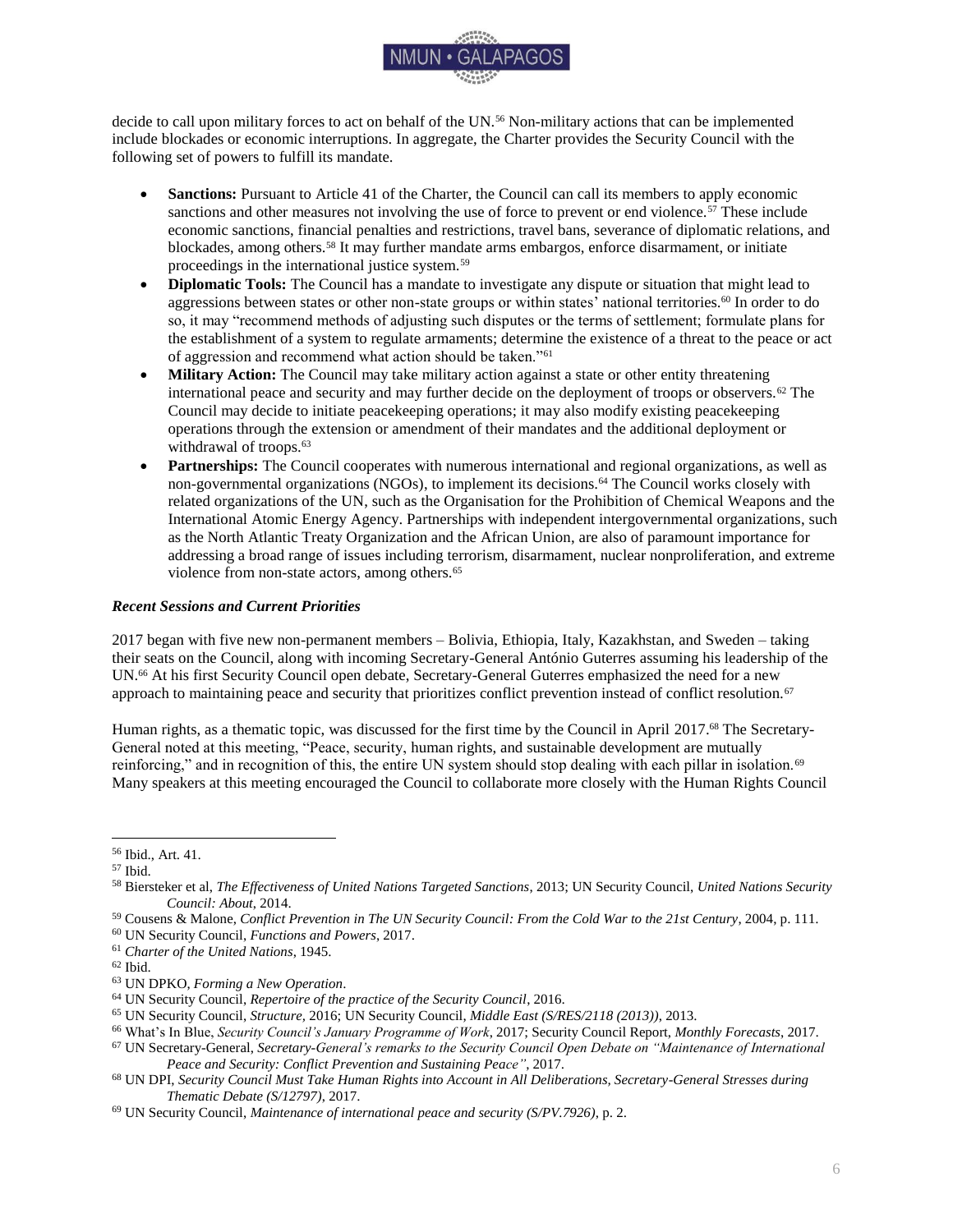

Security Council Report. (2017). *In Hindsight: The Security Council and Climate Change – An Ambivalent Relationship*. Retrieved 27 August 2017 from: [http://www.securitycouncilreport.org/monthly-forecast/2017-](http://www.securitycouncilreport.org/monthly-forecast/2017-08/the_security_council_and_climate_change_an_ambivalent_relationship.php)  $08$ /the security council and climate change an ambivalent relationship.php

United Nations Conference on Environment and Development. (1992). *Agenda 21* [Outcome Document]. Retrieved 12 July 2017 from:<https://sustainabledevelopment.un.org/content/documents/Agenda21.pdf>

United Nations Conference on Environment and Development. (1992). *The Rio Declaration on Environment and Development (A/CONF.151/26 (Vol. I))* [Outcome Document]. Retrieved 12 July 2017 from: <http://www.un.org/documents/ga/conf151/aconf15126-1annex1.htm>

*United Nations Convention on the Law of the Sea*. (1982). Retrieved 12 July 2017 from: [http://www.un.org/depts/los/convention\\_agreements/texts/unclos/unclos\\_e.pdf](http://www.un.org/depts/los/convention_agreements/texts/unclos/unclos_e.pdf)

United Nations, Department of Economic and Social Affairs. (2017). *The Sustainable Development Goals Report 2017*. Retrieved 13 August 2017 from: <https://unstats.un.org/sdgs/files/report/2017/TheSustainableDevelopmentGoalsReport2017.pdf>

United Nations Development Programme. (1994). *Human Development Report 1994*. Retrieved 12 July 2017 from: [http://hdr.undp.org/sites/default/files/reports/255/hdr\\_1994\\_en\\_complete\\_nostats.pdf](http://hdr.undp.org/sites/default/files/reports/255/hdr_1994_en_complete_nostats.pdf)

United Nations Environment Programme. (n.d.). *Climate change and Security Risks* [Website]. Retrieved 12 July 2017 from:<http://www.unep.org/disastersandconflicts/what-we-do/risk-reduction/climate-change-and-security-risks>

United Nations Environment Programme. (2011). *Livelihood Security: Climate Change, Migration and Conflict in the Sahel* [Report]. Retrieved 13 August 2017 from: [http://postconflict.unep.ch/publications/UNEP\\_Sahel\\_EN.pdf](http://postconflict.unep.ch/publications/UNEP_Sahel_EN.pdf)

*United Nations Framework Convention on Climate Change.* (1992). Retrieved 13 August 2017 from[:](http://unfccc.int/key_documents/the_convention/items/2853.php) [http://unfccc.int/key\\_documents/the\\_convention/items/2853.php](http://unfccc.int/key_documents/the_convention/items/2853.php)

United Nations Framework Convention on Climate Change. (2017, February 18). *The Climate Change Story is a Security Story. Address at Munich Security Conference by Executive Secretary Patricia Espinosa*. Retrieved 5 June 2017 from: [http://newsroom.unfccc.int/unfccc-newsroom/patricia-espinosa-the-climate-change-story-is-a-security](http://newsroom.unfccc.int/unfccc-newsroom/patricia-espinosa-the-climate-change-story-is-a-security-story)[story](http://newsroom.unfccc.int/unfccc-newsroom/patricia-espinosa-the-climate-change-story-is-a-security-story)

United Nations, General Assembly, Sixty-third session. (2009). *Climate change and its possible security implications (A/RES/63/281)* [Resolution]*.* Retrieved 5 June 2017 from:<http://undocs.org/A/RES/63/281>

United Nations, General Assembly, Sixty-fourth session. (2009). *Climate change and its possible security implications: Report of the Secretary-General (A/64/350). Retrieved 5 June 2017 from:<http://undocs.org/A/64/350>* 

United Nations, General Assembly, Sixty-sixth session. (2012). *The Future We Want (A/RES/66/288)* [Outcome Document]*.* Retrieved 9 July 2017 from: [http://undocs.org/A/RES/66/288](http://undocs.org/a/res/66/288)

United Nations, General Assembly, Sixty-ninth session. (2015). *Sendai Framework for Disaster Risk Reduction 2015-2030 (A/RES/69/283)*. Retrieved 12 July 2017 from:<http://undocs.org/A/RES/69/283>

United Nations, General Assembly, Seventieth session. (2015). *Transforming our world: the 2030 Agenda for Sustainable Development (A/RES/70/1)*. Retrieved 9 July 2017 from: <http://undocs.org/A/RES/70/1>

United Nations, Security Council, 4385th meeting. (2001). *Peace and security – terrorist acts (S/RES/1373 (2001))*  [Resolution]. Retrieved 12 July 2017 from: [http://undocs.org/S/RES/1373\(2001\)](http://undocs.org/S/RES/1373(2001))

United Nations, Security Council, 4956th meeting. (2004). *Non-proliferation of weapons of mass destruction (S/RES/1540 (2004))* [Resolution]. Retrieved 12 July 2017 from: [http://undocs.org/S/RES/1540\(2004\)](http://undocs.org/S/RES/1540(2004))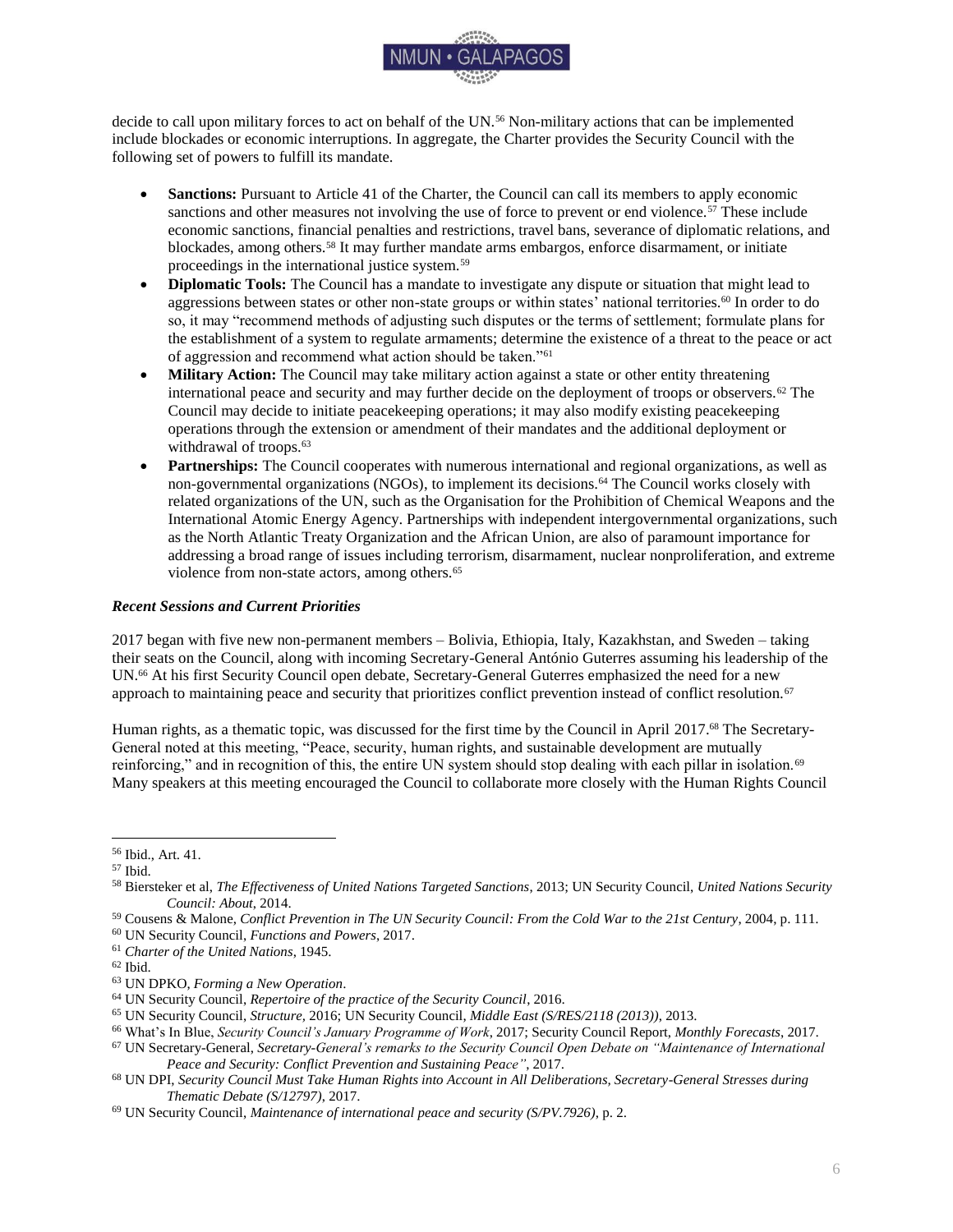

United Nations, Security Council, 5261st meeting. (2005). *Threats to international peace and security (Security Council Summit 2005) (S/RES/1625 (2005))* [Resolution]. Retrieved 12 July 2017 from: [http://undocs.org/S/RES/1625\(2005\)](http://undocs.org/S/RES/1625(2005))

United Nations, Security Council. (2007, April 5). *Letter dated 5 April 2007 from the Permanent Representative of the United Kingdom of Great Britain and Northern Ireland to the United Nations addressed to the President of the Security Council (S/2007/186)*. Retrieved 12 July 2017 from:<http://www.undocs.org/S/2007/186>

United Nations, Security Council, 5663th meeting. (2007, April 17). *Climate change (S/PV.5663)* [Meeting Record]. Retrieved 5 June 2017 from:<http://undocs.org/S/PV.5663>

United Nations, Security Council, 5663th meeting. (2007, April 17). *Climate change (S/PV.5663 (Resumption 1))*  [Meeting Record]. Retrieved 5 June 2017 from: [http://undocs.org/S/PV.5663\(Resumption1\)](http://undocs.org/S/PV.5663(Resumption1))

United Nations, Security Council, 6587th meeting. (2011). *Maintenance of international peace and security (S/PRST/2011/15)* [Presidential Statement]. Retrieved 5 June 2017 from:<http://undocs.org/S/PRST/2011/15>

United Nations, Security Council, 6587th meeting. (2011, July 20). *Maintenance of international peace and security: Impact of climate change (S/PV.6587)* [Meeting Record]. Retrieved 5 June 2017 from: <http://undocs.org/S/PV.6587>

United Nations, Security Council, 6587th meeting. (2011, July 20). *Maintenance of international peace and security: Impact of climate change (S/PV.6587 (Resumption 1))* [Meeting Record]. Retrieved 5 June 2017 from: [http://undocs.org/S/PV.6587\(Resumption1\)](http://undocs.org/S/PV.6587(Resumption1))

United Nations, Security Council, 7699th meeting. (2016, May 26). *Peace and security in Africa (S/PV.7699)* [Meeting Record]. Retrieved 13 August 2017 from:<http://undocs.org/S/PV.7699>

United Nations, Security Council, 7911th meeting. (2017). *Peace and security in Africa (S/RES/2349 (2017))*  [Resolution]. Retrieved 5 June 2017 from: [http://undocs.org/S/RES/2349\(2017\)](http://undocs.org/S/RES/2349(2017))

Voigt, C. (2009). Security in a "Warming World": Competences of the UN Security Council for Preventing Dangerous Climate Change. In C. M. Bailliet (Ed.), *Security: A Multidisciplinary Normative Approach* (pp. 291- 312). Leiden, Netherlands: Koninklijke Brill NV. Retrieved 9 July 2017 from: [http://www.uio.no/studier/emner/jus/jus/JUS5911/v14/undervisningsmateriale/security-in-a-warming-world](http://www.uio.no/studier/emner/jus/jus/JUS5911/v14/undervisningsmateriale/security-in-a-warming-world-final.pdf)[final.pdf](http://www.uio.no/studier/emner/jus/jus/JUS5911/v14/undervisningsmateriale/security-in-a-warming-world-final.pdf)

Warren, P. D. (2015). *Climate Change and International Peace and Security: Possible Roles for the U.N. Security Council in Addressing Climate Change*. Sabin Center for Climate Change Law / Columbia Law School. Retrieved 5 June 2017 from: [https://web.law.columbia.edu/sites/default/files/microsites/climate-change/warren\\_-](https://web.law.columbia.edu/sites/default/files/microsites/climate-change/warren_-_cc_and_international_peace_and_security_-_roles_for_the_un_security_council.pdf) [\\_cc\\_and\\_international\\_peace\\_and\\_security\\_-\\_roles\\_for\\_the\\_un\\_security\\_council.pdf](https://web.law.columbia.edu/sites/default/files/microsites/climate-change/warren_-_cc_and_international_peace_and_security_-_roles_for_the_un_security_council.pdf)

Warren, D., & N. Utterback. (2015, July 7). United Nations Security Council Holds Special Meeting on Climate Change. *Climate Law Blog*. Sabin Center for Climate Change Law / Columbia Law School. Retrieved 6 June 2017 from[: http://blogs.law.columbia.edu/climatechange/2015/07/07/united-nations-security-council-holds-special](http://blogs.law.columbia.edu/climatechange/2015/07/07/united-nations-security-council-holds-special-meeting-on-climate-change/)[meeting-on-climate-change/](http://blogs.law.columbia.edu/climatechange/2015/07/07/united-nations-security-council-holds-special-meeting-on-climate-change/)

White House. (2017, June 1). *President Trump Announces U.S. Withdrawal From the Paris Climate Accord*. Retrieved 12 July 2017 from: [https://www.whitehouse.gov/blog/2017/06/01/president-donald-j-trump-announces](https://www.whitehouse.gov/blog/2017/06/01/president-donald-j-trump-announces-us-withdrawal-paris-climate-accord)[us-withdrawal-paris-climate-accord](https://www.whitehouse.gov/blog/2017/06/01/president-donald-j-trump-announces-us-withdrawal-paris-climate-accord)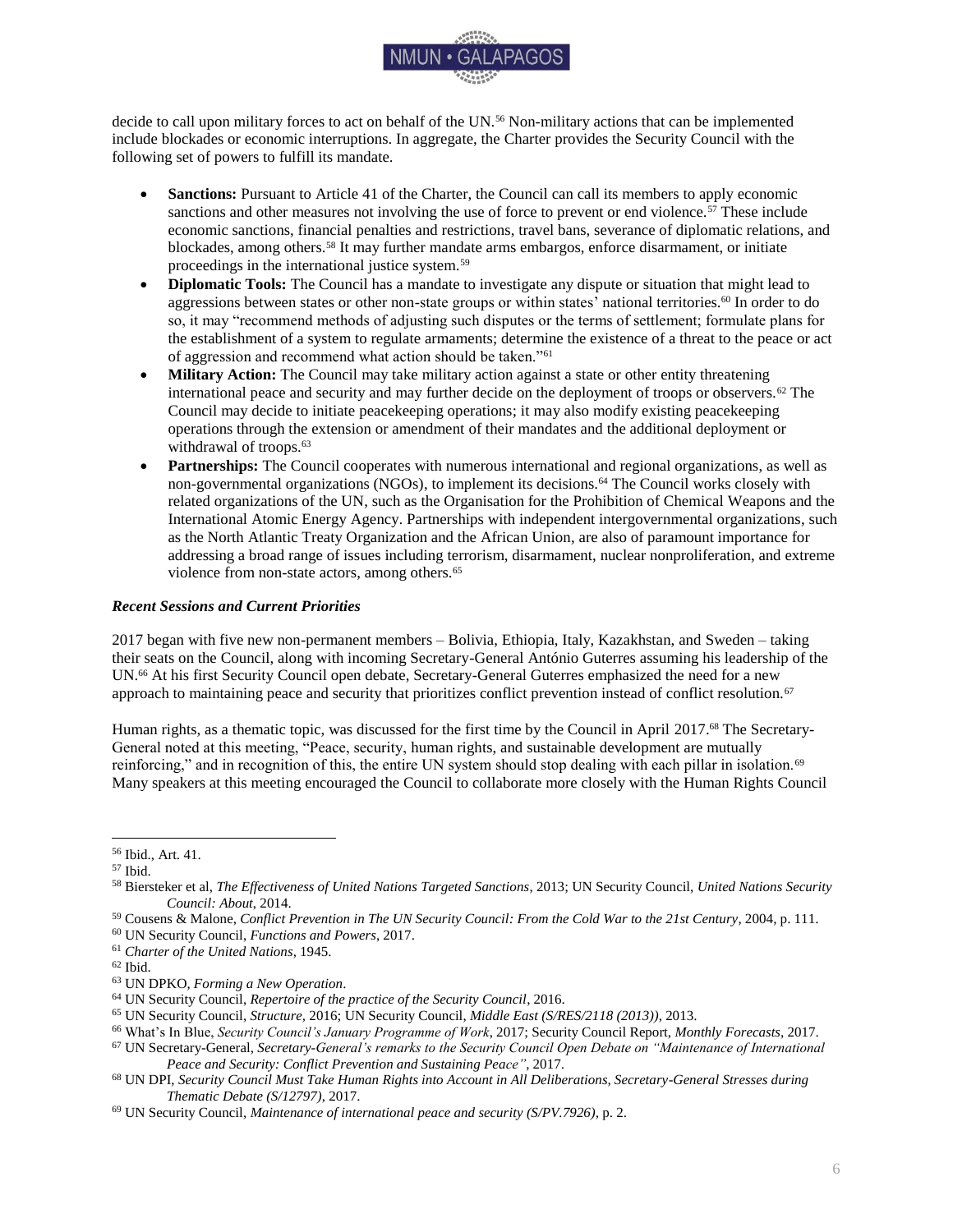

# **II. Environmental Migration as a Concern for Peace and Security**

<span id="page-23-0"></span>*"The drought made the conflict worse. Some raiders came and took away the little food we had raised on our farm. Now we are in a very hard time: the people at home face conflict and famine. They are starving. If we could go back, we would have only dry land and death to greet us."*<sup>168</sup>

#### <span id="page-23-1"></span>*Introduction*

Sudden or progressive changes in the environment, often as a consequence of global climate change, are likely to have an adverse effect on existing migration patterns and the number of migrants.<sup>169</sup> It is hard to single out environmental change as one of the many factors in peoples' decisions to stay or to move.<sup>170</sup> Nevertheless, environmental degradation and climate change are increasingly affecting other root causes of migration, such as sociopolitical instability, food insecurity, and conflict.<sup>171</sup> Migration and displacement bring opportunities and can serve as a reasonable adaptation mechanism to changing environments, but they also create risks for people, communities, and states.<sup>172</sup> Environmental change and its effects on human migration are therefore of concern for international political stability, peace, and security.<sup>173</sup>

This Background Guide will shed light on how the international community approaches the topic of environmental migration from a peace and security perspective. Migration, its root causes, and its consequences are of concern for the maintenance of international peace and security.<sup>174</sup> The guide will therefore also explore a possible role of the United Nations (UN) Security Council in the debate.

#### <span id="page-23-2"></span>*International and Regional Framework*

The *Charter of the United Nations* (1945) and the *Universal Declaration of Human Rights* (1948) establish the principle that humans enjoy fundamental rights and freedoms without discrimination.<sup>175</sup> They form the basis for the *Convention relating to the Status of Refugees* (1951) and its amending *Protocol Relating to the Status of Refugees* (1967), which are considered the centerpiece of international refugee policy.<sup>176</sup> According to the Convention, no state "shall expel or return" a refugee to their original state if their life would be threatened as a consequence.<sup>177</sup> The Convention defines a refugee as a person who,

"owing to well-founded fear of persecution for reasons of race, religion, nationality, membership of a particular social group or political opinions, is outside the country of his nationality and is unable or, owing to such fear, is unwilling to avail himself of the protection of that country, or who, not having a nationality and being outside of the country of his former habitual residence as a result of such events, is unable or, owing to such fear, is unwilling to return to it."<sup>178</sup>

The linkage of refugee policy with environmental or climate policy, on the international level, is quite recent.<sup>179</sup> *Agenda 21* (1992), adopted at the UN Conference on Environment and Development in Rio de Janeiro, mentioned for the first time that "[r]esearch should be conducted on how environmental factors interact with socio-economic factors as a cause of migration."<sup>180</sup> In 2010, the Conference of the Parties to the *United Nations Framework Convention on Climate Change* (UNFCCC) (1992), the most important international forum for global climate policy, acknowledged the linkage through the establishment of the *Cancun Adaptation Framework*, which invites all

<sup>168</sup> Pastoralist from Somalia, Shedr Camp, Ethiopia. In: UNHCR, *Climate Change and Disaster Displacement*, 2017, p. 1.

<sup>169</sup> Warren, *Forced Migration After Paris COP21*, 2016.

<sup>170</sup> Adger et al., *Human security*, 2014.

<sup>171</sup> Ibid., p. 762.

<sup>172</sup> Ibid., pp. 770-771.

<sup>&</sup>lt;sup>173</sup> Scott, *Implications of climate change for the UN Security Council*, 2015, pp. 1325-1326.

<sup>174</sup> Mobjörk et al., *Climate-Related Security Risks*, 2016, p. 28.

<sup>175</sup> *Charter of the United Nations*, 1945; UN General Assembly, *Universal Declaration of Human Rights (A/RES/217 A (III))*, 1948.

<sup>176</sup> *Convention Relating to the Status of Refugees*, 1951; *Protocol Relating to the Status of Refugees,* 1967.

<sup>177</sup> *Convention Relating to the Status of Refugees*, 1951, arts. 33, 1.

<sup>178</sup> Ibid., art. 1A (2).

<sup>179</sup> Burrows & Kinney, *Exploring the Climate Change, Migration and Conflict Nexus*, 2016, p. 4.

<sup>180</sup> UN Conference on Environment and Development, *Agenda 21*, 1992, para. 5 (20).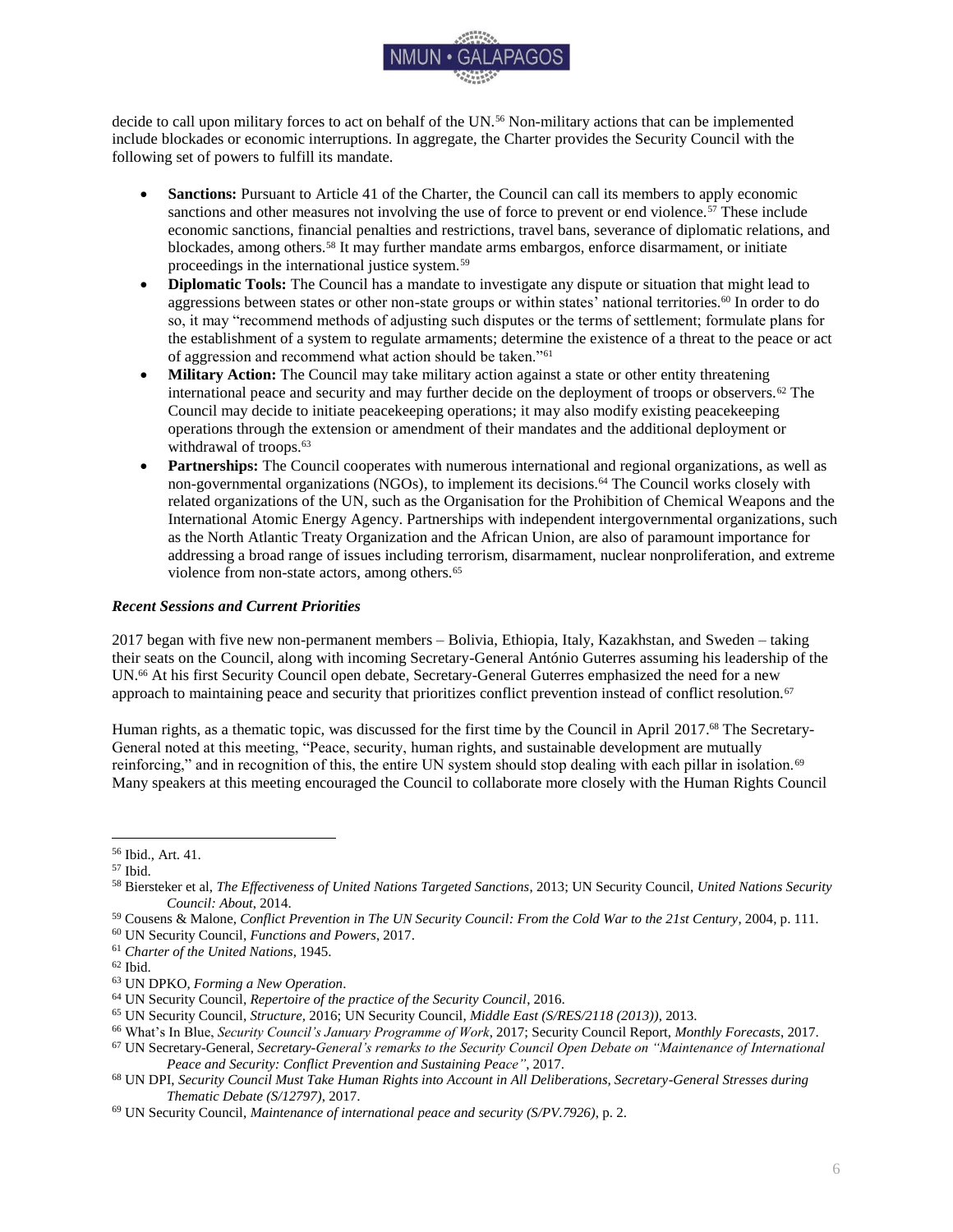

parties to "enhance understanding, coordination and cooperation with regard to climate change induced displacement, migration and planned relocation, where appropriate, at the national, regional and international levels."<sup>181</sup> In 2015, the Conference of the Parties decided in the *Paris Agreement* to establish a task force to develop integrated approaches to "avert, minimize and address displacement related to the adverse impacts of climate change."<sup>182</sup>

The International Panel on Climate Change (IPCC), as one of the advisory bodies to the UNFCCC, is the most authoritative international scientific reference point on climate change.<sup>183</sup> It its latest flagship *5 th Assessment Report*  (2014), it focused for the first time on the concept of human security, defined as a "condition that exists when the vital core of human lives is protected, and when people have the freedom and capacity to live with dignity."<sup>184</sup> Climate change, it is argued, "threatens human security because it undermines livelihoods, compromises culture and individual identity, increases migration that people would have rather avoided, and because it can undermine the ability of states to provide the conditions necessary for human security."<sup>185</sup> Moreover, the IPCC found that "climate change will have significant impacts on forms of migration that compromise human security."<sup>186</sup>

The UN General Assembly has addressed environmental migration and climate change in several ways. As an outcome of the 2013 High-level Dialogue on International Migration and Development, the General Assembly recognized that "international migration is a multidimensional reality [and] cross-cutting phenomenon [with] social, economic and environmental dimensions."<sup>187</sup> The *2030 Agenda for Sustainable Development*, adopted by the General Assembly in 2015, identified forced displacement of people as an eminent threat that is a challenge for humanity, in addition to "[n]atural resource depletion and adverse impacts of environmental degradation, including desertification, drought, land degradation, freshwater scarcity and loss of biodiversity."<sup>188</sup> The 2030 Agenda also described climate change as "one of the greatest challenges of our time" that puts the "survival of many societies ... at risk."<sup>189</sup> With the 2030 Agenda, the international community pledged to realize the 17 Sustainable Development Goals. Goal 10, which is to reduce inequality within and among countries and states, includes migration in its seventh target: "orderly, safe, regular and responsible migration [through] planned and well-managed migration policies."<sup>190</sup> Goal 13 is to take urgent action to combat climate change and its impacts, while acknowledging the UNFCCC as the main policy forum.<sup>191</sup>

The 2016 *New York Declaration for Refugees and Migrants*, adopted by the General Assembly, acknowledged that, while humanity has been on the move since earliest times, for which there are many root causes, some people move "in response to the adverse effects of climate change, natural disasters (some of which may be linked to climate change), or other environmental factors."<sup>192</sup> Furthermore, it called for global approaches and solutions to deal with "political, economic, social, developmental, humanitarian and human rights ramifications" caused by large movements of refugees and migrants.<sup>193</sup> Through the New York Declaration, UN Member States committed to "addressing the drivers that create or exacerbate large movements" through, *inter alia*, "combating environmental degradation and ensuring effective responses to natural disasters and the adverse impacts of climate change."<sup>194</sup>

<sup>181</sup> *United Nations Framework Convention on Climate Change*, 1992; *Cancun Adaptation Framework*, in: Conference of the Parties to the UNFCCC, *Report of the Conference of the Parties on its sixteenth session, held in Cancun from 29 November to 10 December 2010 (FCCC/CP/2010/7/Add.1)*, 2010, pp. 4-19.

<sup>182</sup> Conference of the Parties to the UNFCCC, *Paris Agreement (FCCC/CP/2015/10/Add.1)*, 2015, p. 8.

<sup>183</sup> Born & Mabey, *United we Stand: Reforming the United Nations to Reduce Climate Risk*, 2016, pp. 23-25.

<sup>184</sup> Adger et al., *Human security*, 2014, p. 759.

<sup>185</sup> Ibid., p. 762.

<sup>186</sup> Ibid., p. 758.

<sup>187</sup> UN General Assembly, *Declaration of the High-level Dialogue on International Migration and Development (A/RES/68/4)*, 2014, p. 1.

<sup>188</sup> UN General Assembly, *Transforming our world: the 2030 Agenda for Sustainable Development (A/RES/70/1)*, 2015, para. 14. <sup>189</sup> Ibid.

<sup>190</sup> Ibid., p. 21.

<sup>191</sup> Ibid., p. 23.

<sup>192</sup> UN General Assembly, *New York Declaration for Refugees and Migrants (A/RES/71/1)*, 2016, para. 1.

<sup>193</sup> Ibid., para. 7.

<sup>194</sup> Ibid., para. 43.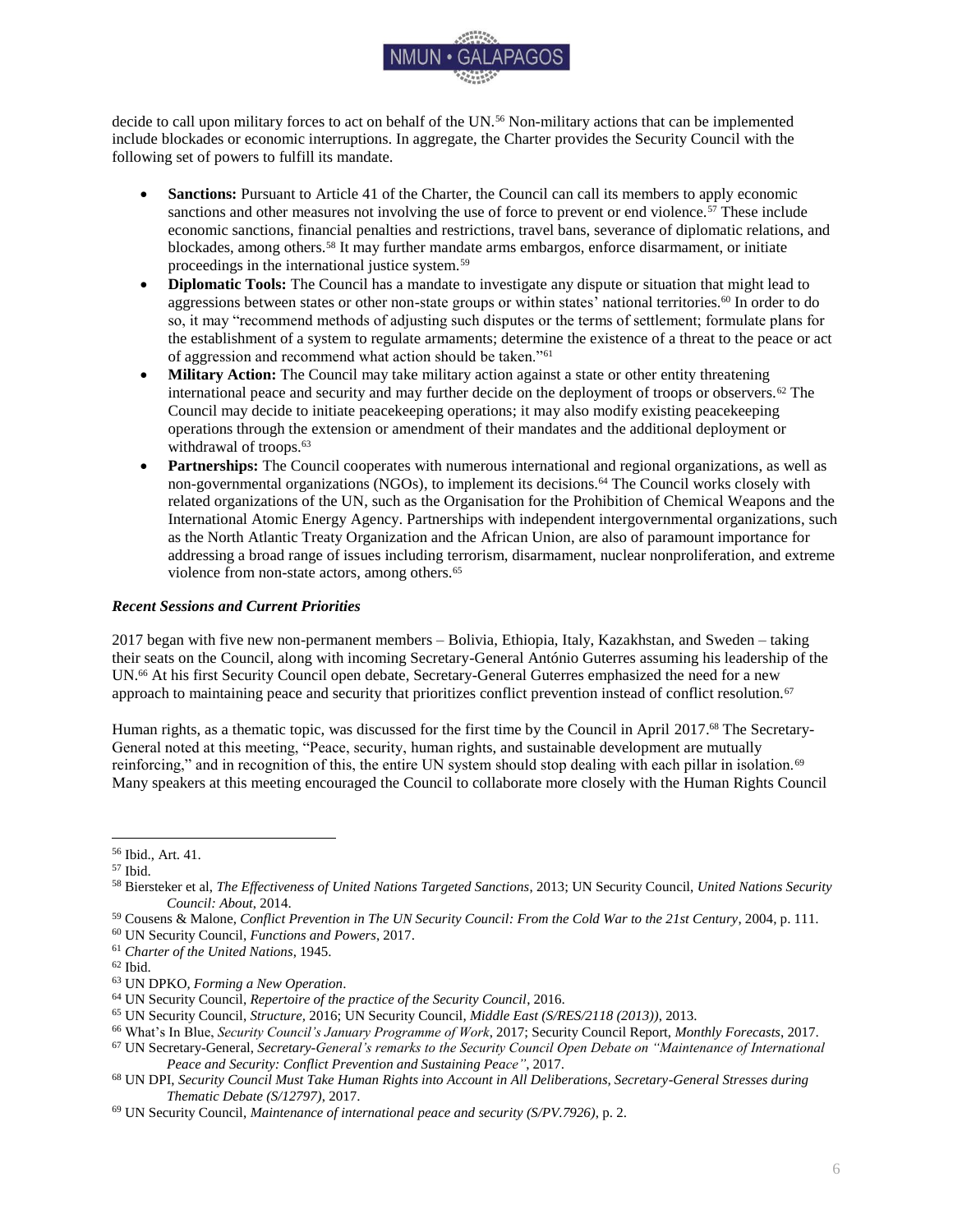

It was also the General Assembly that sought to intensify the UN's efforts to approach climate change as an issue of international peace and security in resolution 63/281 (2009).<sup>195</sup> In his report *Climate change and its possible security implications* (2009), which was requested in resolution 63/281, UN Secretary-General Ban Ki-moon found that climate change acts as a "threat multiplier" for economic, social, and environmental problems.<sup>196</sup> As one key threat identified in the report, migration, on which "climate change is…having a detectable impact…could increase the risk of domestic conflict as well as have international repercussions."<sup>197</sup> The UN Secretary-General, again prompted by the General Assembly, issued another report entitled *In safety and dignity: addressing large movements of refugees and migrants* (2016), which noted that "[l]arge movements of people will continue or possibly increase as a result of violent conflict, poverty, inequality, climate change, disasters and environmental degradation."<sup>198</sup> Moreover, the report lamented that many people become refugees "for reasons that do not fall within the refugee definition in the 1951 Convention, including disasters or the erosion of livelihoods as a result of the adverse impacts of climate change and food insecurity."<sup>199</sup>

Finally, the *Sendai Framework for Disaster Risk Reduction 2015-2030 (2015)*, which was adopted at the Third UN World Conference on Disaster Risk Reduction, is noteworthy as it identifies climate change "as one of the drivers" of risks caused by disasters.<sup>200</sup> Furthermore, the effects of some of those disasters "have increased in intensity and have been exacerbated by climate change."<sup>201</sup> In the Sendai Framework, UN Member States lament that, "between 2008 and 2012, 144 million people were displaced by disasters" and pledge to "build resilience and reduce disaster risk, including…displacement risk."<sup>202</sup>

#### <span id="page-25-0"></span>*Role of the International System*

With resolution 1625 (2005), the UN Security Council acknowledged "the need to adopt a broad strategy of conflict prevention, which addresses the root causes of armed conflict and political and social crises," expressing its intention to move beyond a merely reactive approach towards global threats.<sup>203</sup> Resolution 1625 is regarded a "launching point" by proponents of an increased role for the Security Council in global climate policy, as it allows for a focus on non-traditional international peace and security aspects.<sup>204</sup>

Climate change and its potential adverse impacts on international peace and security became a topic for the Security Council for the first time in 2007.<sup>205</sup> The United Kingdom, as initiator of the debate, argued in a letter to the President of the Security Council (2007), which served as basis for the discussions, that "substantial parts of the world risk being left uninhabitable by rising sea levels, reduced freshwater availability or declining agricultural capacity [which] will exacerbate existing migratory pressures."<sup>206</sup> Moreover, while the United Kingdom acknowledged that migration does not directly lead to conflict, it noted that migration can increase the potential for instability and conflict."<sup>207</sup> In the ensuing debate, the UN Secretary-General argued that environmental migration is a threat to "human security, as well as to international peace and security," and that the phenomenon will intensify "as deserts advance, forests are felled and sea-levels rise."208

The Security Council discussed climate change several times in 2007, 2011, 2013, 2015, 2016, and 2017, yet avoided producing any formal Council decisions or resolutions, with the only exception of presidential statement

<sup>195</sup> UN General Assembly, *Climate change and its possible security implications: Report of the Secretary-General (A/RES/63/281)*, 2009, para. 1.

<sup>196</sup> UN General Assembly, *Climate change and its possible security implications: Report of the Secretary-General (A/64/350)*, 2009, p. 6.

<sup>197</sup> Ibid., pp. 15, 1.

<sup>198</sup> UN General Assembly, *In safety and dignity: Addressing large movements of refugees and migrants (A/70/59)*, 2016, p. 2. <sup>199</sup> Ibid., p. 6.

<sup>200</sup> UN General Assembly, *Sendai Framework for Disaster Risk Reduction 2015-2030 (A/RES/69/283)*, 2015, para. 13.

<sup>201</sup> Ibid., para. 42.

<sup>202</sup> Ibid., paras. 4, 28.

<sup>203</sup> UN Security Council, *Threats to international peace and security (Security Council Summit 2005) (S/RES/1625 (2005))*, 2005.

<sup>204</sup> Warren, *Climate Change and International Peace and Security*, 2015, p. 1.

<sup>205</sup> Mobjörk et al., *Climate-Related Security Risks: Towards an Integrated Approach*, 2016, pp. 28-29.

<sup>206</sup> UN Security Council, *Letter dated 5 April 2007 from the Permanent Representative of the United Kingdom of Great Britain* 

*and Northern Ireland to the United Nations addressed to the President of the Security Council (S/2007/186)*, 2007, p. 3. <sup>207</sup> Ibid.

<sup>208</sup> UN Security Council, *Maintenance of international peace and security: Impact of climate change (S/PV.6587)*, 2011, p. 2.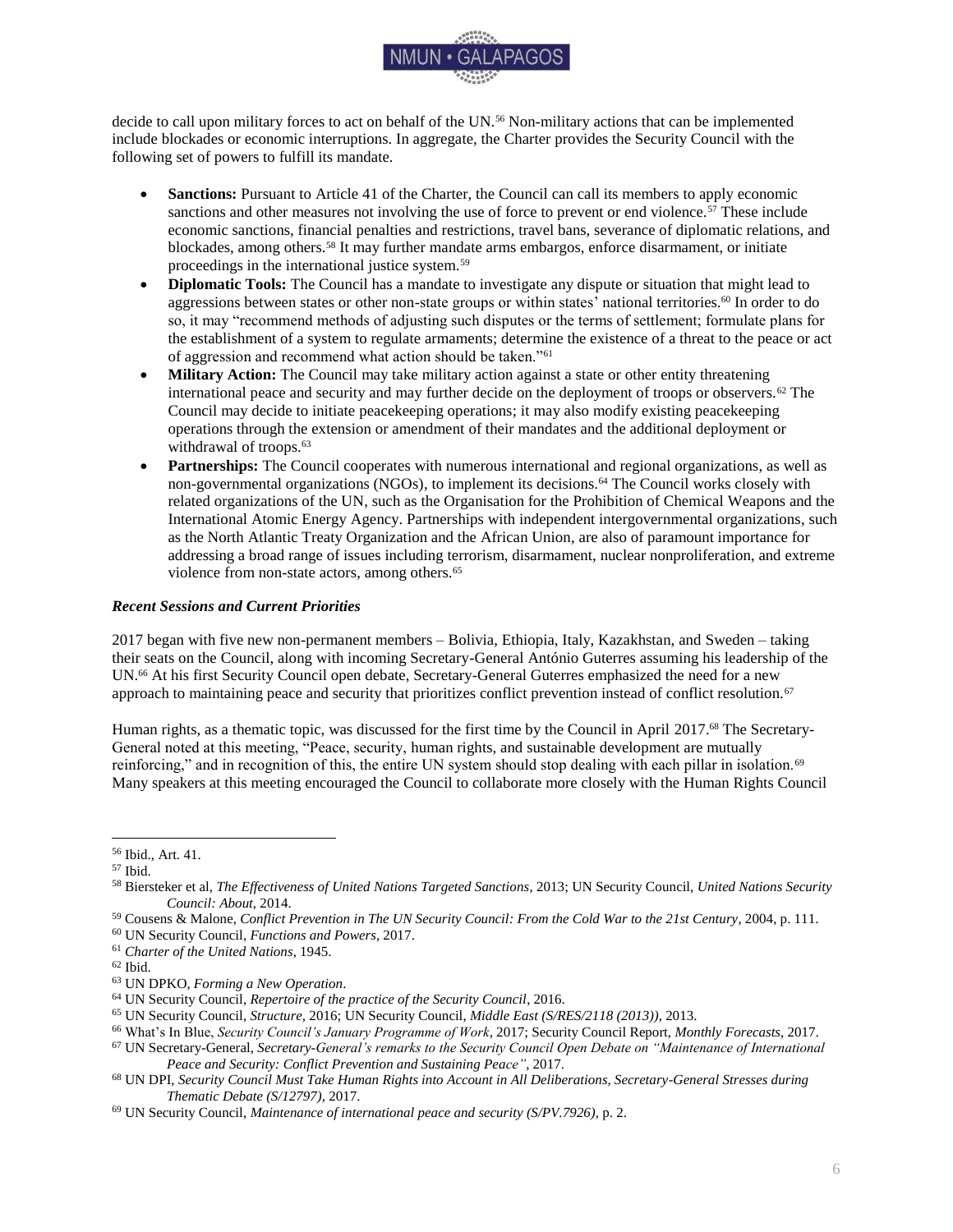

2011/15 (2011).<sup>209</sup> While identifying the UNFCCC as the key instrument for global climate policy, the presidential statement expressed the Council's concern "that possible adverse effects of climate change may, in the long run, aggravate certain existing threats to international peace and security."<sup>210</sup> The Council also noted that "conflict analysis and contextual information" of the "possible security implications of climate change" are important when climate issues drive conflict, challenge the implementation of Council mandates, or endanger peace processes.<sup>211</sup>

Security implications as an effect partially caused by migration flows were the subject of Security Council resolutions 2240 (2015) and 2312 (2016). In resolution 2240 (2015), acting under Chapter VII of the Charter, the Security Council authorized UN Member States to seize vessels that are used for smuggling of migrants and human trafficking off the Libyan coast; and the authorization was extended in resolution 2312 (2016).<sup>212</sup> Without mentioning implications stemming from environmental degradation or climate change, the Council emphasized the need "to strengthen an effective multidimensional response" to smuggling of migrants and human trafficking and "to tackle their root causes."<sup>213</sup>

The UN General Assembly announced in its New York Declaration an international conference in 2018 with the objective of adopting a "global compact for safe, orderly and regular migration."<sup>214</sup> As input for the conference, the Office of the United Nations High Commissioner for Refugees (UNHCR) has been requested to include a proposal for such a compact in its annual report to the General Assembly for consideration at its 73<sup>rd</sup> session in 2018.<sup>215</sup> The New York Declaration also established that UNHCR will develop and initiate a comprehensive refugee response framework (CRRF) as a multi-stakeholder approach, which aims to "ease pressure on the host countries involved, to enhance refugee self-reliance, to expand access to third-country solutions and to support conditions in countries of origin for return in safety and dignity."<sup>216</sup> UNHCR is also a member of the High-Level Committee on Programmes (HLCP) Task Team to develop a UN System Wide Strategic Approach on Climate Change, whose objective is to make the UN system's climate change policy coherent and to link climate action with the Sustainable Development Goals.<sup>217</sup> UNHCR's main work therein is focused on the "Peace and Security and Humanitarian Climate Nexus."<sup>218</sup>

The Conference of the Parties to the UNFCCC decided in the *Paris Agreement* to establish a task force on displacement, which held its first meeting in May 2017.<sup>219</sup> Its work plan includes, in an effort to enhance international recognition of adverse impacts of climate change, "[m]apping of how climate and displacement is included in National Adaptation Plans (NAPs), Nationally Determined Contributions (NDCs), national communications, and in other relevant policy agendas."<sup>220</sup> Contributors to the task force include the UN Development Programme (UNDP) and the International Organization for Migration (IOM), among others.<sup>221</sup>

The IOM is the eminent international reference point for research and statistics on migration and displacement, in addition to its operational activities.<sup>222</sup> The IOM also collaborates with the Platform on Disaster Displacement (PDD), which works to improve the protection of people displaced across borders as a result of climate change and disasters.<sup>223</sup> The UN Environment Programme (UNEP), which is contributing to the PDD as well, is also involved in

<sup>209</sup> UN Security Council, *Maintenance of international peace and security (S/PRST/2011/15)*, 2011.

<sup>210</sup> Ibid.

<sup>211</sup> Ibid.

<sup>212</sup> UN Security Council, *Maintenance of international peace and security (S/RES/2240 (2015))*; UN Security Council, *Maintenance of international peace and security (S/RES/2312 (2016))*, 2016.

<sup>213</sup> Ibid.

<sup>214</sup> UN General Assembly, *New York Declaration for Refugees and Migrants (A/RES/71/1)*, 2016, para. 63.

<sup>215</sup> UNHCR, *Towards a global compact on refugees*, 2017.

<sup>216</sup> UN General Assembly, *New York Declaration for Refugees and Migrants (A/RES/71/1)*, 2016, Annex 1, para. 18; UNHCR, *Towards a global compact on refugees*, 2017.

<sup>217</sup> UNHCR, *Contribution to the fifteenth coordination meeting on international migration (UN/POP/MIG-15/CM/2017/14)*, p. 4. <sup>218</sup> Ibid.

<sup>219</sup> UNFCCC, *Summary of proceedings of the first meeting of the Task Force on Displacement*, 2017.

<sup>220</sup> Ibid., p. 4.

<sup>221</sup> Ibid.

<sup>222</sup> IOM, *Migration, Climate Change and the Environment: Operational Activities*, 2017; IOM, *Migration, Environment and Climate Change: Assessing the Evidence*, 2009.

<sup>223</sup> The Platform on Disaster Displacement, *Our Response*.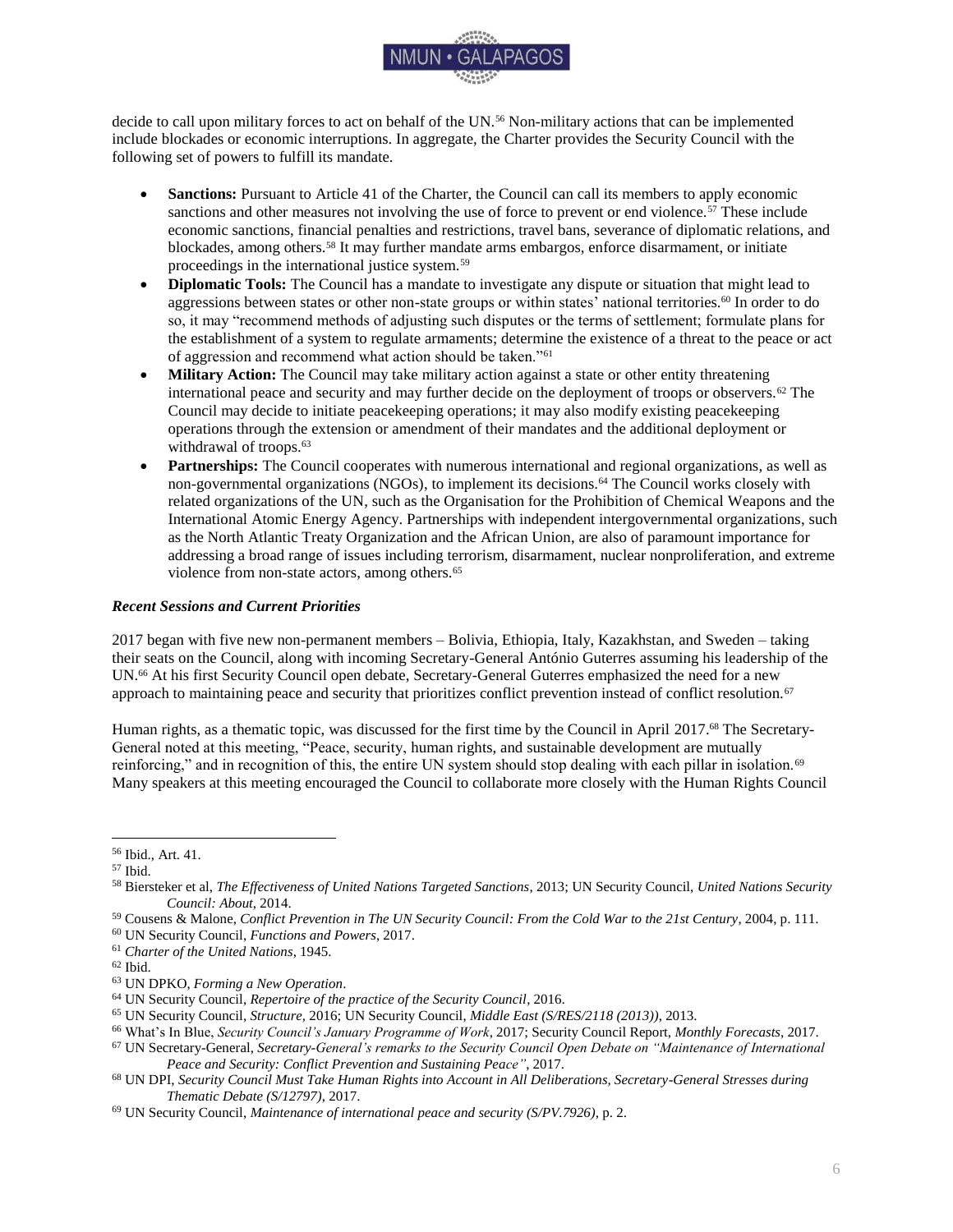

international efforts to address migration and displacement.<sup>224</sup> Along with the UN Office for the Coordination of Humanitarian Affairs (OCHA), the UN University, the IOM, and the Permanent Interstate Committee for Drought Control in the Sahel (CILSS), UNEP co-authored the noteworthy report *Livelihood Security: Climate Change, Migration and Conflict in the Sahel* (2011), which investigated the implications of climate change for livelihoods, conflict, and migration in the Sahel region.<sup>225</sup> This report explains the interlinkage between environmental migration and international peace and security.<sup>226</sup> For the 2017 version of its flagship report *Frontiers*, UNEP has announced that it will feature environmental displacement as one of the "emerging issues."<sup>227</sup>

Warning that "UN migration agencies are only just beginning to understand the climate change implications on their operations", E3G, a civil society coalition, has contributed to the international debate of the topic.<sup>228</sup> In *United we stand: Reforming the UN to reduce climate risk*, it calls for stronger UN involvement in global climate and migration policy, such as through an active UN Security Council role.<sup>229</sup> Other civil society organizations involved in the debate include the Civil Society Platform for Peacebuilding and Statebuilding, as well as the Global Forum on Migration & Development.<sup>230</sup>

#### <span id="page-27-0"></span>*Implications of Environmental Migration for Peace and Security*

The term "environmental refugee" was first coined in a UNEP publication written in 1985.<sup>231</sup> However, the "multidirectional associations between environmental change, human security, conflict and migration" complicate the task of finding a unified explanation for the exact causes and effects of environmental migration, as well as its definition.<sup>232</sup> Nevertheless, the IOM works with the following definition:

"Environmental migrants are persons or groups of persons who, for compelling reasons of sudden or progressive changes in the environment that adversely affect their lives or living conditions, are obliged to leave their habitual homes, or choose to do so, either temporarily or permanently, and who move either within their country or abroad."233

This definition is not universally accepted; for example, the UN Secretary-General notes in his report *Climate change and its possible security implications* (2009): "Presently, no internationally accepted term or legal framework exists for people who migrate voluntarily or are forced to move for environmental reasons. Although terms such as 'environmental refugee' or 'climate change refugee' are commonly used, they have no legal basis."<sup>234</sup> The scientific debate has noted and expanded upon this problem. Mayer (2016), for example, finds that it is "highly problematic to attribute an individual migrant to climate change," as "climate change can have virtually any consequence on any form of migration."<sup>235</sup> Rüttinger et al. (2015) state that "[m]ethodologically, it is very difficult, if not impossible, to isolate the different drivers and triggers of migration."<sup>236</sup> It is also noteworthy that environmental migration is not solely linked to the impacts of climate change, although it may play an important factor. Migration can also be triggered or affected by man-made environmental degradation and the destruction of

<sup>224</sup> UNEP, *Contribution to the fifteenth coordination meeting on international migration (UN/POP/MIG-15CM/2017/2)*, 2017, p. 3.

<sup>225</sup> UNEP, *Livelihood Security: Climate Change, Migration and Conflict in the Sahel*, 2011. <sup>226</sup> Ibid.

<sup>227</sup> UNEP, *Contribution to the fifteenth coordination meeting on international migration (UN/POP/MIG-15CM/2017/2)*, 2017, p. 4.

<sup>228</sup> Born & Mabey, *United we Stand: Reforming the United Nations to Reduce Climate Risk*, 2016, p. 35.

<sup>229</sup> Ibid.

<sup>230</sup> Civil Society Platform for Peacebuilding and Statebuilding, *Peace and Migration: Realising the links*, 2016; Global Forum on Migration & Development, *Link with the Civil Society*, 2017.

<sup>231</sup> UNEP, *Contribution to the fifteenth coordination meeting on international migration (UN/POP/MIG-15CM/2017/2)*, 2017, p.  $\mathcal{D}$ 

<sup>232</sup> IOM, *Discussion Note: Migration and the Environment (MC/INF/288)*, 2007, p. 2.

<sup>233</sup> Ibid., pp. 2-3.

<sup>234</sup> UN General Assembly, *Climate change and its possible security implications: Report of the Secretary-General (A/64/350)*, 2009, p. 16.

<sup>235</sup> Mayer, *The Concept of Climate Migration: Advocacy and its Prospects*, 2016, pp. 17, 24.

<sup>236</sup> Rüttinger et al., *A New Climate for Peace: Taking Action on Climate and Fragility Risk*, 2015, p. 29.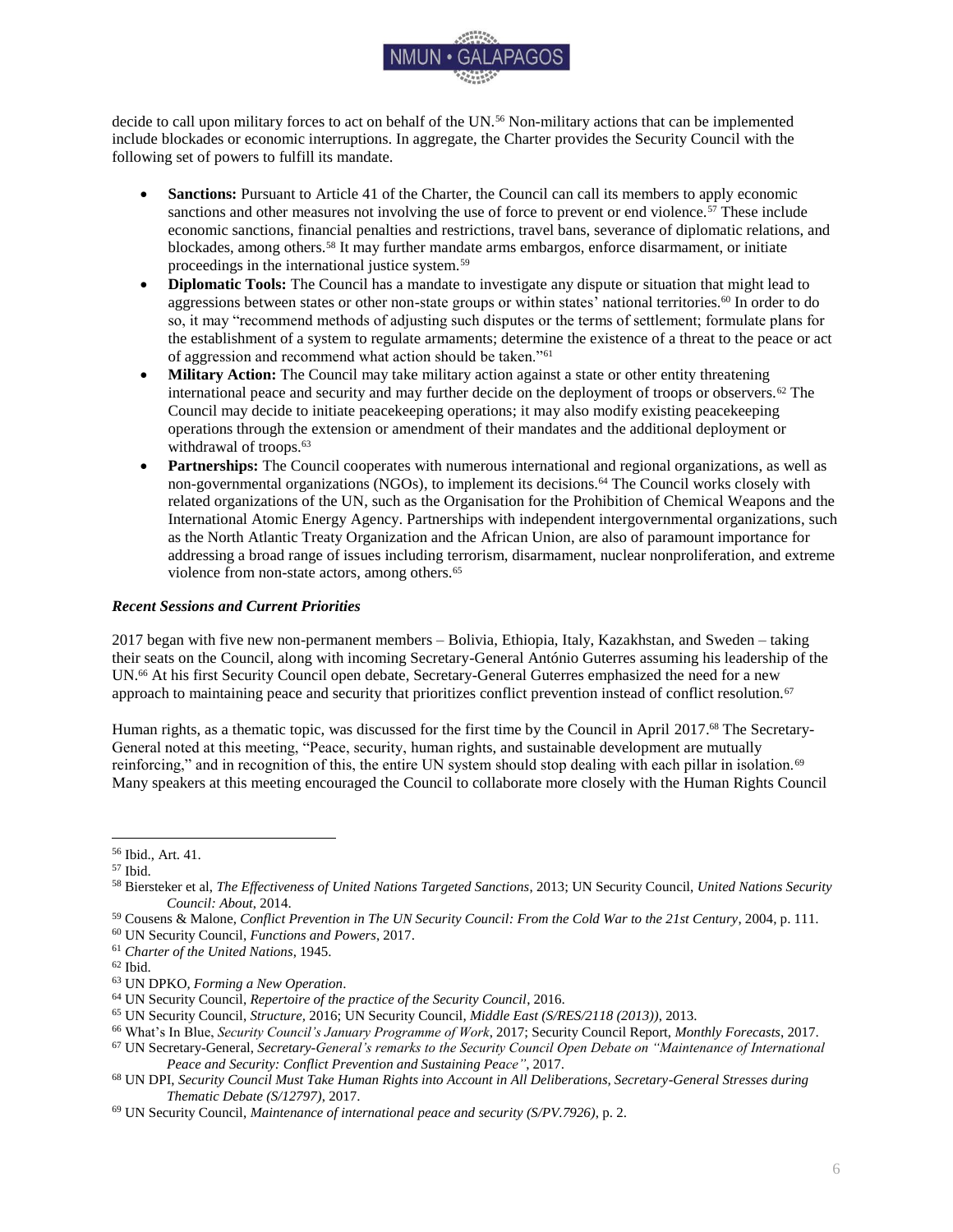

natural ecosystems, for example through pollution or the "misuse of resources, poor planning, poor infrastructure and poor governance and monitoring."<sup>237</sup>

Because of the lack of a definition and methodological precision, there are no reliable estimates of the number of people who qualify as environmental migrants.<sup>238</sup> The Internal Displacement Monitoring Centre estimates that "since 2008, an average of 26.4 million people per year have been displaced from their homes by disasters brought on by natural hazards."<sup>239</sup> The IOM states that in 2008, 20 million persons have been "displaced by extreme weather events," and refers to forecasts that "vary from 25 million to 1 billion environmental migrants by 2050."<sup>240</sup>

Scientific research lists five scenarios, or archetypes, of displacement induced by climate change:

- "Sudden-onset disasters causing mostly internal, but sometimes cross-border displacements: Flooding or cyclones, for instance, can induce populations to move away from affected territories, generally on a temporary basis.
- Slow-onset environmental degradation deteriorating the conditions of life and inducing both internal and international economic migration: Sea-level rise and the consequences of increasing average temperatures (drought, desertification, land degradation) can generally be conceived as a migration "push," in particular through affecting economic conditions at the place of origin.
- The specific case of "sinking" small island states, causing international economic migration and, possibly, evacuation: Absent innovative measures of adaptation, low-lying islands or archipelagos such as the Maldives, Kiribati and Tuvalu will become unable to accommodate their population, in the long term, as a consequence of sea-level rise.
- The designation of certain areas as high-risk zones too dangerous for human habitation, leading to the evacuation of the resident population: Such measures are often taken, in particular, in flood plains or in the vicinity of rivers.
- Unrest, violence or conflicts exacerbated by an increased competition for natural resources leading to flows of refugees or internally displaced persons: Resource-scarce regions are most likely to be affected, when tensions are already in place in respect of access to limited natural resources."<sup>241</sup>

This list could be continued with more ambiguous scenarios, and include "pull" factors towards regions with new economic opportunities thanks to positive impacts of climate change, displacements and resettlements due to projects that are intended to mitigate or adapt to climate change, or changes in human settlement patterns because of changing economic opportunities resulting from climate change mitigation policies (for example, people moving away from regions specialized in coal mining, as other forms of energy production become more dominant).<sup>242</sup>

The linkage between migration and international peace and security is, similarly, not entirely unambiguous:

- Citing acts of extremism, violence, crime, or international terrorism committed by migrants and members of minority groups, there are some groups that claim international migration is a threat to peace and security.<sup>243</sup>
- Irregular cross-border migration (movements "outside of the regulatory norms of the sending, transit, or receiving countries") can be regarded as a threat to state sovereignty and security.<sup>244</sup>
- $\bullet$  Migration can be the result or side effect of the activities of organized criminal networks.<sup>245</sup>

 $\overline{a}$ 

<sup>243</sup> Global Commission on International Migration, *Migration in an interconnected world: New directions for action*, 2005, p. 8. <sup>244</sup> Ibid.; IOM, *Key Migration Terms*.

<sup>237</sup> Renaud et al., *Environmental Degradation and Migration*, 2008, pp. 2-3.

<sup>238</sup> Ibid., pp. 1-4.

<sup>239</sup> Internal Displacement Monitoring Centre, *Global Estimates 2015: People displaced by disasters*, 2015, p. 11.

<sup>240</sup> IOM, *Migration, Climate Change and the Environment: A Complex Nexus*, 2017.

<sup>241</sup> IOM, *Migration, Environment and Climate Change: Assessing the Evidence*, 2009; Kälin, *Conceptualizing Climate-Induced Displacement*, 2010, quoted in Mayer, *The Concept of Climate Migration: Advocacy and its Prospects*, 2016, pp. 21- 22.

<sup>242</sup> Mayer, *The Concept of Climate Migration: Advocacy and its Prospects*, 2016, pp. 22-23.

<sup>245</sup> INTERPOL & UNEP, *Strategic Report: Environment, Peace and Security – A Convergence of Threats*, 2016, p. 28.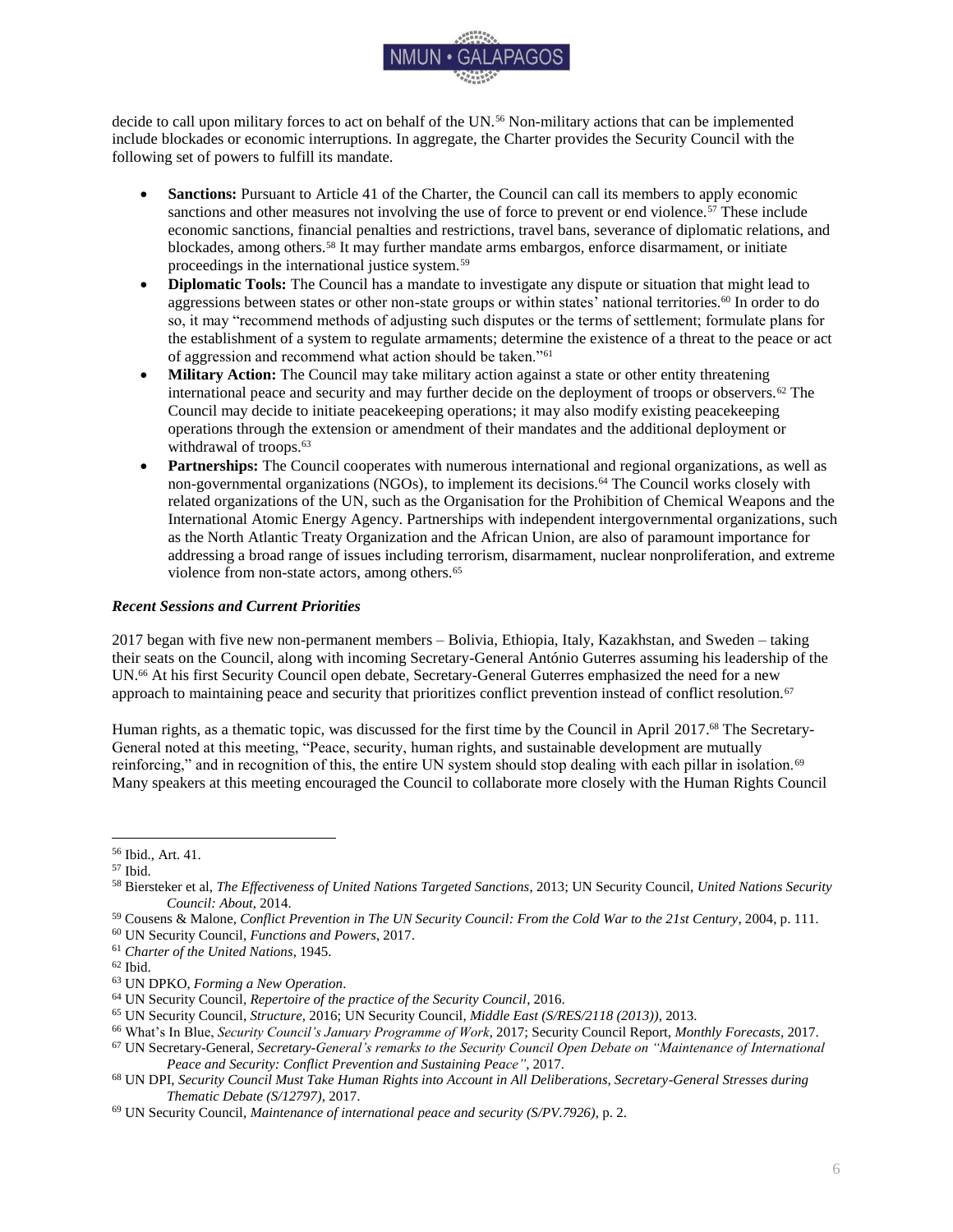

• Of 103 ethnic conflicts between 1945 and 2005, 32 were characterized by violence between members of ethnic groups who consider themselves indigenous on one side and recent migrants on the other side.<sup>246</sup>

On the other hand, migration can have positive effects on political and economic security where it helps economic development, increasing life quality and human security, for example by mitigating shortages in the labor force of receiving societies.<sup>247</sup> Diaspora groups, as a direct result of migration, can also have positive effects on their regions of origin, most prominently in the form of transfer of capital (remittances) or knowledge.<sup>248</sup> A more critical perspective, however, points out that diaspora migrants can play an important role in initiating, escalating, or prolonging conflicts in their regions of origin, or even export those conflicts to other regions.<sup>249</sup>

#### <span id="page-29-0"></span>*Case Study: Climate Change as a Root Cause for the Syrian Refugee Crisis*

In Syria, global warming played a key role in generating the conditions that precipitated the civil war behind the refugee crisis.<sup>250</sup> Between 2006 and 2011, up to 60% of Syria's land suffered the worst long-term drought ever recorded in the region, combined with a widespread phenomenon of crop failures. <sup>251</sup> In the northeast of the country, herders lost an average of "85% of their livestock, affecting 1.3 million people."<sup>252</sup> According to a study included in the 2011 *Global Assessment Report on Disaster Risk Reduction*, 75% of Syrian families dependent on agriculture suffered total crop failure, and one million Syrians were left food-insecure.<sup>253</sup> In 2010, the United Nations Special Rapporteur on the right to food, Olivier De Schutter, reported that, overall, the drought drove two to three million people into extreme poverty.<sup>254</sup>

The loss of livelihoods forced farmers and agriculture-dependent families to migrate to urban centers, putting pressure on cities' basic services and infrastructure, while also increasing unemployment.<sup>255</sup> This posed a serious economic concern and a growing security challenge for the Syrian population, especially when some cities were already coping with large influxes of Iraqi refugees who fled their country since the 2003 military invasion led by the Unites States of America.<sup>256</sup> The situation worsened as the government heavily subsidized "water-intensive wheat and cotton farming, encouraging inefficient irrigation techniques."<sup>257</sup> The consequences of the drought were therefore aggravated by government resource mismanagement.<sup>258</sup>

Evidence suggests that along with other socioeconomic and political factors, the Syrian uprising was prompted by "the impact of climate change on water and crop production."<sup>259</sup> A report from the National Oceanic and Atmospheric Administration (NOOA) of the United States Department of Commerce advised that the drought in Syria was clearly linked to climate change, and that if the present rates of global greenhouse gas emissions remain, "yields of rainfed crops in the country may decline between 20 and 57 percent from 2010 to 2050."<sup>260</sup> Roughly 1.5 million Syrians were displaced to urban centers as a result of the five-year drought.<sup>261</sup> In turn, this massive and

<sup>246</sup> UN General Assembly, *Climate change and its possible security implications: Report of the Secretary-General (A/64/350)*, 2009, p. 17.

<sup>247</sup> Global Commission on International Migration, *Migration in an interconnected world: New directions for action*, 2005, p. 8. <sup>248</sup> Ibid., p. 16.

<sup>249</sup> German Advisory Council on Global Change, *Climate Change as a Security Risk*, 2008, p. 121.

<sup>250</sup> Bawden, Refugee crisis: Is climate change affecting mass migration, *The Independent*, 2015.

<sup>251</sup> Femia & Werrell, Syria: Climate Change, Drought and Social Unrest, *The Center for Climate & Security*, 2012.

<sup>252</sup> Ibid.

<sup>253</sup> Ibid.

<sup>254</sup> Worth, Earth Is Parched Where Syrian Farms Thrived, *The New York Times*, 2010.

<sup>255</sup> Rüttinger et al., *A New Climate for Peace: Taking Action on Climate and Fragility Risk*, 2015, p. 30.

<sup>256</sup> Femia & Werrell, Syria: Climate Change, Drought and Social Unrest, *The Center for Climate & Security*, 2012.

<sup>257</sup> Rüttinger et al., *A New Climate for Peace: Taking Action on Climate and Fragility Risk*, 2015, p. 30.

<sup>258</sup> Born & Mabey, *United We Stand, Reforming the United Nations to Reduce Climate Risk*, 2016, p. 14.

<sup>259</sup> Rüttinger et al., *A New Climate for Peace: Taking Action on Climate and Fragility Risk*, 2015, p. 30.

<sup>260</sup> Femia & Werrell, Syria: Climate Change, Drought and Social Unrest, *The Center for Climate & Security*, 2012.

<sup>261</sup> Stokes, The Drought That Preceded Syria's Civil War Was Likely the Worst in 900 Years, *VICE News*, 2016.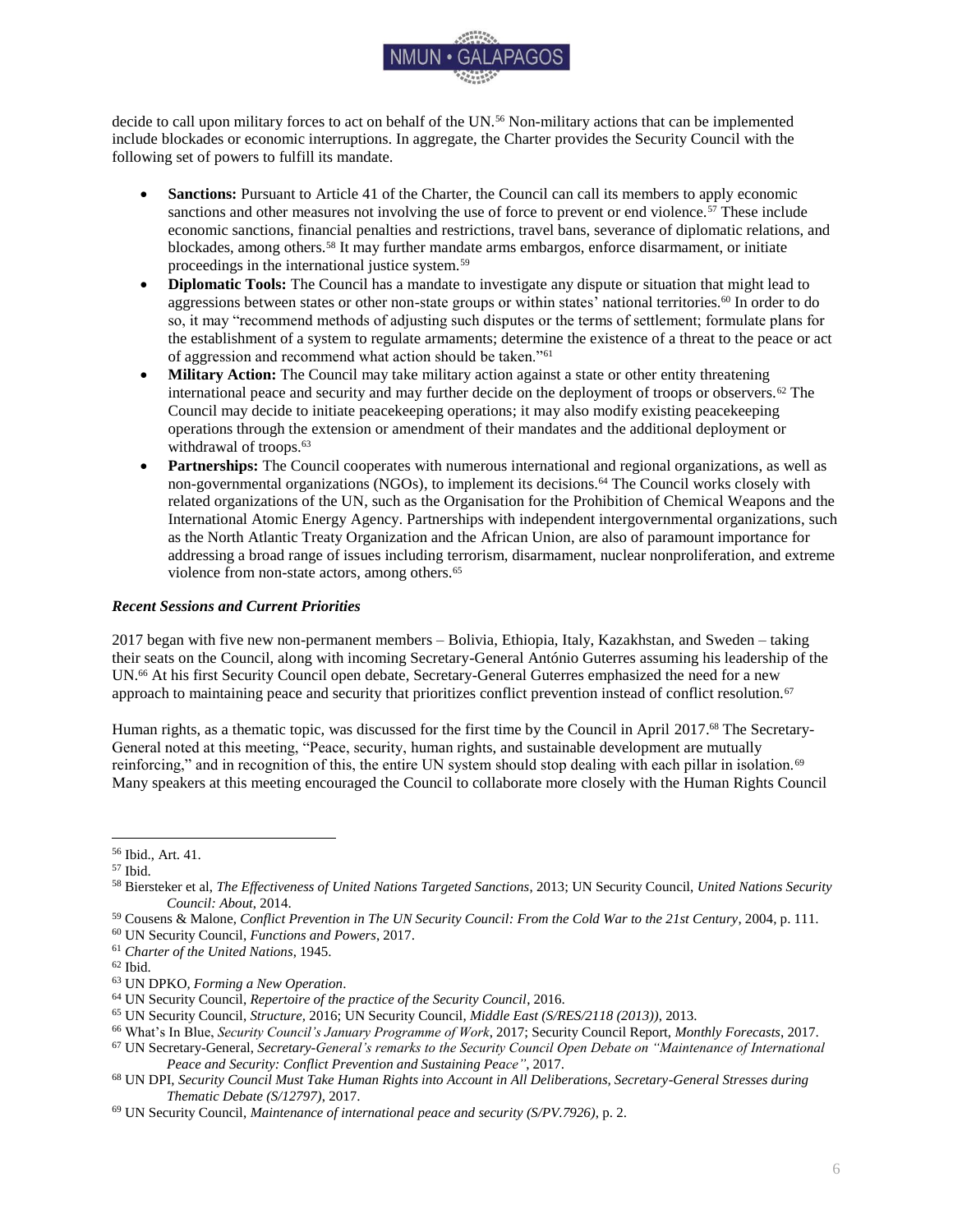

involuntary rural-to-urban migration led to the outbreak of conflict in Syria, suggesting a clear climate-migrationconflict pathway in the country.<sup>262</sup>

#### <span id="page-30-0"></span>*Potential Security Council Actions*

In topic I, "The Impact of Climate Change on Peace and Security," it was shown how the Security Council could hypothetically recognize climate change and its adverse consequences, such as migration and displacement, as a threat to international peace and security, and subsequently become active based on its mandate granted in the *Charter of the United Nations.* It has also been shown that some negative consequences of migration have led to action by the Security Council, for example in the form of resolutions 2240 (2015) and 2312 (2016).<sup>263</sup> Similarly, if the Council decides to recognize and act upon environmental migration, based on Article 39 of the *Charter*, it could:

- Decide to investigate the issue, potentially establishing an internationally accepted understanding of root causes, manifestations, consequences, and action against negative effects of environmental migration (Article 34);
- Make declarations, recommendations, or condemnations to raise awareness of the issue (Article 38);
- Call upon states to comply with any provisional measures to prevent a situation from becoming worse, such as, for example, reducing greenhouse gas emissions, the main driver of global warming (Article 40); or
- Intervene with economic and diplomatic sanctions or even the use of military force (Articles 41 and 42).<sup>264</sup>

To put these potential actions into context, the Security Council could request in-depth and regular analysis and reporting from authoritative international institutions in migration, climate, and security policy, such as the IOM or the UN Secretary-General (Article 34). It could furthermore pass resolutions or declarations that clearly describe the problem and outline potential avenues for overcoming it, with the intent of spearheading global discussions and actions related to environmental migration (Article 38). Based on its *de facto* competence as an international lawmaking body, the Council could also establish a binding legal framework for all UN Member States, based on existing or new norms, that regulates environmental migration, if there is a clear connection to the maintenance of peace and security (Article 40).

A hard compliance policy, through economic and diplomatic sanctions (Article 41), could see the Council imposing sanctions against products, practices, organizations, or even governments to prevent, control, or undo environmental degradation that would otherwise lead to negative effects on migration patterns and international security.<sup>265</sup> The ultimate possible action is, in accordance with Article 42 of the Charter, the use of military force.<sup>266</sup> One possible precedent could be the concept of Responsibility to Protect (R2P), unanimously endorsed by Member States as part of the *2005 World Summit Outcome*, which justifies military interventions by the United Nations to prevent genocide, war crimes, ethnic cleansing, and crimes against humanity.<sup>267</sup> Environmental crimes with adverse effects on the climate, human migration, or international peace and security more generally could be potentially included in R2P and open the door to military action.<sup>268</sup> There are, however, widely-accepted limits in terms of feasibility and acceptance of military interventions: They are typically themselves environmentally harmful and an obvious push factor for migration and, moreover, require to a very high degree the international community's acceptance and perceived legitimacy of the Council's actions.<sup>269</sup> Ultimately, military escalation of global environmental and migration policy by the UN Security Council would very likely do considerable harm to the general spirit of cooperation and peaceful settlement based on international law.<sup>270</sup>

<sup>269</sup> Ibid.

<sup>262</sup> Burrows & Kinney, *Exploring the Climate Change, Migration and Conflict Nexus*, 2016, p. 1; Bhatiya, *A Post-Paris Agenda for Climate Security at the UN*, 2016, p. 5.

<sup>263</sup> UN Security Council, *Maintenance of international peace and security (S/RES/2240 (2015))*; UN Security Council, *Maintenance of international peace and security (S/RES/2312 (2016))*, 2016.

<sup>264</sup> Warren, *Forced Migration After Paris COP21*, 2016, pp. 42-45.

<sup>265</sup> Voigt, *Security in a "Warming World"*, 2009, pp. 307-308.

<sup>266</sup> Warren, *Forced Migration After Paris COP21*, 2016, pp. 42-45.

<sup>267</sup> UN General Assembly, *2005 World Summit Outcome (A/RES/60/1)*, 2005, paras. 138-140.

<sup>268</sup> Scott, *Implications of climate change for the UN Security Council*, 2015, p. 1322.

<sup>270</sup> Voigt, *Security in a "Warming World"*, 2009, p. 306.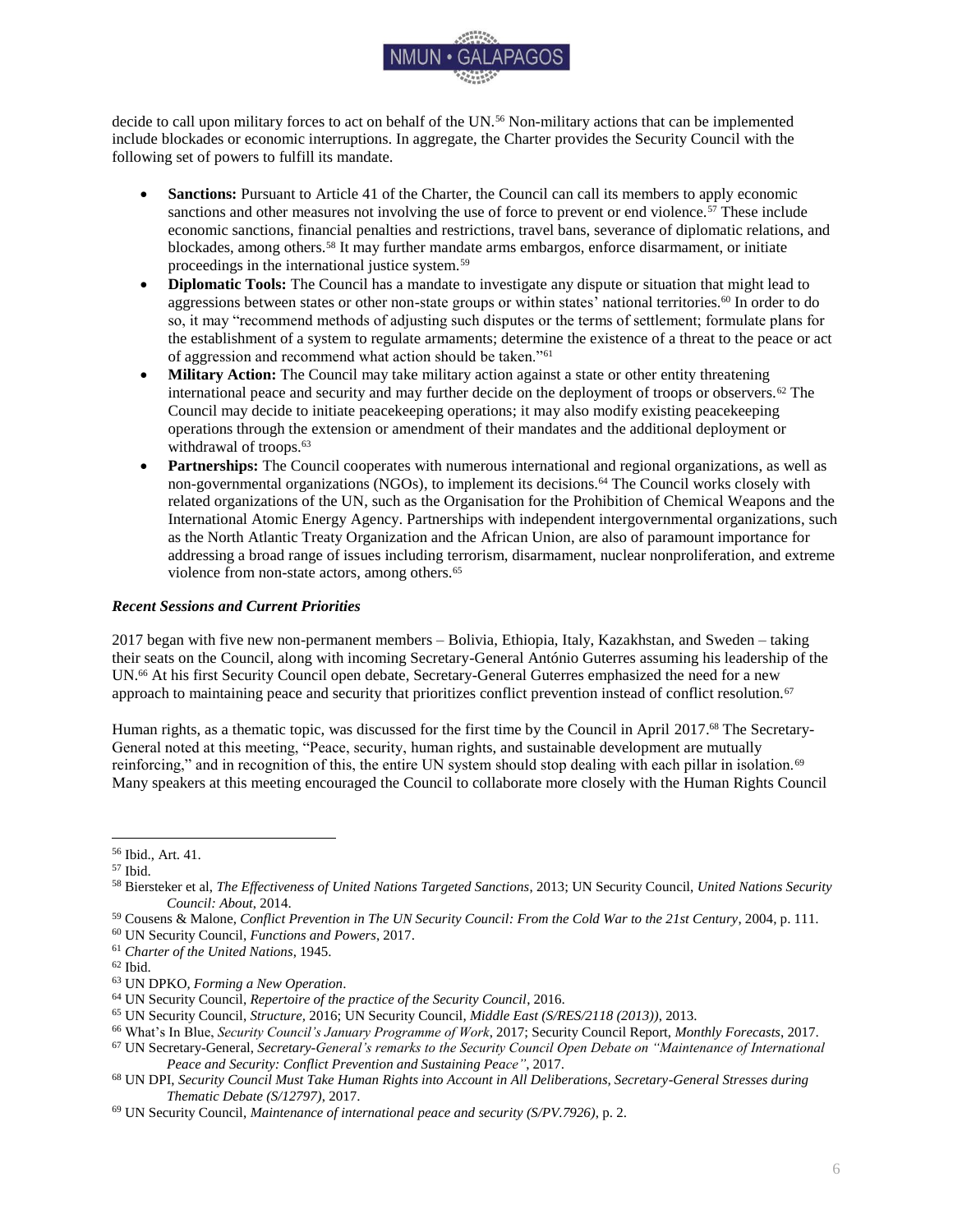

#### <span id="page-31-0"></span>*Conclusion*

Sudden or progressive changes in the environment, often because of global climate change, are affecting human migration patterns and increasing the number of migrants. This results in growing concerns regarding adverse consequences for international peace and security.<sup>271</sup> A wide variety of international organizations deal with climate change or migration or security policy; yet, rarely are these topics considered as one interconnected problem nexus.<sup>272</sup> The Security Council has so far remained a bystander in the debate of environmental migration, even though evidence in international studies and cases, such as Syria, suggests that there is a need to act.<sup>273</sup>

#### <span id="page-31-1"></span>*Further Research*

 $\overline{a}$ 

It is advisable for delegates to focus their research and policy formulation on the following key questions: How can the phenomenon "environmental migration" best be defined and integrated into the international refugee and migration policy framework? In what forms can migration become a tangible concern for international peace and security? How could the Security Council become active to manage migration and mitigate involuntary displacement? How can the Security Council cooperate with key international organizations and Member States with a stake in the environmental migration-security nexus?

# **Annotated Bibliography**

<span id="page-31-2"></span>Adger, W. N., et al. (2014). Human security. In C. B. Field et al. (Eds.), *Climate Change 2014: Impacts, Adaptation, and Vulnerability. Part A: Global and Sectoral Aspects. Contribution of Working Group II to the Fifth Assessment Report of the Intergovernmental Panel on Climate Change* (pp. 755-791). Cambridge, United Kingdom, and New York, United States of America: Cambridge University Press. Retrieved 7 June 2017 from: [https://www.ipcc.ch/pdf/assessment-report/ar5/wg2/WGIIAR5-Chap12\\_FINAL.pdf](https://www.ipcc.ch/pdf/assessment-report/ar5/wg2/WGIIAR5-Chap12_FINAL.pdf)

*The Intergovernmental Panel on Climate Change is the UN's scientific advisory body on climate change and can be regarded as the most widely accepted international authority in its field. The IPCC compiles and analyzes relevant scientific findings as basis for its periodical reports, most importantly the flagship Assessment Reports. This chapter, part of the latest 5th Assessment Report, explores in depth the impacts of climate change on human security and is thus recommended as an excellent source for researching the climate change-migration nexus.*

Burrows, K., & P. L. Kinney. (2016). Exploring the Climate Change, Migration and Conflict Nexus. *International Journal of Environmental Research and Public Health*, 13 (4): 443. Retrieved 7 June 2017 from: <https://www.ncbi.nlm.nih.gov/pmc/articles/PMC4847105/>

*The authors of this journal article are researchers based at the private Columbia University in New York, United States of America. In their article, they discuss the uncertainties surrounding the nexus between climate change, migration, and conflict. This source will serve delegates as an up-to-date compact analysis for the scope of the topic at hand as well as an overview of existing literature.*

German Advisory Council on Global Change (WBGU). (2008). *Climate Change as a Security Risk*. London, United Kingdom, and Sterling, United States of America: Earthscan. Retrieved 8 June 2017 from: [http://www.wbgu.de/fileadmin/user\\_upload/wbgu.de/templates/dateien/veroeffentlichungen/hauptgutachten/jg2007/](http://www.wbgu.de/fileadmin/user_upload/wbgu.de/templates/dateien/veroeffentlichungen/hauptgutachten/jg2007/wbgu_jg2007_engl.pdf) [wbgu\\_jg2007\\_engl.pdf](http://www.wbgu.de/fileadmin/user_upload/wbgu.de/templates/dateien/veroeffentlichungen/hauptgutachten/jg2007/wbgu_jg2007_engl.pdf)

*The WBGU is an independent, scientific advisory body to the German government, and regularly publishes flagship reports on changes in the global environment. This flagship report explores the security implications of climate change, and has been widely cited in relevant academic publications. This source is recommended as an eminent and comprehensive platform for researching and formulating policy.*

<sup>271</sup> Scott, *Implications of climate change for the UN Security Council*, 2015, pp. 1325-1326.

<sup>272</sup> Rüttinger et al., *A New Climate for Peace: Taking Action on Climate and Fragility Risk*, 2015, pp. 77-79.

<sup>273</sup> Bhatiya, *A Post-Paris Agenda for Climate Security at the UN*, 2016, p. 5.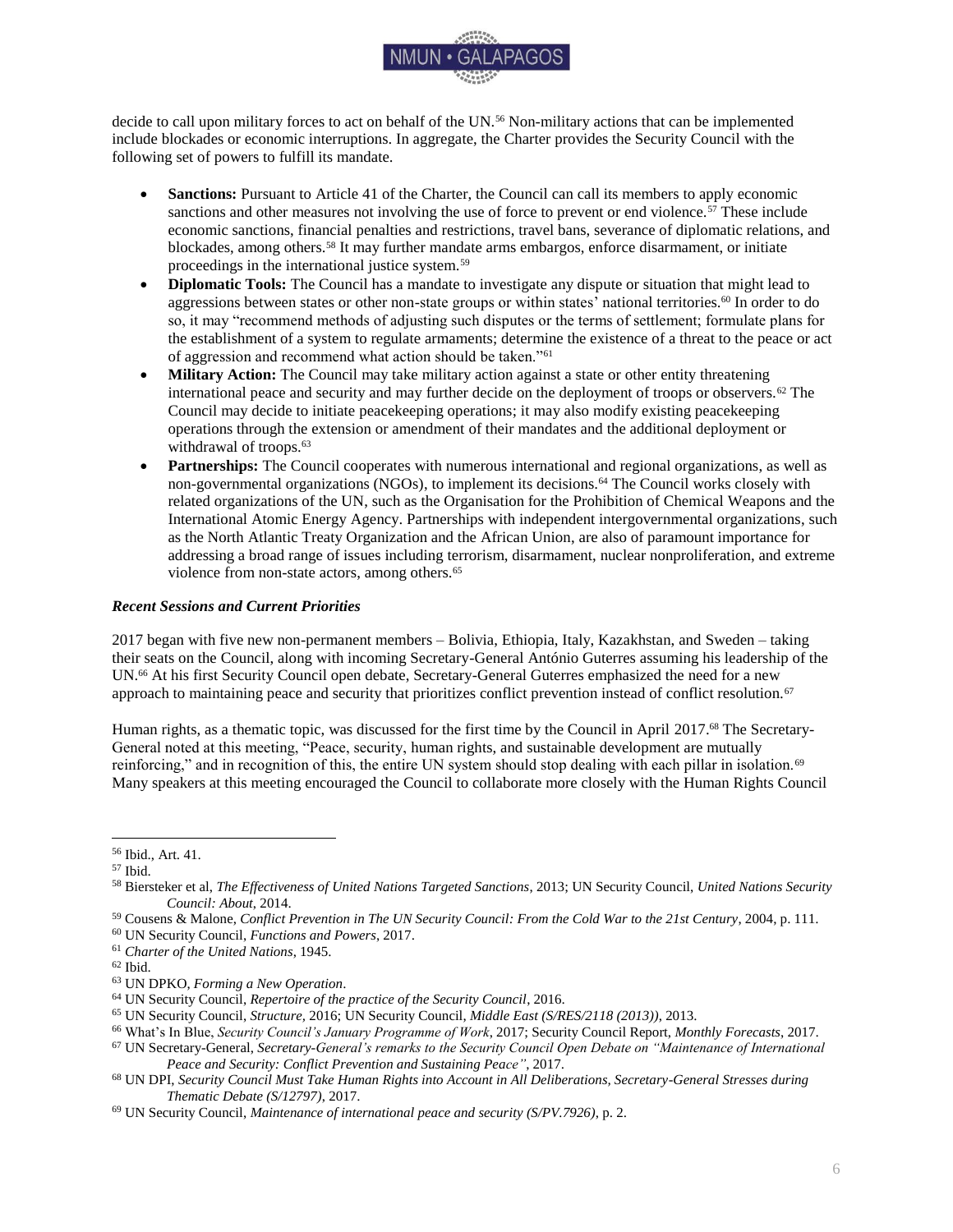

United Nations, General Assembly, Sixty-fourth session. (2009). *Climate change and its possible security* 

*implications: Report of the Secretary-General (A/64/350).* Retrieved 5 June 2017 from:<http://undocs.org/A/64/350> *Based on the General Assembly's resolution 63/281 on "Climate change and its possible security implications" (2009), the Secretary-General published this comprehensive report. It outlines key channels how climate change, essentially a "threat multiplier," may affect security – among them is environmental migration. The report is worth investigating, as it serves as a summary of the collective knowledge and policies of the UN at the highest level.*

United Nations, General Assembly, Seventy-first session. (2016). *New York Declaration for Refugees and Migrants (A/RES/71/1)*. Retrieved 8 June 2017 from:<http://undocs.org/A/RES/71/1>

*The New York Declaration is a landmark commitment by the international community to assume common responsibility, reduce human suffering, and outline cooperative action to cope with large movements of refugees and migrants. Adopted by all UN Member States, it serves as a guiding document for all future measures and policies regarding human mobility. Delegates for the Security Council should make sure to refer to this declaration to guide their research and policymaking.*

# **Bibliography**

<span id="page-32-0"></span>Adger, W. N., et al. (2014). Human security. In C. B. Field et al. (Eds.), *Climate Change 2014: Impacts, Adaptation, and Vulnerability. Part A: Global and Sectoral Aspects. Contribution of Working Group II to the Fifth Assessment Report of the Intergovernmental Panel on Climate Change* (pp. 755-791). Cambridge, United Kingdom, and New York, United States of America: Cambridge University Press. Retrieved 7 June 2017 from: [https://www.ipcc.ch/pdf/assessment-report/ar5/wg2/WGIIAR5-Chap12\\_FINAL.pdf](https://www.ipcc.ch/pdf/assessment-report/ar5/wg2/WGIIAR5-Chap12_FINAL.pdf)

Bawden, T. (2015, September 7). Refugee crisis: Is climate change affecting mass migration? *The Independent*. Retrieved 16 July 2017 from: [http://www.independent.co.uk/news/world/refugee-crisis-is-climate-change-affecting](http://www.independent.co.uk/news/world/refugee-crisis-is-climate-change-affecting-mass-migration-10490434.html)[mass-migration-10490434.html](http://www.independent.co.uk/news/world/refugee-crisis-is-climate-change-affecting-mass-migration-10490434.html)

Bhatiya, N. (2016). *A Post-Paris Agenda for Climate Security at the UN*. The Century Foundation. Retrieved 6 June 2017 from:<https://tcf.org/content/report/a-post-paris-agenda-for-climate-security-at-the-un/>

Born, C., & N. Mabey. (2016). *United we Stand: Reforming the United Nations to Reduce Climate Risk*. E3G. Retrieved 12 July 2017 from: [https://www.e3g.org/docs/United\\_We\\_Stand.pdf](https://www.e3g.org/docs/United_We_Stand.pdf)

Burrows, K., & P. L. Kinney. (2016). Exploring the Climate Change, Migration and Conflict Nexus. *International Journal of Environmental Research and Public Health*, 13 (4): 443. Retrieved 7 June 2017 from: <https://www.ncbi.nlm.nih.gov/pmc/articles/PMC4847105/>

*Charter of the United Nations*. (1945). Retrieved 8 June 2017 from[:](http://www.un.org/en/documents/charter/index.shtml) <http://www.un.org/en/documents/charter/index.shtml>

Civil Society Platform for Peacebuilding and Statebuilding. (2016). *Peace and Migration: Realising the links* [Fact Sheet]. Retrieved 16 July 2017 from: <http://www.cspps.org/documents/130616053/0/CSPPS+Peace+and+Migration+Statement.pdf>

Conference of the Parties to the United Nations Framework Convention on Climate Change, Sixteenth session. (2010). *Report of the Conference of the Parties on its sixteenth session, held in Cancun from 29 November to 10 December 2010 (FCCC/CP/2010/7/Add.1)*. Retrieved 16 July 2017 from: <http://unfccc.int/resource/docs/2010/cop16/eng/07a01.pdf>

Conference of the Parties to the United Nations Framework Convention on Climate Change, Twenty-first session. (2015). *Paris Agreement*. Retrieved 8 June 2017 from:<http://undocs.org/FCCC/CP/2015/10/Add.1>

*Convention Relating to the Status of Refugees.* (1951). Retrieved 8 June 2017 from: <http://www.unhcr.org/3b66c2aa10.html>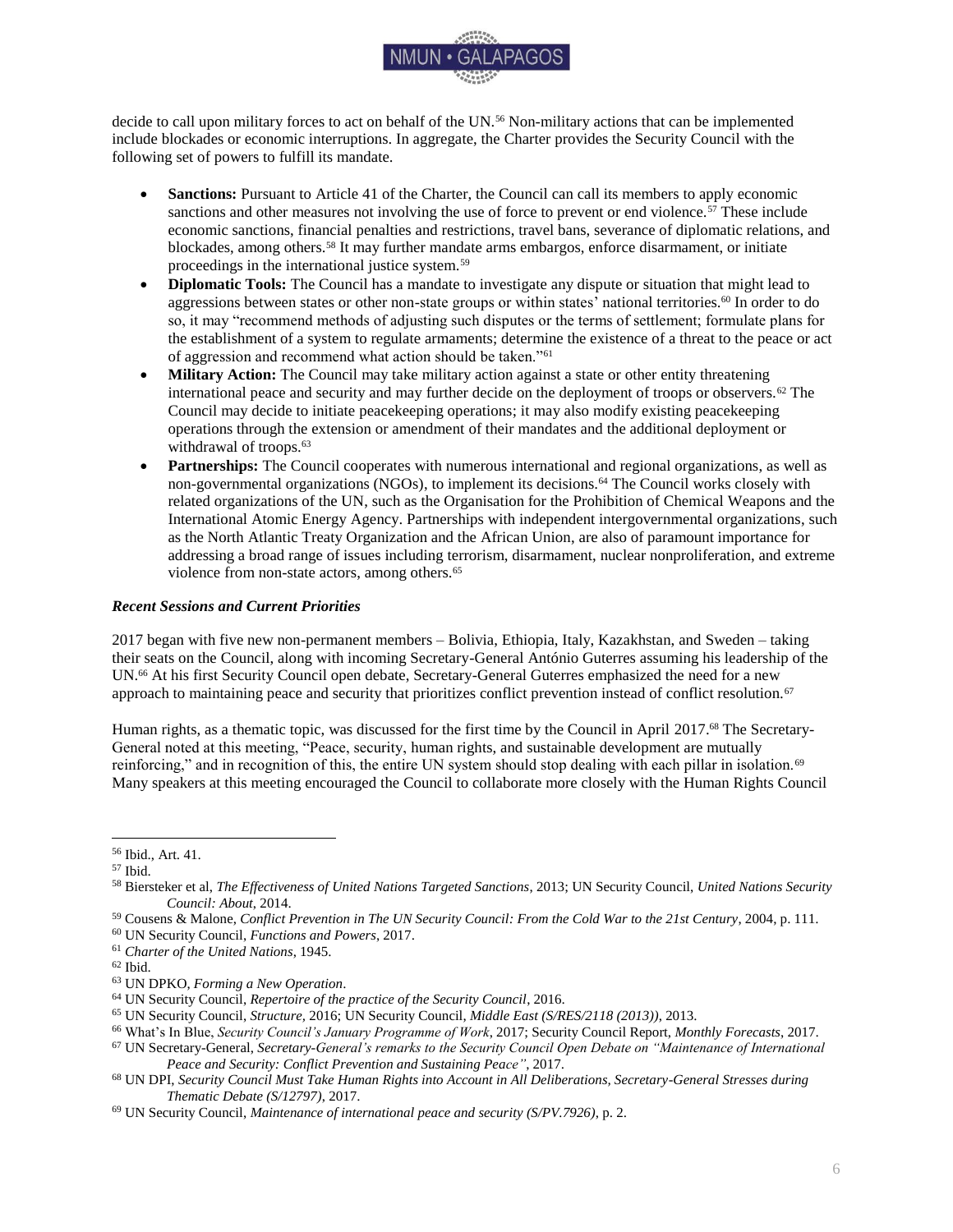

Femia, F., & C. Werrell. (2012, February 29). Syria: Climate Change, Drought and Social Unrest. *The Center for Climate & Security*. Retrieved 16 July 2017 from: [https://climateandsecurity.org/2012/02/29/syria-climate-change](https://climateandsecurity.org/2012/02/29/syria-climate-change-drought-and-social-unrest/)[drought-and-social-unrest/](https://climateandsecurity.org/2012/02/29/syria-climate-change-drought-and-social-unrest/)

German Advisory Council on Global Change (WBGU). (2008). *Climate Change as a Security Risk*. London, United Kingdom, and Sterling, United States of America: Earthscan. Retrieved 8 June 2017 from: [http://www.wbgu.de/fileadmin/user\\_upload/wbgu.de/templates/dateien/veroeffentlichungen/hauptgutachten/jg2007/](http://www.wbgu.de/fileadmin/user_upload/wbgu.de/templates/dateien/veroeffentlichungen/hauptgutachten/jg2007/wbgu_jg2007_engl.pdf) wbgu jg2007 engl.pdf

Global Commission on International Migration (GCIM). (2005). *Migration in an interconnected world: New directions for action*. Retrieved 16 July 2017 from: [https://www.iom.int/jahia/webdav/site/myjahiasite/shared/shared/mainsite/policy\\_and\\_research/gcim/GCIM\\_Report](https://www.iom.int/jahia/webdav/site/myjahiasite/shared/shared/mainsite/policy_and_research/gcim/GCIM_Report_Complete.pdf) [\\_Complete.pdf](https://www.iom.int/jahia/webdav/site/myjahiasite/shared/shared/mainsite/policy_and_research/gcim/GCIM_Report_Complete.pdf)

Global Forum on Migration & Development. (2017). *Link with the Civil Society* [Website]. Retrieved 16 July 2017 from[: http://www.gfmd.org/process/civil-society](http://www.gfmd.org/process/civil-society)

Internal Displacement Monitoring Centre. (2015). *Global Estimates 2015: People displaced by disasters*. Retrieved 16 July 2017 from: [http://www.internal-displacement.org/assets/library/Media/201507-globalEstimates-](http://www.internal-displacement.org/assets/library/Media/201507-globalEstimates-2015/20150713-global-estimates-2015-en-v1.pdf)[2015/20150713-global-estimates-2015-en-v1.pdf](http://www.internal-displacement.org/assets/library/Media/201507-globalEstimates-2015/20150713-global-estimates-2015-en-v1.pdf)

International Police Organization (INTERPOL) & United Nations Environment Programme. (2016). *Strategic Report: Environment, Peace and Security – A Convergence of Threats*. Retrieved 12 July 2017 from: [http://wedocs.unep.org/bitstream/handle/20.500.11822/17008/environment\\_peace\\_security.pdf](http://wedocs.unep.org/bitstream/handle/20.500.11822/17008/environment_peace_security.pdf)

International Organization for Migration. (n.d.). *Key Migration Terms* [Website]. Retrieved 14 August 2017 from: <https://www.iom.int/key-migration-terms>

International Organization for Migration. (2007). *Discussion Note: Migration and the Environment (MC/INF/288)*. Retrieved 16 July 2017 from: [https://www.iom.int/jahia/webdav/shared/shared/mainsite/about\\_iom/en/council/94/MC\\_INF\\_288.pdf](https://www.iom.int/jahia/webdav/shared/shared/mainsite/about_iom/en/council/94/MC_INF_288.pdf)

International Organization for Migration. (2009). *Migration, Environment and Climate Change: Assessing the Evidence*. Retrieved 16 July 2017 from: [http://publications.iom.int/system/files/pdf/migration\\_and\\_environment.pdf](http://publications.iom.int/system/files/pdf/migration_and_environment.pdf)

International Organization for Migration. (2017). *Migration, Climate Change and the Environment: A Complex Nexus* [Website]. Retrieved 16 July 2017 from:<https://www.iom.int/complex-nexus>

International Organization for Migration. (2017). *Migration, Climate Change and the Environment: Operational Activities* [Website]. Retrieved 16 July 2017 from:<https://www.iom.int/operational-activities>

Mayer, B. (2016). *The Concept of Climate Migration: Advocacy and its Prospects*. Cheltenham, United Kingdom: Edward Elgar Publishing. Retrieved 8 June 2017 from: [https://books.google.com.ec/books?id=iPR-](https://books.google.com.ec/books?id=iPR-DQAAQBAJ&printsec=frontcover)[DQAAQBAJ&printsec=frontcover](https://books.google.com.ec/books?id=iPR-DQAAQBAJ&printsec=frontcover)

McAdam, J. (2012). *Climate Change, Forced Migration, and International Law*. Oxford, United Kingdom: Oxford University Press.

McAdam, J. (2016). Climate Change-related Displacement of Persons. In K. R. Gray et al. (Eds.), *The Oxford Handbook of International Climate Change Law* (pp. 519-542). Oxford, United Kingdom: Oxford University Press. Retrieved 7 June 2017 from:

<http://www.oxfordhandbooks.com/view/10.1093/law/9780199684601.001.0001/oxfordhb-9780199684601-e-23>

McLeman, R. (2011). *Climate change, migration and critical international security considerations*. International Organization for Migration. Retrieved 8 June 2017 from: [http://www.iom.int/jahia/webdav/shared/shared/mainsite/about\\_iom/en/council/94/MC\\_INF\\_288.pdf](http://www.iom.int/jahia/webdav/shared/shared/mainsite/about_iom/en/council/94/MC_INF_288.pdf)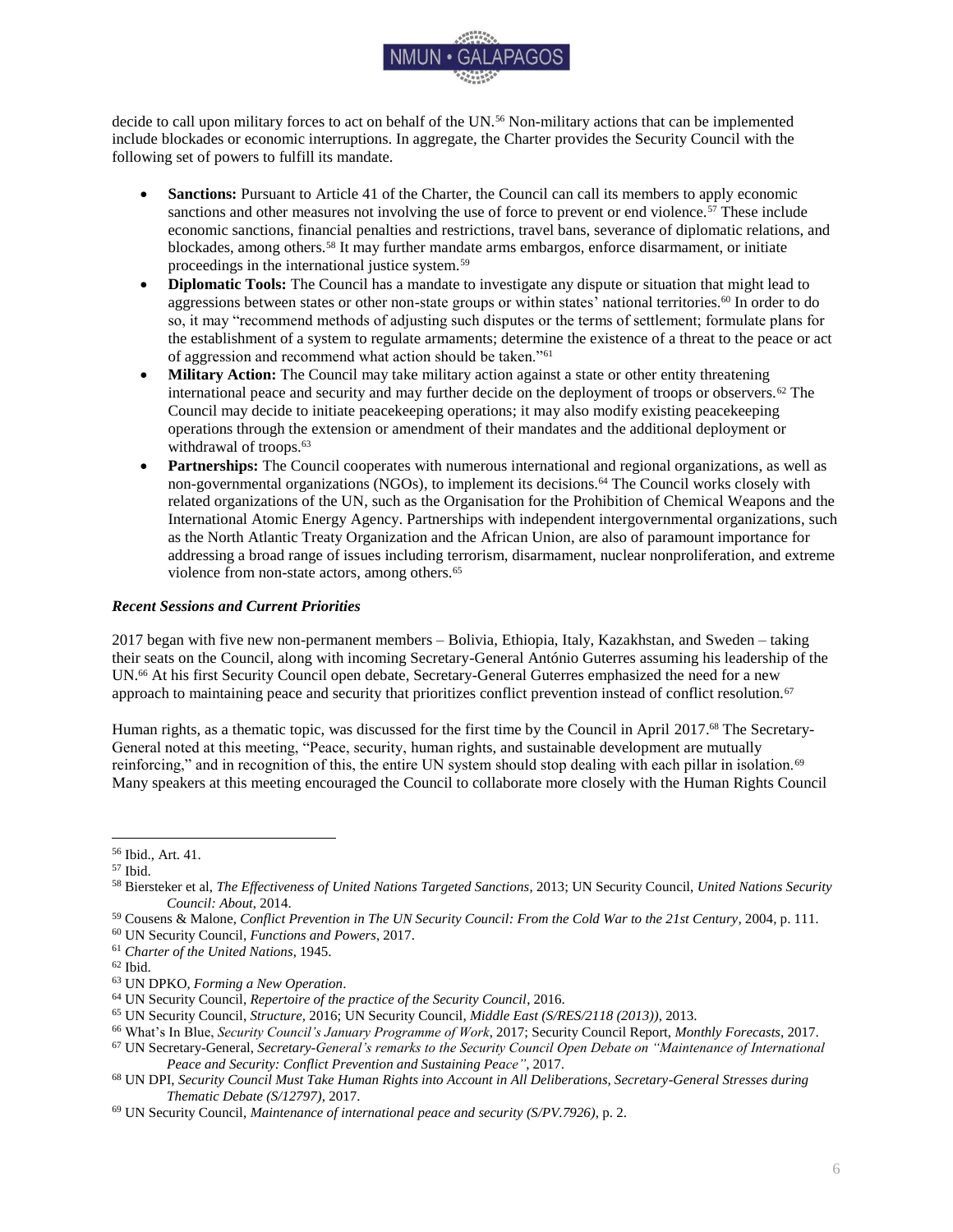

Mobjörk, M., et al. (2016). *Climate-Related Security Risks: Towards an Integrated Approach*. Stockholm International Peace Research Institute (SIPRI). Retrieved 12 July 2017 from: <https://www.sipri.org/sites/default/files/Climate-related-security-risks.pdf>

Office of the United Nations High Commissioner for Refugees. (2017). *Climate Change and Disaster Displacement*. UNHCR Quick Guide, Climate Change and Disaster Displacement. Retrieved on 16 July 2017 from: <http://www.unhcr.org/protection/environment/591d46907/quick-guide-climate-change-disaster-displacement.html>

Office of the United Nations High Commissioner for Refugees. (2017). *Contribution to the fifteenth coordination meeting on international migration (UN/POP/MIG-15/CM/2017/14)*. Retrieved 16 July 2017 from: [http://www.un.org/en/development/desa/population/migration/events/coordination/15/documents/papers/14\\_UNHC](http://www.un.org/en/development/desa/population/migration/events/coordination/15/documents/papers/14_UNHCR_nd.pdf) [R\\_nd.pdf](http://www.un.org/en/development/desa/population/migration/events/coordination/15/documents/papers/14_UNHCR_nd.pdf)

Office of the United Nations High Commissioner for Refugees. (2017). *Towards a global compact on refugees: key elements of the roadmap* [Fact Sheet]*.* Retrieved on 16 July 2017 from: [http://www.unhcr.org/en](http://www.unhcr.org/en-us/events/conferences/58d135517/global-compact-on-refugees-roadmap.html)[us/events/conferences/58d135517/global-compact-on-refugees-roadmap.html](http://www.unhcr.org/en-us/events/conferences/58d135517/global-compact-on-refugees-roadmap.html)

The Platform on Disaster Displacement. (n.d.). *Our Response* [Website]. Retrieved 16 July 2017 from: [http://disasterdisplacement.org/the-platform/our-response](http://disasterdisplacement.org/the-platform/our-response/)

*Protocol Relating to the Status of Refugees.* (1967). Retrieved 8 June 2017 from[:](http://undocs.org/A/RES/2263(XXII)) <http://www.unhcr.org/3b66c2aa10.html>

Renaud, F., et al. (2008). *Environmental Degradation and Migration*. Berlin-Institut für Bevölkerung und Entwicklung. Retrieved 14 August 2017 from: [http://www.berlin](http://www.berlin-institut.org/fileadmin/user_upload/handbuch_texte/pdf_Renaud_Environmental.pdf)[institut.org/fileadmin/user\\_upload/handbuch\\_texte/pdf\\_Renaud\\_Environmental.pdf](http://www.berlin-institut.org/fileadmin/user_upload/handbuch_texte/pdf_Renaud_Environmental.pdf)

Rüttinger, L., et al. (2015). *A New Climate for Peace: Taking Action on Climate and Fragility Risks.* Adelphi, International Alert, Woodrow Wilson International Center for Scholars, & European Union Institute for Security Studies. Retrieved 8 June 2017 from:<https://www.newclimateforpeace.org/#report-top>

Scott, S. V. (2015). Implications of climate change for the UN Security Council: mapping the range of potential policy responses. *International Affairs*, 91 (5): 1317-1333.

Stokes, E. (2016, March 3). The Drought That Preceded Syria's Civil War Was Likely the Worst in 900 Years. *VICE News*. Retrieved 16 July 2017 from: [https://news.vice.com/article/the-drought-that-preceded-syrias-civil-war-was](https://news.vice.com/article/the-drought-that-preceded-syrias-civil-war-was-likely-the-worst-in-900-years)[likely-the-worst-in-900-years](https://news.vice.com/article/the-drought-that-preceded-syrias-civil-war-was-likely-the-worst-in-900-years)

United Nations Conference on Environment and Development. (1992). *Agenda 21* [Outcome Document]. Retrieved 12 July 2017 from:<https://sustainabledevelopment.un.org/content/documents/Agenda21.pdf>

United Nations Environment Programme. (2011). *Livelihood Security: Climate Change, Migration and Conflict in the Sahel*. Retrieved 16 July 2017 from: [http://postconflict.unep.ch/publications/UNEP\\_Sahel\\_EN.pdf](http://postconflict.unep.ch/publications/UNEP_Sahel_EN.pdf)

United Nations Environment Programme. (2017). *Contribution to the fifteenth coordination meeting on international migration (UN/POP/MIG-15CM/2017/2)*. Retrieved 16 July 2017 from: [http://www.un.org/en/development/desa/population/migration/events/coordination/15/documents/papers/2\\_UNEP.p](http://www.un.org/en/development/desa/population/migration/events/coordination/15/documents/papers/2_UNEP.pdf) [df](http://www.un.org/en/development/desa/population/migration/events/coordination/15/documents/papers/2_UNEP.pdf)

*United Nations Framework Convention on Climate Change.* (1992). Retrieved 7 June 2017 from[:](http://unfccc.int/key_documents/the_convention/items/2853.php) [http://unfccc.int/key\\_documents/the\\_convention/items/2853.php](http://unfccc.int/key_documents/the_convention/items/2853.php)

United Nations Framework Convention on Climate Change. (2017, February 18). *The Climate Change Story is a Security Story. Address at Munich Security Conference by Executive Secretary Patricia Espinosa* [Speech]. Retrieved 5 June 2017 from: [http://newsroom.unfccc.int/unfccc-newsroom/patricia-espinosa-the-climate-change](http://newsroom.unfccc.int/unfccc-newsroom/patricia-espinosa-the-climate-change-story-is-a-security-story/)[story-is-a-security-story/](http://newsroom.unfccc.int/unfccc-newsroom/patricia-espinosa-the-climate-change-story-is-a-security-story/)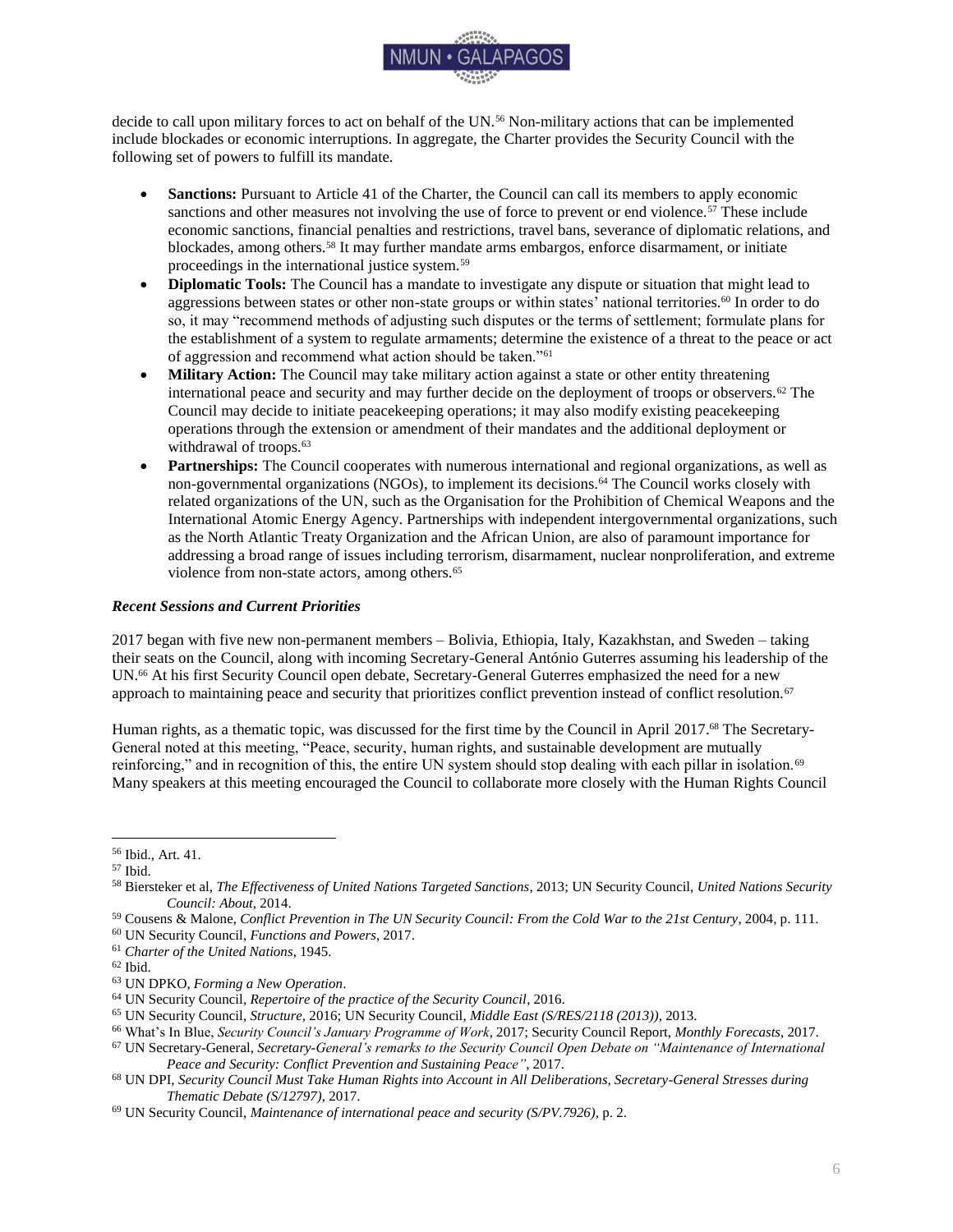

United Nations Framework Convention on Climate Change. (2017, June 7). *Summary of proceedings of the first meeting of the Task Force on Displacement, the Executive Committee of the Warsaw International Mechanism for Loss and Damage*. Retrieved 16 July 2017 from: [http://unfccc.int/files/adaptation/workstreams/loss\\_and\\_damage/application/pdf/tfd\\_1\\_summary\\_of\\_proceedings.pdf](http://unfccc.int/files/adaptation/workstreams/loss_and_damage/application/pdf/tfd_1_summary_of_proceedings.pdf)

United Nations, General Assembly, Third session. (1948). *Universal Declaration of Human Rights (A/RES/217 A (III))*. Retrieved 16 July 2017 from:<http://www.un.org/en/documents/udhr/>

United Nations, General Assembly, Forty-fifth session. (1990). *International Convention on the Protection of the Rights of All Migrant Workers and Members of Their Families (A/RES/45/158).* Adopted on the report of the Third Committee (A/45/838). Retrieved 8 June 2017 from:<http://undocs.org/A/RES/45/158>

United Nations, General Assembly, Sixtieth session. (2005). *2005 World Summit Outcome (A/RES/60/1)*. Retrieved 14 August 2017 from:<http://undocs.org/A/RES/60/1>

United Nations, General Assembly, Sixty-third session. (2009). *Climate change and its possible security implications (A/RES/63/281)* [Resolution]. Retrieved 29 August 2017 from:<http://undocs.org/A/RES/63/281>

United Nations, General Assembly, Sixty-fourth session. (2009). *Climate change and its possible security implications: Report of the Secretary-General (A/64/350). Retrieved 5 June 2017 from:<http://undocs.org/A/64/350>* 

United Nations, General Assembly, Sixty-eighth session. (2014). *Declaration of the High-level Dialogue on International Migration and Development (A/RES/68/4)*. Retrieved 29 August 2017 from: <http://undocs.org/A/RES/68/4>

United Nations, General Assembly, Sixty-ninth session. (2015). *Sendai Framework for Disaster Risk Reduction 2015-2030 (A/RES/69/283)*. Retrieved 8 June 2017 from: [http://undocs.org/A/RES/69/283](http://undocs.org/a/res/69/283)

United Nations, General Assembly, Seventieth session. (2015). *Transforming our world: the 2030 Agenda for Sustainable Development (A/RES/70/1)*. Retrieved 8 June 2017 from: <http://undocs.org/A/RES/70/1>

United Nations, General Assembly, Seventieth session. (2016). *In safety and dignity: Addressing large movements of refugees and migrants: Report of the Secretary-General (A/70/59).* Retrieved 8 June 2017 from: <http://www.undocs.org/A/70/59>

United Nations, General Assembly, Seventy-first session. (2016). *New York Declaration for Refugees and Migrants (A/RES/71/1)*. Retrieved 8 June 2017 from:<http://undocs.org/A/RES/71/1>

United Nations, Security Council, 5261st meeting. (2005). *Threats to international peace and security (Security Council Summit 2005) (S/RES/1625 (2005))* [Resolution]. Retrieved 13 August 2017 from: [http://undocs.org/S/RES/1625\(2005\)](http://undocs.org/S/RES/1625(2005))

United Nations, Security Council, 5663th meeting. (2007, April 17). *Climate change (S/PV.5663)* [Meeting Record]. Retrieved 5 June 2017 from:<http://undocs.org/S/PV.5663>

United Nations, Security Council, 5663th meeting. (2007, April 17). *Climate change (S/PV.5663 (Resumption 1))*  [Meeting Record]. Retrieved 5 June 2017 from: [http://undocs.org/S/PV.5663\(Resumption1\)](http://undocs.org/S/PV.5663(Resumption1))

United Nations, Security Council. (2007). *Letter dated 5 April 2007 from the Permanent Representative of the United Kingdom of Great Britain and Northern Ireland to the United Nations addressed to the President of the Security Council (S/2007/186)*. Retrieved 12 July 2017 from:<http://www.undocs.org/S/2007/186>

United Nations, Security Council, 6587th meeting. (2011). *Maintenance of international peace and security (S/PRST/2011/15)* [Presidential Statement]. Retrieved 5 June 2017 from:<http://undocs.org/S/PRST/2011/15>